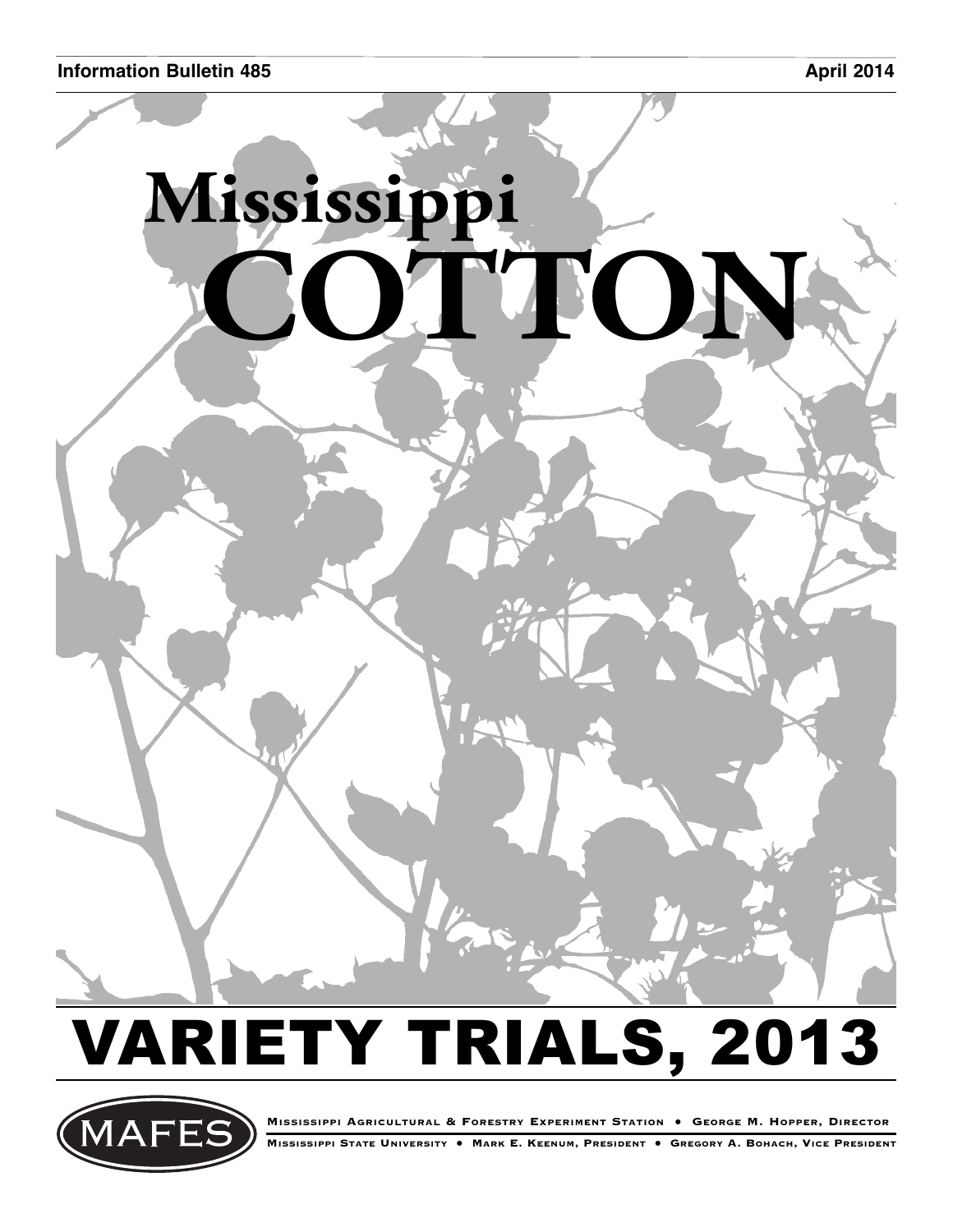## **NOTICE TO USER**

This Mississippi Agricultural and Forestry Experiment Station information bulletin is a summary of research conducted under project number 171600 at the Delta Research and Extension Center in Stoneville, Mississippi, and several other locations in the state. It is intended for the use of colleagues, cooperators, and sponsors. The interpretation of data presented herein may change after additional experimentation. Information included herein is not to be construed either as a recommendation for use or as an endorsement of a specific product by Mississippi State University or the Mississippi Agricultural and Forestry Experiment Station. Trade names of commercial products used in this report are included only for clarity and understanding. All available names (trade names, chemical names, experimental product code names or numbers, etc.) of products used in this research project are listed in the tables contained in this report.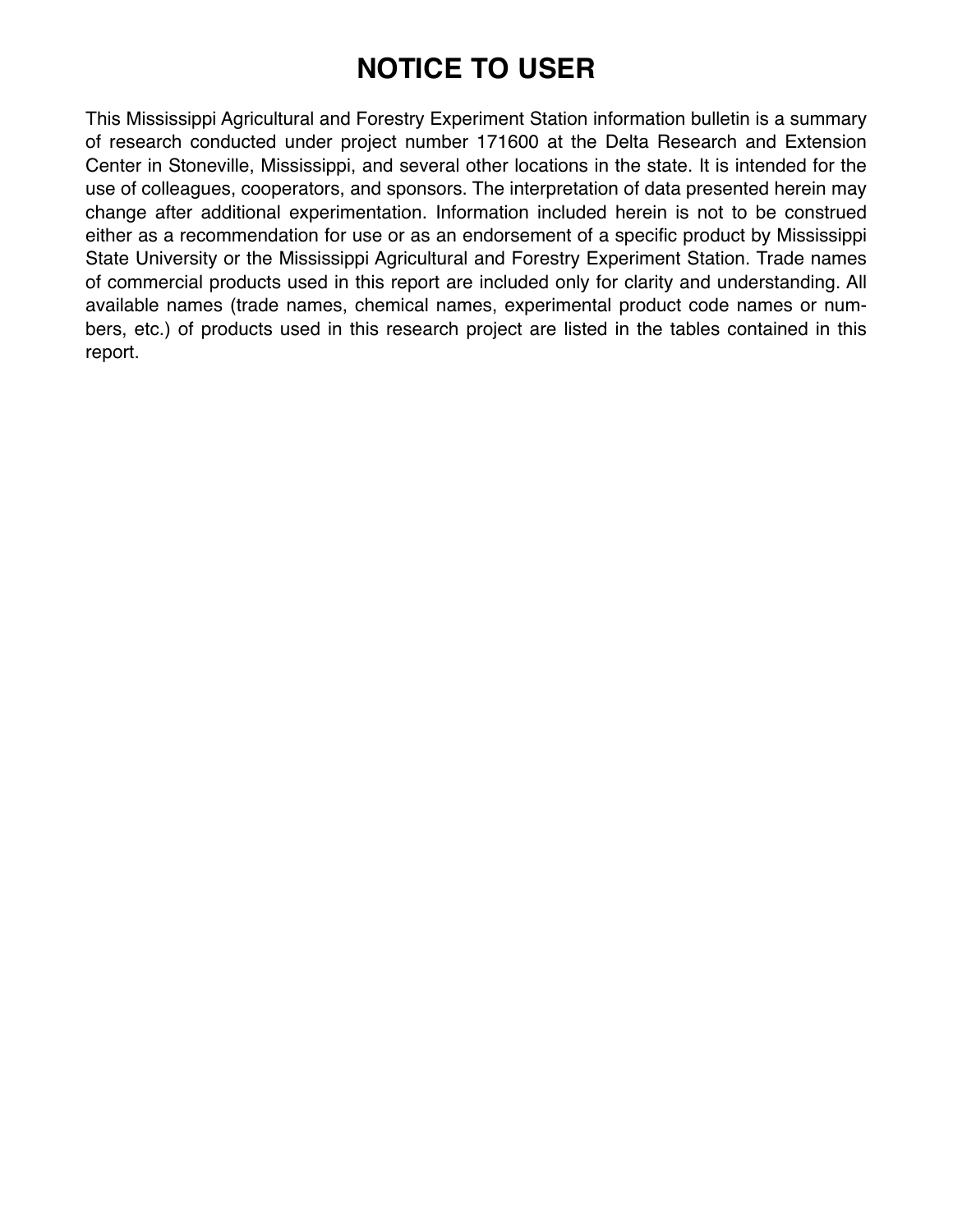## **Mississippi Cotton Variety Trials, 2013**

#### **B. R. Golden**

Assistant Research Professor Cotton Variety Trial Coordinator Delta Research and Extension Center Stoneville, Mississippi bgolden@drec.msstate.edu

#### **W. E. Clark**

Agricultural Technician Cotton Variety Trial Contact Delta Research and Extension Center Stoneville, Mississippi weclark@drec.msstate.edu

#### **D. M. Dodds** Associate Extension Professor State Cotton Specialist Department of Plant and Soil Sciences Starkville, Mississippi dmdodds@pss.msstate.edu

**N. W. Buehring** Research Professor and Superintendent North Mississippi Research and Extension Center Verona, Mississippi

> **L. L. Falconer** Extension Professor Agricultural Economist Delta Research and Extension Center Stoneville, Mississippi

#### **M. W. Shankle**

Research Professor North Mississippi Research and Extension Center Pontotoc, Mississippi

#### **T. P. Wallace**

Associate Professor Department of Plant and Soil Science Mississippi State University Starkville, Mississippi

This report was approved for publication as MAFES Information Bulletin 485 of the Mississippi Agricultural and Forestry Experiment Station, Mississippi State University. It was published by the Office of Agricultural Communications, a unit of the Mississippi State University Division of Agriculture, Forestry, and Veterinary Medicine. Copyright 2014 by Mississippi State University. All rights reserved. This publication may be copied and distributed without alteration for nonprofit educational purposes provided that credit is given to the Mississippi Agricultural and Forestry Experiment Station.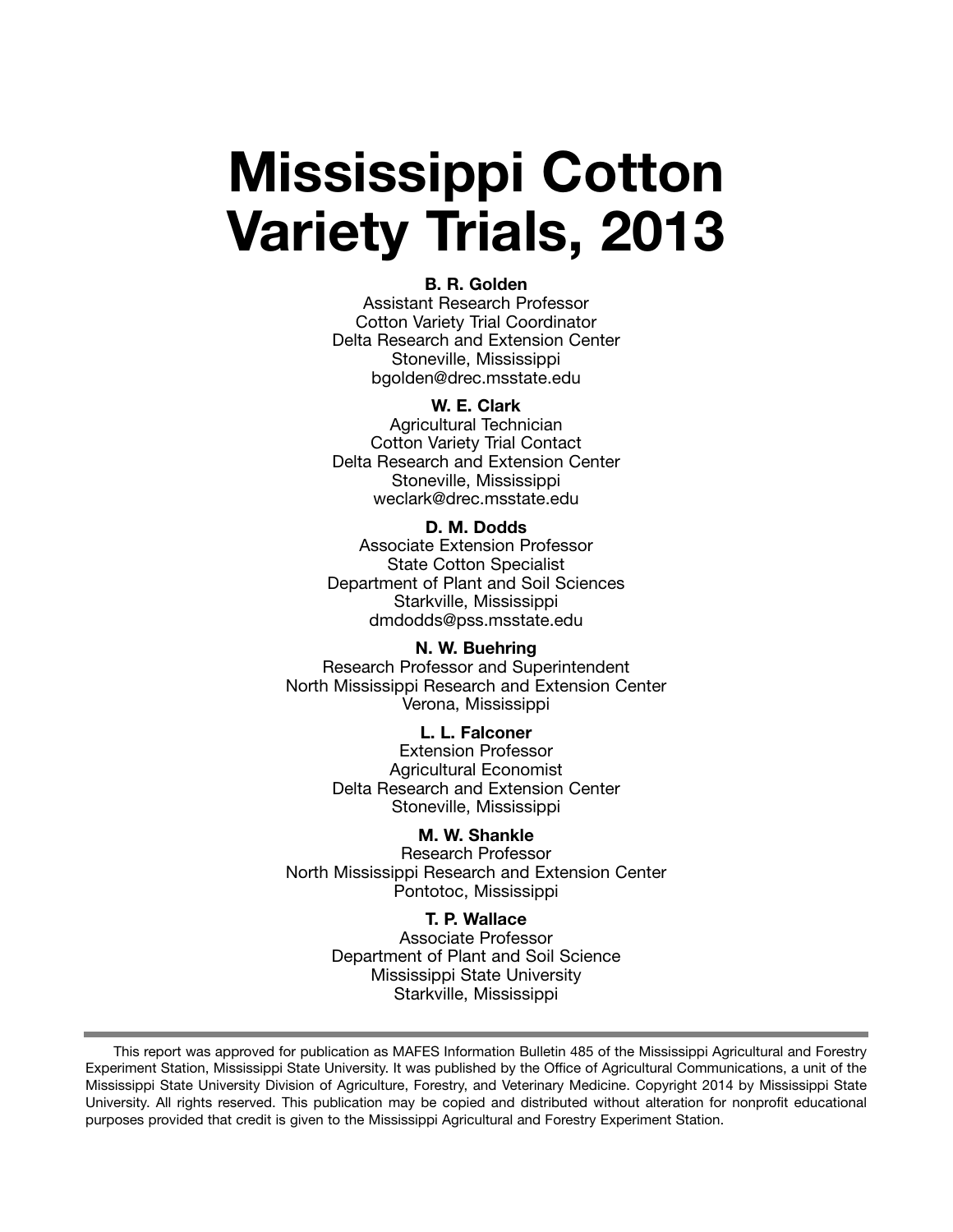## **PREFACE**

The main objective of the Mississippi Cotton Official Variety Trials (OVT) is to provide unbiased information to clientele regarding evaluation of yield and fiber performance of commercial cotton varieties and advanced lines that may become varieties in the future. The ultimate goal is to provide Mississippi producers with adequate information to make well-informed seed selection decisions for cultivation in the major production regions in Mississippi. This Mississippi Agricultural and Forestry Experiment Station information bulletin is a summary of research conducted at numerous on- and off-station locations throughout Mississippi. The interpretation of data presented may change after additional experimentation over years. All information included is not to be construed as a recommendation for use or as an endorsement of a particular product or variety by Mississippi State University or the Mississippi Agricultural and Forestry Experiment Station. Trade names of commercial products used in this report are included only to provide greater clarity to the information presented.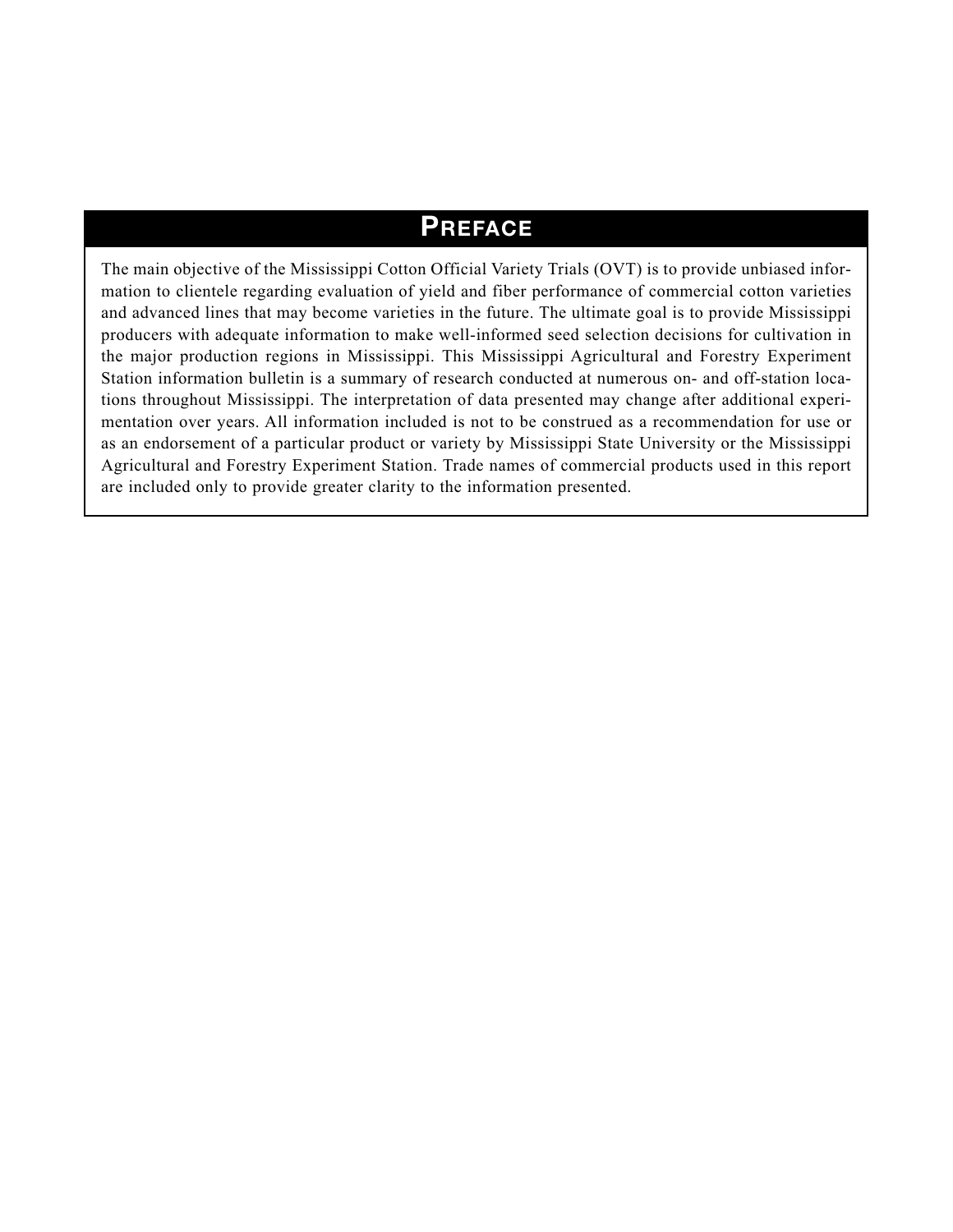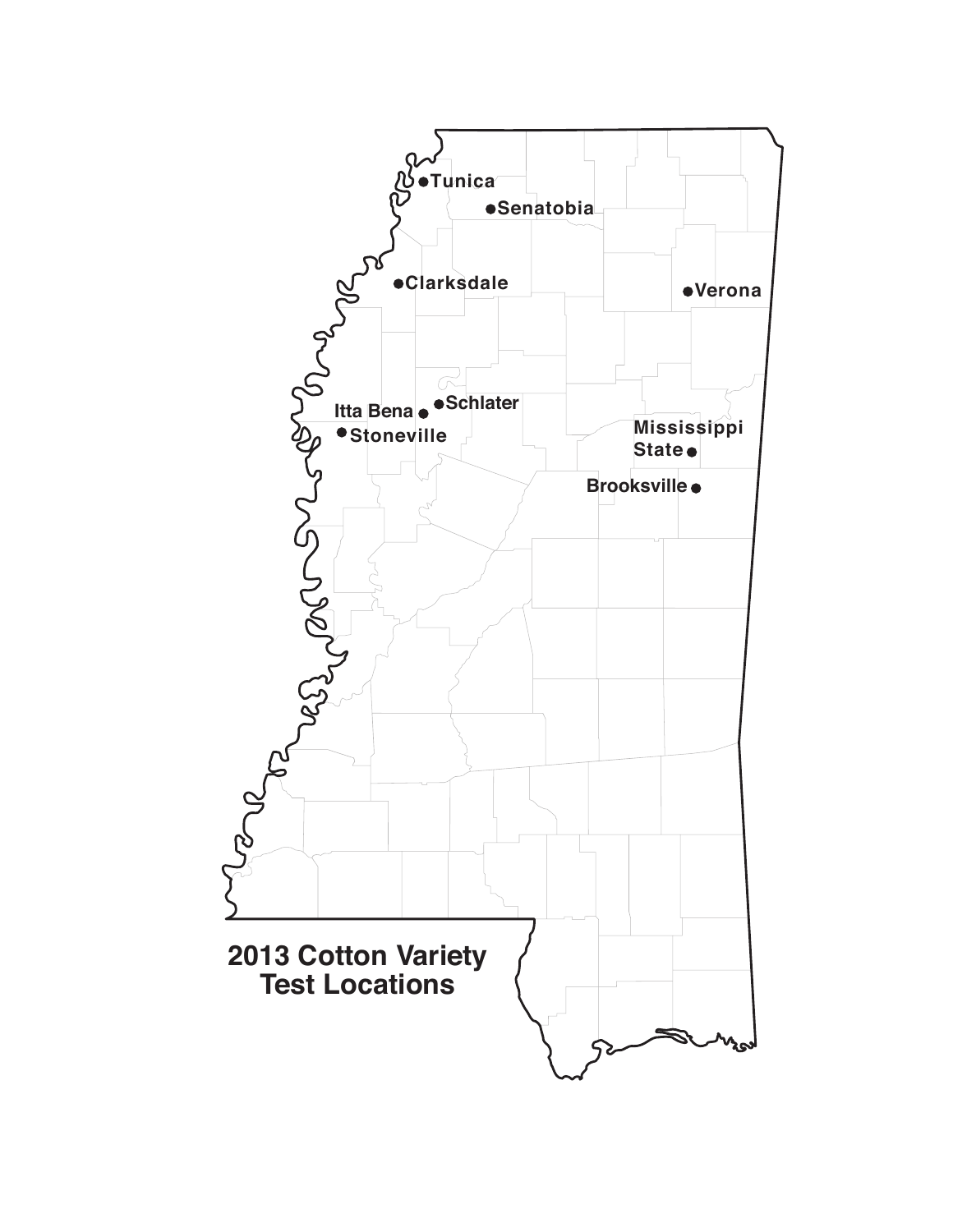## **CONTENTS**

#### *Performance Tables for 2013 Tested Varieties*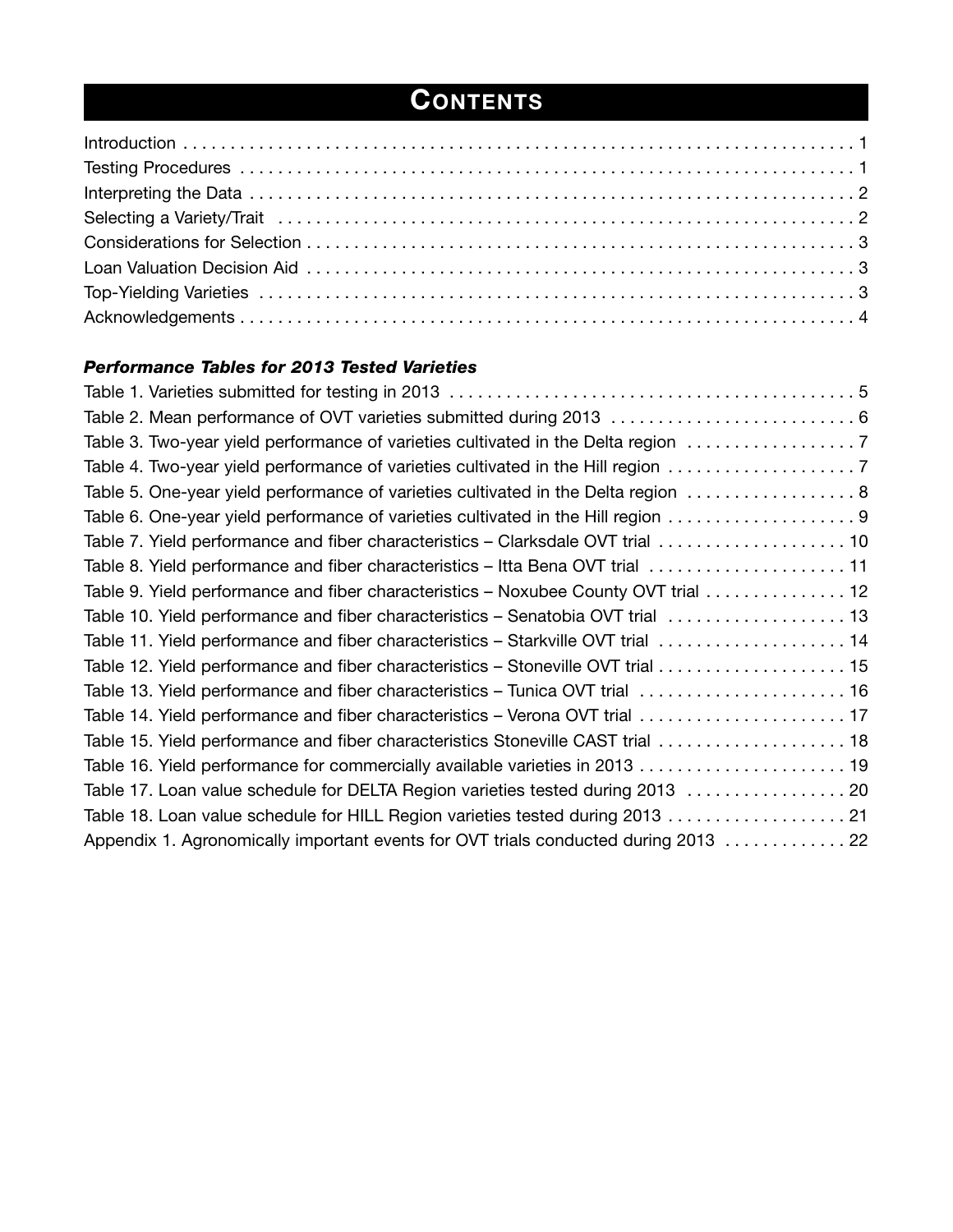## **Mississippi Cotton Variety Trials, 2013**

#### **INTRODUCTION**

Annually, Mississippi State researchers evaluate cotton varieties at numerous locations within the cotton-growing regions in the state. The purpose of the Mississippi State Official Variety Trials is to provide an unbiased comparison of varieties across a range of environments. Trial evaluation of standard, commercially available, and new and upcoming cotton cultivars throughout the state provides producers data to make well-informed variety selection decisions based upon how a particular cotton variety performed close to their bases of operation.

The Official Variety Trial (OVT) is conducted annually at the Delta Research and Extension Center, North Mississippi Research and Extension Center, main campus of Mississippi State University, and cooperating producer locations in both the Delta and Hill cotton-producing regions. At each location, all varieties entered into the trial are treated identically (Conventional) with respect to herbicide and insecticide input to strive for unbiased evaluation of genetic potential. Mississippi State personnel attempt to conduct at least eight small-plot official variety trials per year in areas that well represent the majority of the state's cotton-producing acreage.

Mississippi State also conducts the Commercial Advanced Stain Trials (CAST), which are conducted at Stoneville. CAST allows researchers and producers to get a firsthand look at possibly the next best varieties coming down the pipeline. In most instances, varieties in the New trial are closer to being on the shelf than those in the CAST.

### **TESTING PROCEDURES**

All varieties submitted for testing are cultivated utilizing conventional chemical control for insect and weed pests. Each test plot consists of two rows of cotton approximately 40 feet in length with a row spacing of 38 or 40 inches. Each plot is analyzed statistically as a randomized complete block with four blocks or replications.

Cooperators at each location determine input management for trials based on soil texture, soil test value, and scouting for pest pressures. However, seeding rate and physical seeding is controlled by the cotton variety testing coordinator. A list of agronomically important input management dates is presented in Appendix 1. Agronomic date information allows the user to take into account management practices at each location when evaluating yield.

All estimated fiber parameters (Lint percent, individual boll weight), as well as HVI fiber quality assessment, are based upon a handpicked 50-boll sample from each replicated plot at each location. The 50-boll samples from all locations are ginned on the same 10 saw Continental laboratory gin to determine gin turnout. Utilization of the same gin for all samples is important to avoid bias in fiber quality across locations. High Volume Instrumentation analyses for fiber property determinations are conducted by Cotton Fiber Lab in Baton Rouge, Louisiana.

Lint yields are calculated using the seed cotton weight mechanically harvested from each plot, and the turnout percentage estimates from handpicked boll samples. Mean lint yields are presented as pounds of lint per acre.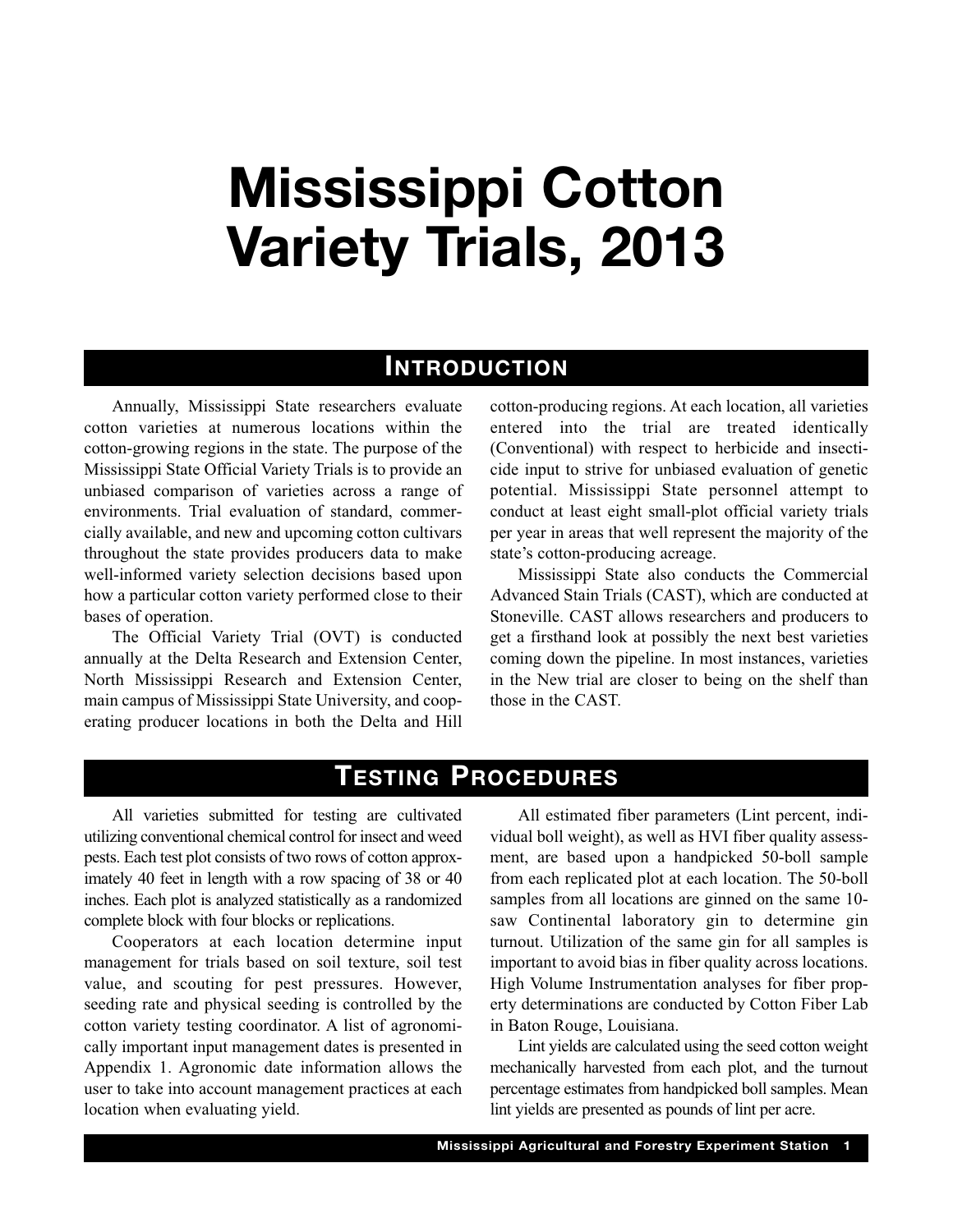The commercial varieties utilized as standard checks for comparison in 2013 were Delta Pine and Land 0912 B2RF, Phytogen 375 WRF, and Stoneville 5288B2R. These varieties were included to give the end user an idea of how newer cultivars compare to proven high-yielding varieties adapted to the Midsouth growing region.

## **INTERPRETING THE DATA**

Field variability is inherent to production research with any cropping system. Unlike strip trials, smallplot research allows for replication with a very minimal footprint. The minimal footprint associated with smallplot research generally allows for less variability among replications due to field variability (i.e., soil textural changes, pest variations). Reduced variability lends us a greater understanding of a variety's genetic potential cultivated under uniform conditions. However, strip-trial research may lend greater information about how a variety will perform across a range of conditions (e.g., low spot in the field). Data from both small-plot and strip trials should be considered when making final variety selection decisions.

Mississippi State separates the greatest performing varieties by use of a Fisher's Protected Least Significant Difference (LSD) at a 5% level. The LSD associated with the 5% level lends us 95% positive identification of the greatest yielding varieties at each specific location. In each individual trial, the collection of varieties that yield the greatest statistically is represented in bold. These varieties will all have a numerical difference less than the LSD value shown at the bottom of the data variable columns.

The varieties listed in bold may have slightly different numerical yields, but they will perform very similarly at a given location. Statistical analysis is not conducted for across-location averages. Producers should review data tables for the closest geographical location that is representative of their operation, but they should also review yield information across locations to get an idea of a variety's yield stability over a wide range of production environments.

## **SELECTING A VARIETY/TRAIT**

Cultivar selection is possibly the most important management decision a producer must make for the duration of a growing season. Improper variety selection generally cannot be overcome with management. Starting with the best genetic potential will generally pay off at harvest. Careful consideration should go into selecting varieties that are well adapted to the Midsouth growing region and to certain geographical regions within the state due to the rising cost of seed and associated technology fees.

Multiple available transgenic traits can make selecting a variety cumbersome. At most locations, the top-yielding varieties represent a range of available trait packages. These options lend the producer multiple options to choose from with respect to herbicide and insecticide traits. Following is a synopsis of the transgenic traits that were represented in this year's trials.

**Glyphosate resistance** — This trait is generally indicated on the seed bag with either an F or RF. Varieties with these designations can tolerate over-thetop applications of glyphosate. The newer Flex varieties have replaced the older Roundup Ready varieties (R or RR). In general, Flex varieties allow for over-thetop applications to be made later in the season.

**Glufosinate resistance** — This trait is generally indicated on the seed bag with an LL. These varieties can withstand over-the-top applications of Liberty 280. These varieties have appeal with increasing acreage infested with glyphosate-resistant weed pressure.

It is important to note that producers utilizing both glyphosate- and glufosinate-resistant varieties in close proximity must use caution to avoid crop injury from spray drift, improperly cleaned applicators, or a combination of both. For more information on utilizing herbicideresistant traits and alternative weed control practices consult Mississippi State University Extension Service Publication 1532, *Weed Control Guidelines for Mississippi*, available online at http://msucares.com/pubs/publications/p1532/cotton.pdf.

**Bollgard 2** — Varieties with designations B, BG, B2, or BG2 on the seed bag or in the brand name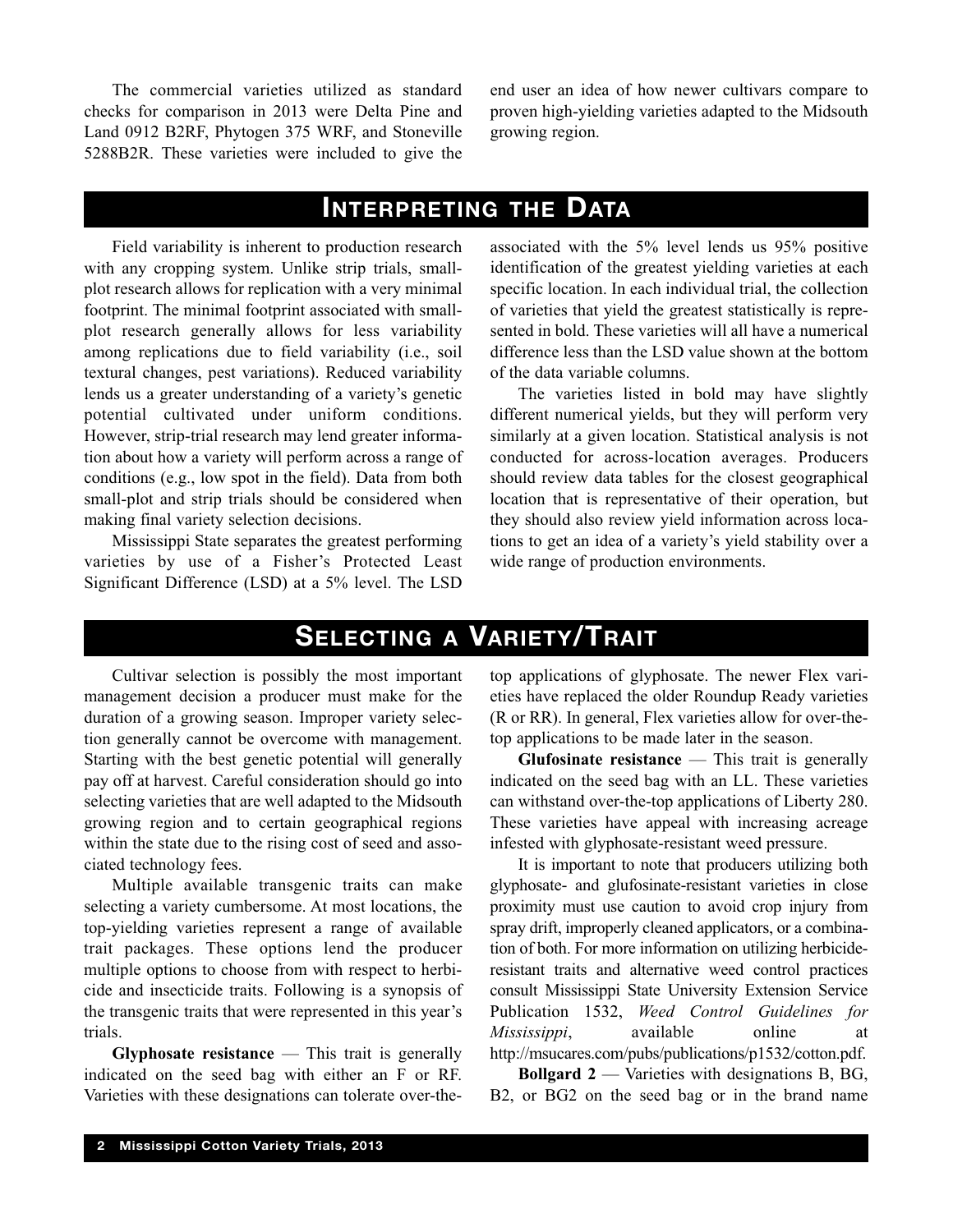contain genes that produce protein toxic to heliothis. There should no longer be seed available with the B or BG labeling due to the Bollgard 1 phase-out. However, under high and persistent pressure, supplemental chemical control strategies are necessary to prevent economic damage from caterpillar pests.

**WideStrike** — Phytogen varieties with the designation W or WS2 on the bag or in the variety name. Like Bollgard 2, WideStrike varieties contain two genes that produce protein toxic to insect pests. For more information on utilization of transgenic traits with insecticidal properties consult Mississippi State University Extension Service Publication 2471, *Insect Control Guide for Agronomic Crops*, available online at http://msucares.com/pubs/publications/p2471.pdf.

### **CONSIDERATIONS FOR SELECTION**

Yield variability among calendar years within a variety is certain. Therefore, selection decisions should be made from within the range of top-yielding varieties. Newer varieties with limited available data should be cultivated to minimal acreage until further testing validates performance across multiple years and locations. Generally, there is no one variety that is the "silver bullet." Therefore, choosing multiple varieties allows for flexibility in relative maturity, management decisions, and risk aversion.

Lint yield should be the primary factor when you select a variety, but do not discount fiber quality as a close second. Overall, low fiber quality in Midsouth cotton-producing regions has become an issue. Do not underestimate the discounts associated with high micronaire, which can be significant.

A consideration to look at when selecting a variety is the overall mean of the trial. Comparing an individual variety to the trial mean can lend an indication of how that particular variety stacked up to the trial as a whole. A variety with a mean lint yield greater or much greater than the overall trial mean generally will perform well.

Remember, there can be a full 14-day difference in maturity between cotton varieties. However, most current leading varieties, including those submitted to this year's trial, tend to be more mid to early maturing than varieties of the past. For more information on maturity of varieties consult Mississippi State University Extension Service Publication 2697, *2012 Cotton Maturity Guide*, available online at http://msucares.com/pubs/publications/p2697.pdf.

## **LOAN VALUATION DECISION AID**

For each trial conducted in 2013, data was submitted to the upland cotton loan valuation aid (Tables 21–23). This tool was developed by Larry Falconer of Texas A&M University and is supported by Cotton Inc. It allows for calculation of Commodity Credit Corporation cotton loan premium and discount values based on yields and HVI classing information. The program, which is updated annually, can be referenced via the Internet at

http://www.cottoninc.com/Decision-Aids/2012-Cotton-Loan-Valuation-Model/?S=ProductionEconomics&Sort=0.

## **TOP-YIELDING VARIETIES**

There are numerous methods to pick or highlight the top-yielding varieties across locations to develop a "short list" of promising varieties for future plantings. For soybean and corn, the short list is a powerful aid in selecting varieties due to the sheer number of available varieties. However, for cotton the list of available varieties that perform well and are adapted to the Midsouth is short on its own. The recent trend in cotton varieties submitted for testing to university OVT trials across the Midsouth has declined over the last 10 years with changes in the cotton industry. Therefore, it is important to select a variety that has performed well in the Mississippi OVT or other Midsouth university OVT trials.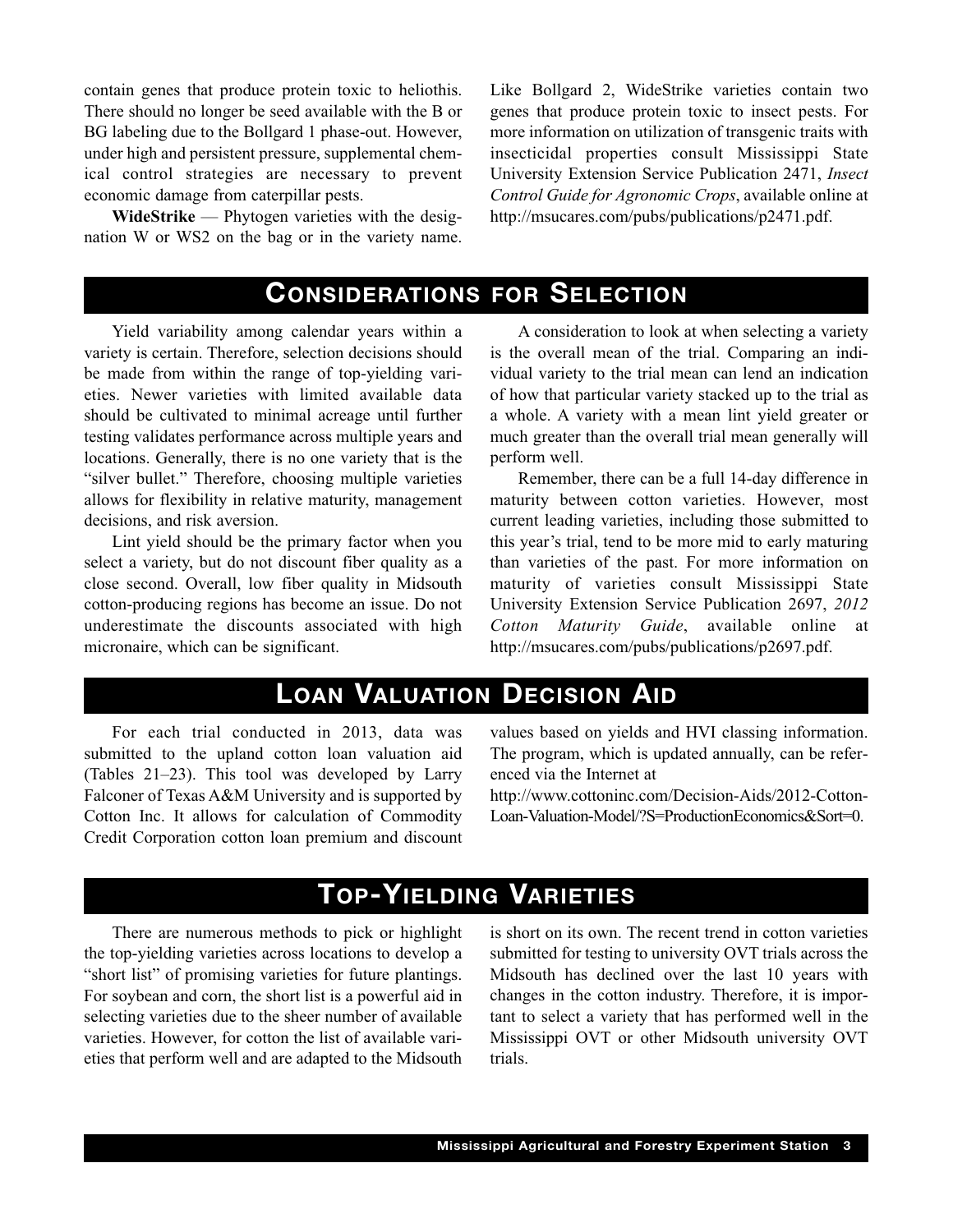## **ACKNOWLEDGEMENTS**

The authors would like to express our appreciation first and foremost to the four producers who participated in the 2013 Official Cotton Variety Trial locations that were conducted on-farm. The on-farm trials provide an added benefit to the data by expanding the footprint of the trials into different areas of the state to better represent the environmental, soil textural, and management differences that are present throughout Mississippi. We thank Cliff Heaton (Clarksdale), Mark Kimmel (Itta Bena), and George Perry (Senatobia and Tunica). Their hard work and willingness to participate in the variety trials are deeply valued. We at the Mississippi Agricultural and Forestry Experiment Station look forward to working with you and other willing producers in the future.

We are also grateful to Robert Sullivan of the agronomy program at the Delta Research and Extension Center for his assistance with all aspects of conducting the trials. Without his diligent work and assistance the variety trials would not be a success, so we offer thanks for all he does. We also recognize Shan Beasley, Laurie Jones, and Debra White for their assistance with hand-harvesting, ginning, and preparing fiber-quality samples. Their work allows us to provide data in a timely fashion. We thank Mark Silva for supplying the equipment and technical expertise to make recording environmental data possible at both the on- and off-station testing locations.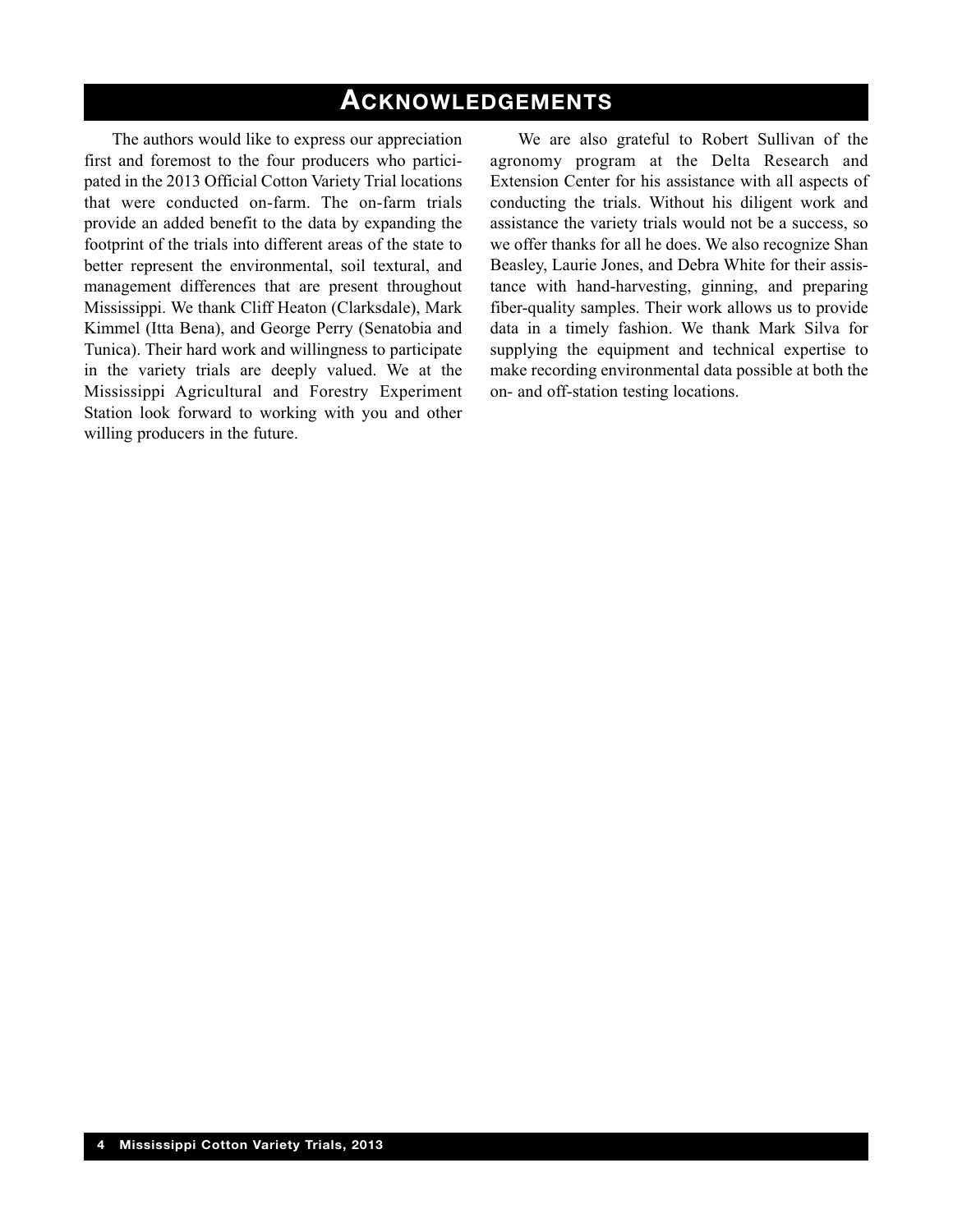|                                                                                | Table 1. Varieties submitted for testing by participating industry partners in 2013.                                                      |                                                                                                                                    |                                                                       |
|--------------------------------------------------------------------------------|-------------------------------------------------------------------------------------------------------------------------------------------|------------------------------------------------------------------------------------------------------------------------------------|-----------------------------------------------------------------------|
| Industry contact                                                               |                                                                                                                                           | Trial and variety submitted <sup>1</sup>                                                                                           |                                                                       |
|                                                                                | <b>Official variety trial</b>                                                                                                             | New variety trial                                                                                                                  | <b>Commercial strain trial</b>                                        |
| Americot Inc.<br><b>Tom Brooks</b>                                             | <b>NG 1511 B2RF</b><br><b>NG 5315 B2RF</b><br>AM 1550 B2RF                                                                                |                                                                                                                                    |                                                                       |
| <b>Bayer Crop Science</b><br>Andy White                                        | <b>FM 1944GLB2</b><br>ST 4946GLB2<br>ST 6448GLB2                                                                                          | <b>ST 4747GLB2</b><br>ST 5288B2F (Std.)                                                                                            | ST 5288B2F (Std.)                                                     |
| <b>Crop Production Services</b><br>Charlie Cook                                |                                                                                                                                           |                                                                                                                                    | <b>DG CT13125 B2RF</b><br><b>DGX 11W351 B2RF</b>                      |
| <b>Crop Production Services</b><br><b>Dyna-Gro Seed</b><br>Scott Cummings      | DG 2285 B2RF<br>DG 2610 B2RF                                                                                                              |                                                                                                                                    | CT13414                                                               |
| <b>International Seed</b><br><b>Technology</b><br>Stacey L. Heard              |                                                                                                                                           |                                                                                                                                    | <b>BRS-269</b><br><b>BRS-286</b><br><b>BRS-293</b><br><b>BRS-335</b>  |
| <b>Monsanto</b><br>Dave Albers                                                 | DP 1321 B2RF<br>DP 1034 B2RF<br>DP 1311 B2RF<br>DP 1133 B2RF<br>DP 1048 B2RF<br>DP 1137 B2RF                                              | DP 1028 B2RF<br>DP 1044 B2RF<br><b>MON 12R224B2RF</b><br><b>MON 12R242B2RF</b><br>DP 0912 B2RF (Std.)                              | <b>MON 13R341B2RF</b><br><b>MON 13R347B2RF</b><br>DP 0912 B2RF (Std.) |
| PhytoGen Seed Co.<br><b>Brooks Blanche</b>                                     | PHY 333 WRF<br>PHY 417WRF.rk<br>PHY 427WRF.rk<br>PHY 599 WRF<br>Px3122b512WRF<br>Px444413WRF<br>PX444414WRF<br>Px445022WRF<br>Px553840WRF | Px554010WRF<br>Px300304WRF<br>Px300310WRF<br>Px375001WRF<br>PHY 339 WRF<br><b>PHY 575 WRF</b><br>PHY 499 WRF<br>PHY 375 WRF (Std.) | PHY 375 WRF (Std.)                                                    |
| <b>Seed Source Genetics</b><br>Ed Jungmann                                     | <b>HQ 110 CT</b><br><b>SSG UA 222</b>                                                                                                     |                                                                                                                                    |                                                                       |
| <b>Winnfield Solutions, LLC</b><br>Robert Cossar                               | CG 3428 B2RF<br>CG 3787 B2RF                                                                                                              |                                                                                                                                    |                                                                       |
| <sup>1</sup> "Std." designates a standard entry to be used for check purposes. |                                                                                                                                           |                                                                                                                                    |                                                                       |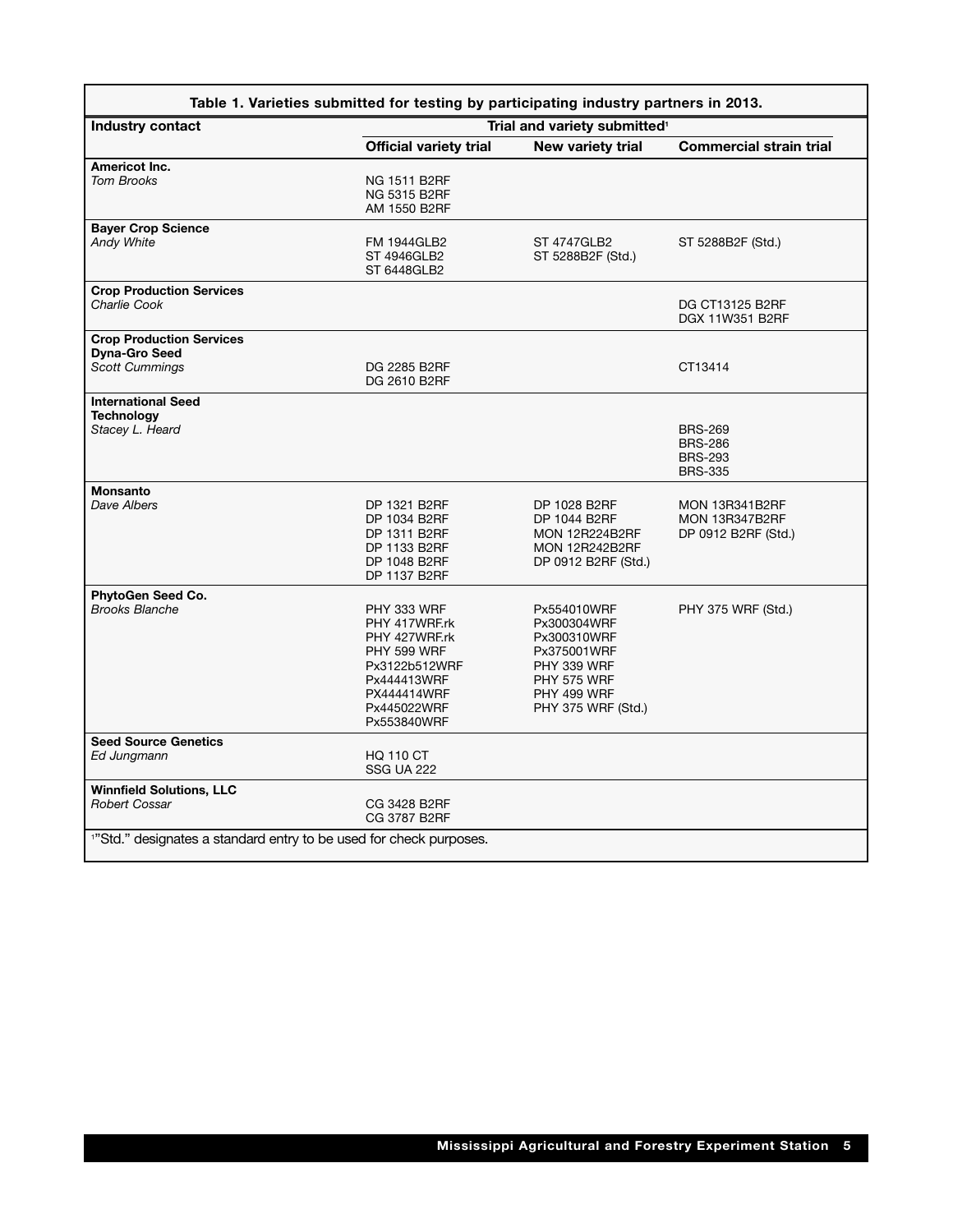|                                                                                                                           |                             |               |      | Table 2. One-year mean yield performance and fiber characteristics for OVT<br>varieties submitted for testing in 2013 averaged across all testing locations. <sup>1</sup> |      |          |       |                       |                |                    |
|---------------------------------------------------------------------------------------------------------------------------|-----------------------------|---------------|------|---------------------------------------------------------------------------------------------------------------------------------------------------------------------------|------|----------|-------|-----------------------|----------------|--------------------|
| Variety                                                                                                                   | <b>Seed cotton</b><br>yield | Lint<br>yield | Lint | Length                                                                                                                                                                    | Mic. | Strenath |       | Uniformity Elongation | Boll<br>weight | 100 seed<br>weight |
|                                                                                                                           | Ib/A                        | Ib/A          | $\%$ | in                                                                                                                                                                        |      | $g$ /tex | $\%$  | %                     | g              | g                  |
| Px375001WRF                                                                                                               | 4714                        | 2056          | 0.45 | 1.16                                                                                                                                                                      | 4.63 | 32.72    | 84.01 | 7.71                  | 5.68           | 9.69               |
| Px312b51WRF                                                                                                               | 4931                        | 2029          | 0.44 | 1.17                                                                                                                                                                      | 4.46 | 31.81    | 85.10 | 6.83                  | 5.32           | 10.14              |
| PHY 333 WRF                                                                                                               | 4677                        | 1984          | 0.44 | 1.18                                                                                                                                                                      | 4.46 | 30.95    | 84.84 | 6.34                  | 5.54           | 9.78               |
| Px444414WRF                                                                                                               | 4665                        | 1966          | 0.44 | 1.18                                                                                                                                                                      | 4.34 | 32.41    | 84.80 | 6.71                  | 5.55           | 10.35              |
| PHY 375 WRF                                                                                                               | 4572                        | 1951          | 0.44 | 1.13                                                                                                                                                                      | 4.51 | 30.81    | 83.81 | 6.56                  | 5.38           | 9.77               |
| DP 0912 B2RF                                                                                                              | 4749                        | 1945          | 0.43 | 1.12                                                                                                                                                                      | 4.99 | 31.18    | 83.84 | 6.83                  | 5.54           | 9.88               |
| PHY 499 WRF                                                                                                               | 4574                        | 1943          | 0.44 | 1.16                                                                                                                                                                      | 4.70 | 34.50    | 84.78 | 7.48                  | 5.57           | 9.48               |
| <b>NG 1511 B2RF</b>                                                                                                       | 4461                        | 1919          | 0.45 | 1.15                                                                                                                                                                      | 4.80 | 33.29    | 84.20 | 8.09                  | 5.59           | 10.17              |
| Px300310WRF                                                                                                               | 4666                        | 1914          | 0.43 | 1.13                                                                                                                                                                      | 4.59 | 31.96    | 83.44 | 7.20                  | 5.26           | 8.87               |
| Px553840WRF                                                                                                               | 4638                        | 1909          | 0.43 | 1.16                                                                                                                                                                      | 4.49 | 31.98    | 84.81 | 6.12                  | 4.99           | 9.28               |
| DP 1321 B2RF                                                                                                              | 4509                        | 1897          | 0.44 | 1.15                                                                                                                                                                      | 4.81 | 33.17    | 84.45 | 8.46                  | 5.81           | 9.98               |
| Px444413WRF                                                                                                               | 4401                        | 1894          | 0.45 | 1.24                                                                                                                                                                      | 4.13 | 32.30    | 85.73 | 6.49                  | 5.72           | 10.87              |
| PHY 339 WRF                                                                                                               | 4569                        | 1885          | 0.43 | 1.19                                                                                                                                                                      | 4.46 | 32.47    | 84.79 | 6.82                  | 5.51           | 9.76               |
| Px445022WRF                                                                                                               | 4584                        | 1881          | 0.43 | 1.18                                                                                                                                                                      | 4.60 | 33.38    | 84.83 | 6.78                  | 5.25           | 9.90               |
| Px554010WRF                                                                                                               | 4279                        | 1816          | 0.44 | 1.16                                                                                                                                                                      | 4.16 | 31.55    | 84.51 | 6.83                  | 4.91           | 8.66               |
| <b>DP 1048 B2RF</b>                                                                                                       | 4249                        | 1810          | 0.44 | 1.17                                                                                                                                                                      | 4.52 | 30.85    | 84.19 | 7.98                  | 5.44           | 9.53               |
| ST 5288B2F                                                                                                                | 4388                        | 1788          | 0.42 | 1.15                                                                                                                                                                      | 4.69 | 30.41    | 83.71 | 6.77                  | 5.41           | 9.28               |
| <b>ST 4946GLB2</b>                                                                                                        | 4476                        | 1779          | 0.41 | 1.18                                                                                                                                                                      | 4.66 | 34.01    | 84.90 | 7.22                  | 6.24           | 11.12              |
| <b>PHY 575 WRF</b>                                                                                                        | 4456                        | 1776          | 0.42 | 1.21                                                                                                                                                                      | 4.25 | 31.48    | 84.60 | 7.16                  | 5.33           | 9.77               |
| PHY 427 WRF                                                                                                               | 4408                        | 1776          | 0.42 | 1.15                                                                                                                                                                      | 4.37 | 32.36    | 84.02 | 7.30                  | 5.22           | 9.39               |
| Croplan 3787 B2RF                                                                                                         | 4112                        | 1768          | 0.45 | 1.15                                                                                                                                                                      | 4.62 | 31.18    | 84.11 | 7.88                  | 5.85           | 9.22               |
| ST 6448GLB2                                                                                                               | 4311                        | 1758          | 0.43 | 1.21                                                                                                                                                                      | 4.47 | 29.55    | 84.11 | 5.60                  | 5.13           | 9.54               |
| <b>ST 4747GLB2</b>                                                                                                        | 4311                        | 1754          | 0.42 | 1.21                                                                                                                                                                      | 4.50 | 28.67    | 84.04 | 5.50                  | 5.58           | 10.17              |
| <b>MON 12R242B2R2</b>                                                                                                     | 4097                        | 1747          | 0.44 | 1.15                                                                                                                                                                      | 4.75 | 31.51    | 84.35 | 8.74                  | 5.29           | 9.08               |
| PHY 417 WRF                                                                                                               | 4135                        | 1737          | 0.44 | 1.14                                                                                                                                                                      | 4.14 | 32.29    | 84.06 | 7.55                  | 5.13           | 8.76               |
| DP 1137 B2RF                                                                                                              | 4083                        | 1729          | 0.44 | 1.15                                                                                                                                                                      | 4.58 | 31.13    | 84.29 | 7.58                  | 5.76           | 9.48               |
| Px300304WRF                                                                                                               | 4378                        | 1726          | 0.41 | 1.16                                                                                                                                                                      | 4.47 | 32.40    | 84.17 | 5.88                  | 5.60           | 9.58               |
| <b>DP 1028 B2RF</b>                                                                                                       | 3917                        | 1720          | 0.46 | 1.14                                                                                                                                                                      | 4.73 | 31.61    | 84.28 | 7.75                  | 5.57           | 9.21               |
| DP 1311 B2RF                                                                                                              | 4035                        | 1714          | 0.44 | 1.15                                                                                                                                                                      | 4.55 | 30.52    | 84.00 | 7.58                  | 5.05           | 8.90               |
| DP 1133 B2RF                                                                                                              | 3956                        | 1714          | 0.45 | 1.16                                                                                                                                                                      | 4.68 | 34.46    | 84.67 | 7.14                  | 5.31           | 9.24               |
| <b>MON 12R224B2R2</b>                                                                                                     | 4271                        | 1713          | 0.42 | 1.17                                                                                                                                                                      | 4.32 | 31.07    | 84.44 | 6.51                  | 5.43           | 9.97               |
| <b>FM 1944GLB2</b>                                                                                                        | 4325                        | 1698          | 0.41 | 1.22                                                                                                                                                                      | 4.65 | 31.35    | 84.86 | 5.17                  | 5.76           | 10.86              |
| <b>DG 2285 B2RF</b>                                                                                                       | 4144                        | 1692          | 0.42 | 1.17                                                                                                                                                                      | 4.47 | 31.67    | 84.51 | 7.58                  | 5.83           | 10.10              |
| AM 1550 B2RF                                                                                                              | 4095                        | 1690          | 0.43 | 1.12                                                                                                                                                                      | 4.63 | 29.46    | 83.84 | 7.01                  | 5.65           | 9.98               |
| DG 2610 B2RF                                                                                                              | 3887                        | 1659          | 0.44 | 1.16                                                                                                                                                                      | 4.52 | 31.76    | 84.50 | 7.86                  | 5.55           | 9.39               |
| DP 1034 B2RF                                                                                                              | 3859                        | 1646          | 0.44 | 1.17                                                                                                                                                                      | 4.52 | 31.35    | 84.15 | 7.85                  | 5.79           | 9.32               |
| <b>NG 5315 B2RF</b>                                                                                                       | 3795                        | 1633          | 0.45 | 1.15                                                                                                                                                                      | 4.58 | 31.62    | 84.54 | 8.17                  | 5.40           | 9.34               |
| <b>SSG UA 222</b>                                                                                                         | 4017                        | 1622          | 0.42 | 1.21                                                                                                                                                                      | 4.50 | 33.21    | 84.71 | 7.85                  | 5.83           | 10.92              |
| DP 1044 B2RF                                                                                                              | 3964                        | 1595          | 0.42 | 1.14                                                                                                                                                                      | 4.44 | 32.23    | 83.76 | 7.72                  | 5.16           | 9.35               |
| <b>HQ 110 CT</b>                                                                                                          | 3982                        | 1593          | 0.42 | 1.15                                                                                                                                                                      | 4.62 | 32.50    | 83.78 | 6.53                  | 5.35           | 9.75               |
| Croplan 3428 B2RF                                                                                                         | 3722                        | 1567          | 0.44 | 1.20                                                                                                                                                                      | 4.68 | 31.15    | 84.40 | 7.30                  | 5.24           | 9.25               |
| <b>PHY 599 WRF</b>                                                                                                        | 3859                        | 1562          | 0.44 | 1.20                                                                                                                                                                      | 4.23 | 31.74    | 84.59 | 6.55                  | 4.83           | 8.68               |
| Overall Mean                                                                                                              | 4291                        | 1785          | 0.43 | 1.17                                                                                                                                                                      | 4.53 | 31.81    | 84.37 | 7.12                  | 5.46           | 9.66               |
| LSD (0.05)                                                                                                                | 649                         | 256           | 0.01 | 0.02                                                                                                                                                                      | 0.21 | 0.84     | 0.55  | 0.30                  | 0.65           | 0.40               |
| $C.V.$ $(\%)$                                                                                                             | 30.84                       | 29.17         | 4.09 | 3.17                                                                                                                                                                      | 9.01 | 5.00     | 1.25  | 7.92                  | 22.93          | 8.11               |
|                                                                                                                           |                             |               |      |                                                                                                                                                                           |      |          |       |                       |                |                    |
| 'Lint yields in bold type within a column are not significantly different from the numerically greatest yielding variety. |                             |               |      |                                                                                                                                                                           |      |          |       |                       |                |                    |

Data does not include fiber quality for the Starkville location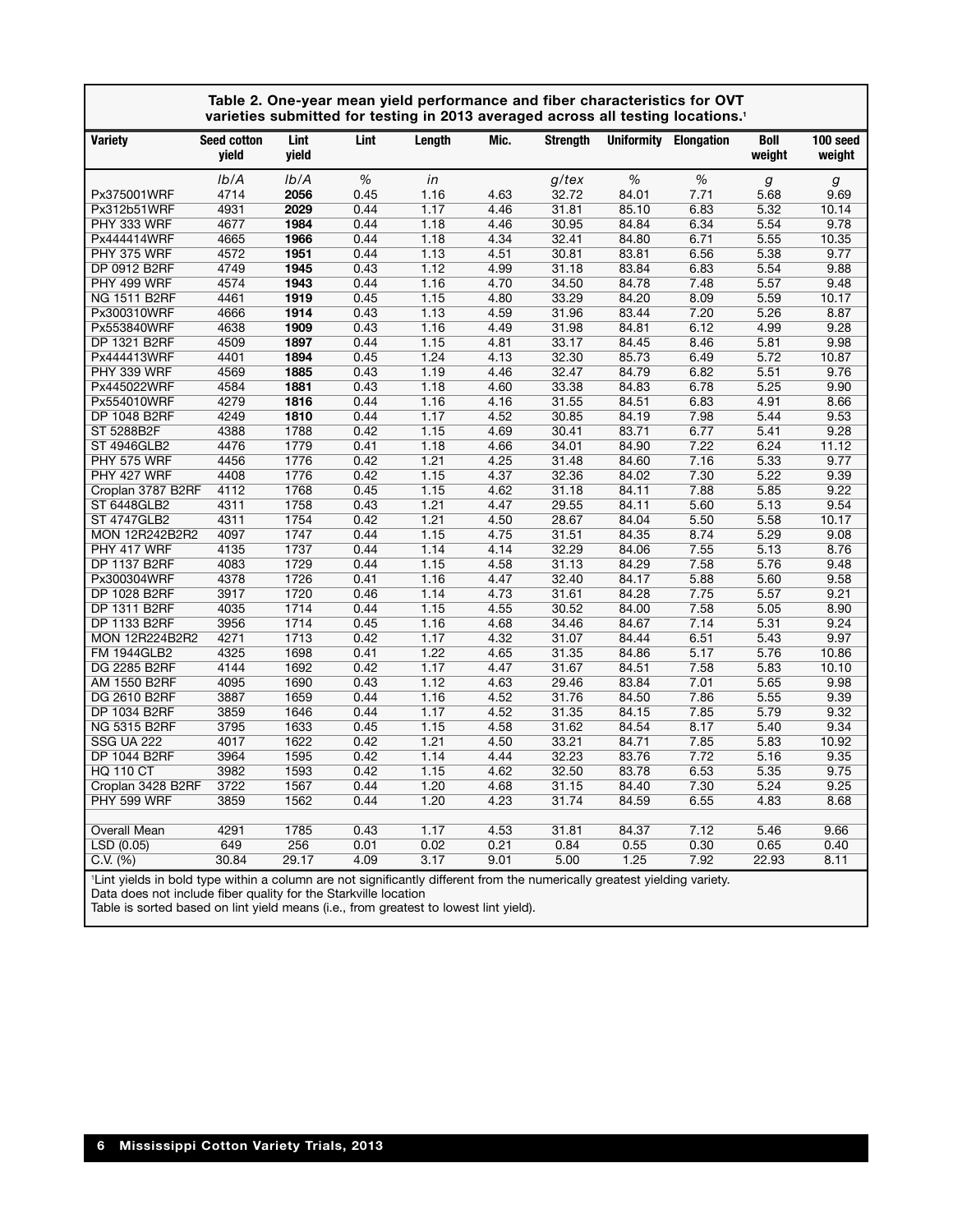|                                                                                                                        | Table 3. Two-year mean lint yield of varieties cultivated<br>at three locations in the Delta region during 2012 and 2013.1 |                   |      |                   |               |             |                  |  |  |  |  |  |
|------------------------------------------------------------------------------------------------------------------------|----------------------------------------------------------------------------------------------------------------------------|-------------------|------|-------------------|---------------|-------------|------------------|--|--|--|--|--|
| <b>Variety</b>                                                                                                         |                                                                                                                            | <b>Clarksdale</b> |      | <b>Stoneville</b> | <b>Tunica</b> | Avg. across |                  |  |  |  |  |  |
|                                                                                                                        | 2012                                                                                                                       | 2013              | 2012 | 2013              | 2012          | 2013        | location and yr. |  |  |  |  |  |
|                                                                                                                        | Ib/A                                                                                                                       | Ib/A              | lb/A | Ib/A              | Ib/A          | Ib/A        | Ib/A             |  |  |  |  |  |
| <b>NG 1511 B2RF</b>                                                                                                    | 1442                                                                                                                       | 2879              | 1330 | 2138              | 1687          | 1825        | 1884             |  |  |  |  |  |
| DP 1321 B2RF                                                                                                           | 1398                                                                                                                       | 2506              | 1276 | 2183              | 1792          | 1904        | 1843             |  |  |  |  |  |
| DP 0912 B2RF                                                                                                           | 1265                                                                                                                       | 2915              | 1156 | 2083              | 1586          | 1901        | 1818             |  |  |  |  |  |
| PHY 375 WRF                                                                                                            | 1249                                                                                                                       | 2708              | 1068 | 2548              | 1541          | 1633        | 1791             |  |  |  |  |  |
| <b>ST 4946GLB2</b>                                                                                                     | 1285                                                                                                                       | 2815              | 940  | 2373              | 1673          | 1565        | 1775             |  |  |  |  |  |
| PHY 339 WRF                                                                                                            | 1448                                                                                                                       | 2712              | 1222 | 2284              | 1493          | 1456        | 1769             |  |  |  |  |  |
| PHY 499 WRF                                                                                                            | 1407                                                                                                                       | 2537              | 1051 | 2316              | 1703          | 1593        | 1768             |  |  |  |  |  |
| ST 5288B2F                                                                                                             | 1333                                                                                                                       | 2866              | 1126 | 1877              | 1671          | 1542        | 1736             |  |  |  |  |  |
| AM 1550 B2RF                                                                                                           | 1386                                                                                                                       | 2463              | 1065 | 1936              | 1339          | 1736        | 1654             |  |  |  |  |  |
| DP 1133 B2RF                                                                                                           | 978                                                                                                                        | 2787              | 1335 | 2048              | 1216          | 1333        | 1616             |  |  |  |  |  |
| DP 1311 B2RF                                                                                                           | 1261                                                                                                                       | 2610              | 1035 | 1774              | 1275          | 1734        | 1615             |  |  |  |  |  |
| CG 3787 B2RF                                                                                                           | 1105                                                                                                                       | 2572              | 1020 | 2067              | 1339          | 1362        | 1578             |  |  |  |  |  |
| <b>FM 1944GLB2</b>                                                                                                     | 1320                                                                                                                       | 2360              | 967  | 1939              | 1380          | 1444        | 1568             |  |  |  |  |  |
| <b>ST 6448GLB2</b>                                                                                                     | 1024                                                                                                                       | 2403              | 922  | 2236              | 1331          | 1366        | 1547             |  |  |  |  |  |
| <b>DP 1044 B2RF</b>                                                                                                    | 1137                                                                                                                       | 2231              | 823  | 1809              | 1666          | 1517        | 1531             |  |  |  |  |  |
| <b>DP 1137 B2RF</b>                                                                                                    | 955                                                                                                                        | 2614              | 890  | 1789              | 1221          | 1396        | 1478             |  |  |  |  |  |
| DP 1048 B2RF                                                                                                           | 966                                                                                                                        | 2543              | 894  | 1995              | 1084          | 1305        | 1465             |  |  |  |  |  |
| <b>DP 1034 B2RF</b>                                                                                                    | 1082                                                                                                                       | 2067              | 854  | 1938              | 1211          | 1372        | 1421             |  |  |  |  |  |
| CG 3428 B2RF                                                                                                           | 986                                                                                                                        | 2148              | 962  | 1780              | 1139          | 1167        | 1364             |  |  |  |  |  |
| Table is sorted based on average across location and year lint yield means (i.e., from greatest to lowest lint yield). |                                                                                                                            |                   |      |                   |               |             |                  |  |  |  |  |  |

|                                                                                                                        | Table 4. Two-year mean lint yield of varieties cultivated<br>at three locations in the Hill region during 2012 and 2013. |           |      |                   |        |             |                  |  |  |  |  |  |
|------------------------------------------------------------------------------------------------------------------------|--------------------------------------------------------------------------------------------------------------------------|-----------|------|-------------------|--------|-------------|------------------|--|--|--|--|--|
| <b>Variety</b>                                                                                                         |                                                                                                                          | Senatobia |      | <b>Starkville</b> | Verona | Avg. across |                  |  |  |  |  |  |
|                                                                                                                        | 2012                                                                                                                     | 2013      | 2012 | 2013              | 2012   | 2013        | location and yr. |  |  |  |  |  |
|                                                                                                                        | Ib/A                                                                                                                     | Ib/A      | Ib/A | Ib/A              | Ib/A   | Ib/A        | Ib/A             |  |  |  |  |  |
| DP 1321 B2RF                                                                                                           | 1382                                                                                                                     | 2429      | 1475 | 1491              | 1834   | 1421        | 1672             |  |  |  |  |  |
| <b>PHY 499 WRF</b>                                                                                                     | 1423                                                                                                                     | 2335      | 1347 | 1359              | 1876   | 1593        | 1656             |  |  |  |  |  |
| CG 3787 B2RF                                                                                                           | 1456                                                                                                                     | 1973      | 1529 | 1463              | 1897   | 1472        | 1632             |  |  |  |  |  |
| DP 1048 B2RF                                                                                                           | 1418                                                                                                                     | 2066      | 1530 | 1453              | 1867   | 1400        | 1622             |  |  |  |  |  |
| PHY 339 WRF                                                                                                            | 1381                                                                                                                     | 2298      | 1465 | 1430              | 1926   | 1226        | 1621             |  |  |  |  |  |
| DP 1137 B2RF                                                                                                           | 1316                                                                                                                     | 2037      | 1559 | 1488              | 1868   | 1435        | 1617             |  |  |  |  |  |
| DP 0912 B2RF                                                                                                           | 1257                                                                                                                     | 2336      | 1307 | 1437              | 1798   | 1487        | 1604             |  |  |  |  |  |
| <b>NG 1511 B2RF</b>                                                                                                    | 1411                                                                                                                     | 2223      | 1363 | 1359              | 1885   | 1291        | 1589             |  |  |  |  |  |
| PHY 375 WRF                                                                                                            | 1351                                                                                                                     | 2292      | 1255 | 1268              | 1679   | 1488        | 1556             |  |  |  |  |  |
| ST 6448GLB2                                                                                                            | 1304                                                                                                                     | 2163      | 1326 | 1274              | 1793   | 1458        | 1553             |  |  |  |  |  |
| DP 1034 B2RF                                                                                                           | 1322                                                                                                                     | 1822      | 1573 | 1302              | 1823   | 1411        | 1542             |  |  |  |  |  |
| DP 1133 B2RF                                                                                                           | 1436                                                                                                                     | 2060      | 1340 | 1439              | 1776   | 1202        | 1542             |  |  |  |  |  |
| CG 3428 B2RF                                                                                                           | 1227                                                                                                                     | 1799      | 1563 | 1468              | 1741   | 1135        | 1489             |  |  |  |  |  |
| ST 5288B2F                                                                                                             | 1189                                                                                                                     | 2148      | 1430 | 1133              | 1564   | 1296        | 1460             |  |  |  |  |  |
| AM 1550 B2RF                                                                                                           | 1253                                                                                                                     | 1980      | 1261 | 1233              | 1658   | 1318        | 1451             |  |  |  |  |  |
| <b>FM 1944GLB2</b>                                                                                                     | 1133                                                                                                                     | 1996      | 1412 | 1209              | 1704   | 1158        | 1435             |  |  |  |  |  |
| DP 1311 B2RF                                                                                                           | 1285                                                                                                                     | 1774      | 1243 | 1189              | 1637   | 1200        | 1388             |  |  |  |  |  |
| <b>ST 4946GLB2</b>                                                                                                     | 1241                                                                                                                     | 2203      | 1142 | 1021              | 1614   | 1040        | 1377             |  |  |  |  |  |
| <b>DP 1044 B2RF</b>                                                                                                    | 1209                                                                                                                     | 1962      | 1094 | 924               | 1716   | 1196        | 1350             |  |  |  |  |  |
| Table is sorted based on average across location and year lint yield means (i.e., from greatest to lowest lint yield). |                                                                                                                          |           |      |                   |        |             |                  |  |  |  |  |  |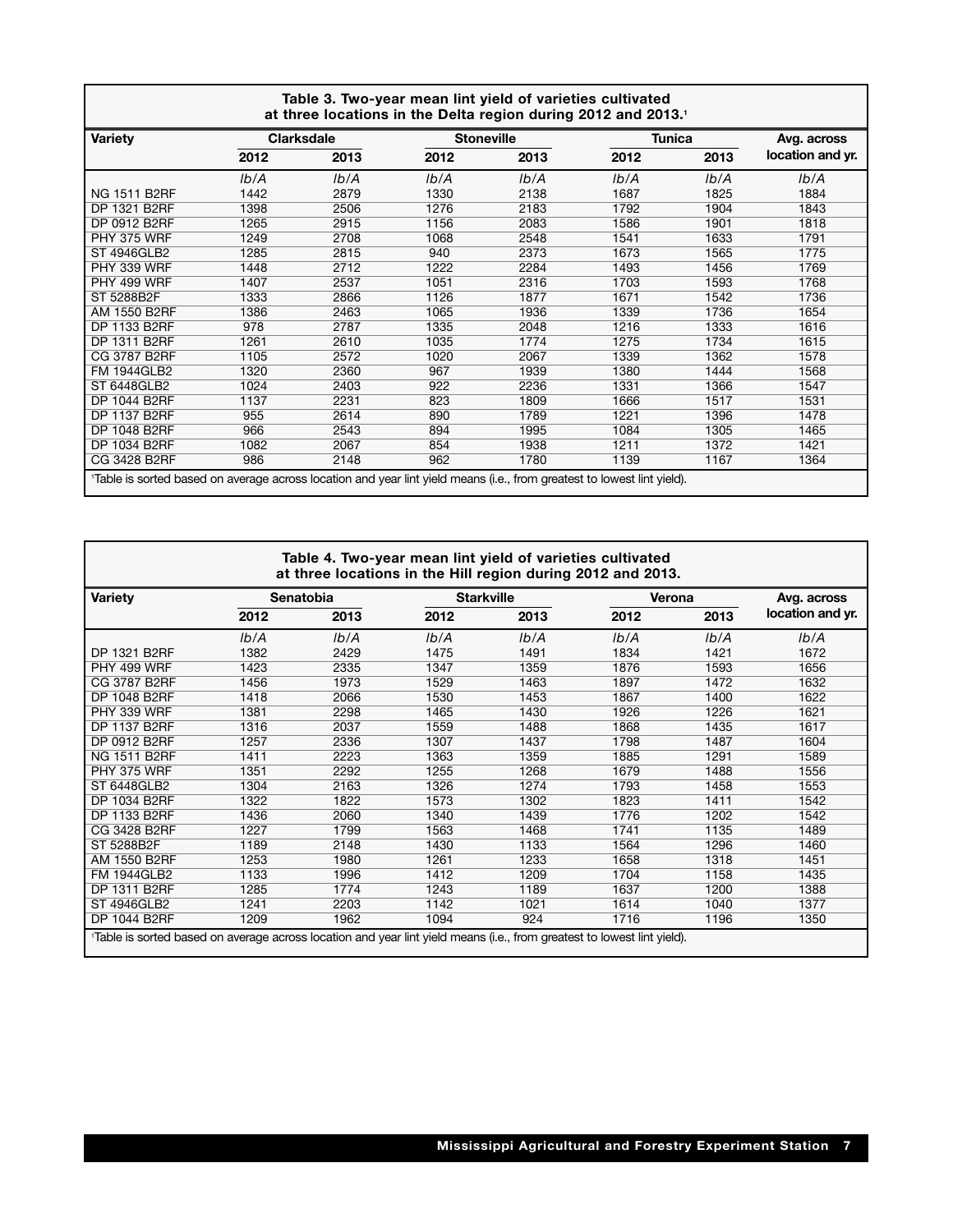| Table 5. One-year mean yield performance of varieties cultivated at four locations in the Delta region during 2013.1      |                             |               |      |        |      |                 |       |                              |                       |                    |
|---------------------------------------------------------------------------------------------------------------------------|-----------------------------|---------------|------|--------|------|-----------------|-------|------------------------------|-----------------------|--------------------|
| Variety                                                                                                                   | <b>Seed cotton</b><br>yield | Lint<br>yield | Lint | Length | Mic. | <b>Strength</b> |       | <b>Uniformity Elongation</b> | <b>Boll</b><br>weight | 100 seed<br>weight |
|                                                                                                                           | Ib/A                        | Ib/A          | %    | in     |      | $g$ /tex        | %     | %                            | g                     | g                  |
| Px312b51WRF                                                                                                               | 5864                        | 2494          | 0.44 | 1.18   | 4.79 | 32.12           | 85.21 | 6.86                         | 5.35                  | 10.51              |
| Px375001WRF                                                                                                               | 5374                        | 2363          | 0.45 | 1.16   | 4.91 | 33.01           | 84.19 | 7.88                         | 5.68                  | 10.01              |
| Px300310WRF                                                                                                               | 5670                        | 2349          | 0.43 | 1.14   | 4.94 | 32.43           | 83.70 | 7.19                         | 5.29                  | 9.03               |
| PHY 333 WRF                                                                                                               | 5454                        | 2322          | 0.44 | 1.18   | 4.75 | 31.81           | 85.04 | 6.35                         | 5.38                  | 10.07              |
| NG 1511 B2RF                                                                                                              | 5202                        | 2262          | 0.45 | 1.15   | 5.05 | 33.78           | 84.38 | 8.21                         | 5.63                  | 10.34              |
| Px445022WRF                                                                                                               | 5413                        | 2254          | 0.43 | 1.18   | 4.85 | 34.17           | 85.09 | 6.82                         | 5.25                  | 10.12              |
| DP 0912 B2RF                                                                                                              | 5434                        | 2232          | 0.43 | 1.13   | 5.29 | 31.60           | 83.92 | 6.89                         | 5.43                  | 10.07              |
| PHY 427 WRF                                                                                                               | 5441                        | 2209          | 0.42 | 1.15   | 4.61 | 32.51           | 84.08 | 7.39                         | 5.04                  | 9.55               |
| PHY 375 WRF                                                                                                               | 5142                        | 2208          | 0.44 | 1.13   | 4.75 | 31.43           | 84.04 | 6.44                         | 5.14                  | 9.93               |
| Px444414WRF                                                                                                               | 5208                        | 2208          | 0.44 | 1.18   | 4.50 | 32.96           | 84.70 | 6.68                         | 5.21                  | 10.38              |
| Px553840WRF                                                                                                               | 5335                        | 2206          | 0.43 | 1.17   | 4.72 | 32.59           | 84.94 | 6.17                         | 4.93                  | 9.53               |
| DP 1321 B2RF                                                                                                              | 5191                        | 2198          | 0.44 | 1.15   | 5.06 | 33.37           | 84.40 | 8.56                         | 5.71                  | 10.11              |
| <b>ST 4946GLB2</b>                                                                                                        | 5449                        | 2189          | 0.42 | 1.18   | 5.06 | 34.74           | 84.98 | 7.24                         | 6.21                  | 11.39              |
| PHY 499 WRF                                                                                                               | 5110                        | 2172          | 0.44 | 1.17   | 4.91 | 34.91           | 84.99 | 7.56                         | 5.38                  | 9.63               |
| PHY 339 WRF                                                                                                               | 5150                        | 2144          | 0.43 | 1.19   | 4.64 | 33.19           | 85.13 | 6.71                         | 5.32                  | 9.96               |
| PHY 417 WRF                                                                                                               | 5041                        | 2135          | 0.44 | 1.14   | 4.48 | 32.88           | 84.13 | 7.79                         | 5.02                  | 9.13               |
| Px300304WRF                                                                                                               | 5356                        | 2116          | 0.41 | 1.17   | 4.79 | 32.91           | 84.49 | 5.99                         | 5.59                  | 9.79               |
| Px444413WRF                                                                                                               | 4869                        | 2112          | 0.45 | 1.24   | 4.33 | 32.61           | 85.87 | 6.45                         | 5.51                  | 11.06              |
| Px554010WRF                                                                                                               | 4867                        | 2069          | 0.44 | 1.17   | 4.36 | 32.31           | 84.73 | 6.79                         | 4.80                  | 8.96               |
| DP 1311 B2RF                                                                                                              | 4781                        | 2050          | 0.44 | 1.15   | 4.76 | 30.89           | 84.18 | 7.70                         | 4.88                  | 9.22               |
| ST 5288B2F                                                                                                                | 5019                        | 2036          | 0.42 | 1.15   | 4.94 | 30.64           | 83.92 | 6.86                         | 5.50                  | 9.50               |
| <b>DP 1133 B2RF</b>                                                                                                       | 4469                        | 2029          | 0.45 | 1.17   | 4.93 | 35.45           | 84.93 | 7.33                         | 5.22                  | 9.54               |
| PHY 575 WRF                                                                                                               | 4915                        | 2027          | 0.41 | 1.21   | 4.46 | 31.79           | 84.86 | 7.26                         | 5.20                  | 10.13              |
| DG 2285 B2RF                                                                                                              | 4862                        | 2023          | 0.43 | 1.16   | 4.79 | 32.15           | 84.40 | 7.55                         | 5.50                  | 10.37              |
| <b>MON 12R242B2R2</b>                                                                                                     | 4671                        | 2019          | 0.45 | 1.16   | 5.04 | 32.20           | 84.50 | 8.84                         | 5.13                  | 9.43               |
| DP 1048 B2RF                                                                                                              | 4702                        | 2012          | 0.44 | 1.18   | 4.70 | 31.59           | 84.51 | 8.03                         | 5.09                  | 9.74               |
| <b>MON 12R224B2R2</b>                                                                                                     | 4933                        | 2009          | 0.42 | 1.18   | 4.66 | 31.70           | 84.79 | 6.48                         | 5.44                  | 10.14              |
| ST 4747GLB2                                                                                                               | 4938                        | 2007          | 0.42 | 1.21   | 4.76 | 29.38           | 84.37 | 5.29                         | 5.54                  | 10.63              |
| Croplan 3787 B2RF                                                                                                         | 4640                        | 2006          | 0.45 | 1.15   | 4.83 | 31.75           | 84.24 | 7.84                         | 5.38                  | 9.42               |
| <b>FM 1944GLB2</b>                                                                                                        | 4956                        | 1968          | 0.41 | 1.22   | 4.92 | 31.88           | 85.31 | 5.08                         | 5.50                  | 11.04              |
| AM 1550 B2RF                                                                                                              | 4715                        | 1961          | 0.43 | 1.12   | 4.94 | 29.82           | 84.03 | 6.93                         | 5.39                  | 10.33              |
| DG 2610 B2RF                                                                                                              | 4502                        | 1935          | 0.44 | 1.16   | 4.69 | 32.30           | 84.56 | 7.90                         | 5.43                  | 9.56               |
| ST 6448GLB2                                                                                                               | 4757                        | 1933          | 0.42 | 1.22   | 4.69 | 30.48           | 84.51 | 5.46                         | 5.04                  | 9.81               |
| DP 1028 B2RF                                                                                                              | 4342                        | 1917          | 0.46 | 1.15   | 4.94 | 32.30           | 84.48 | 7.74                         | 5.36                  | 9.49               |
| DP 1137 B2RF                                                                                                              | 4478                        | 1910          | 0.44 | 1.15   | 4.76 | 31.74           | 84.58 | 7.62                         | 5.50                  | 9.49               |
| DP 1034 B2RF                                                                                                              | 4403                        | 1893          | 0.44 | 1.17   | 4.74 | 31.99           | 84.43 | 7.96                         | 5.60                  | 9.54               |
| DP 1044 B2RF                                                                                                              | 4575                        | 1875          | 0.42 | 1.14   | 4.79 | 32.40           | 83.78 | 7.87                         | 5.08                  | 9.64               |
| SSG UA 222                                                                                                                | 4540                        | 1836          | 0.42 | 1.21   | 4.85 | 33.66           | 84.97 | 7.82                         | 5.86                  | 11.46              |
| HQ 110 CT                                                                                                                 | 4534                        | 1812          | 0.41 | 1.15   | 4.84 | 33.31           | 83.96 | 6.65                         | 5.41                  | 9.99               |
| <b>NG 5315 B2RF</b>                                                                                                       | 4146                        | 1786          | 0.44 | 1.16   | 4.78 | 32.23           | 84.86 | 8.28                         | 5.24                  | 9.69               |
| <b>PHY 599 WRF</b>                                                                                                        | 4427                        | 1759          | 0.43 | 1.21   | 4.45 | 32.44           | 84.90 | 6.67                         | 4.76                  | 8.89               |
| Croplan 3428 B2RF                                                                                                         | 3962                        | 1677          | 0.44 | 1.20   | 4.81 | 31.99           | 84.54 | 7.39                         | 5.06                  | 9.38               |
|                                                                                                                           |                             |               |      |        |      |                 |       |                              |                       |                    |
| Overall Mean                                                                                                              | 4925                        | 2065          | 0.43 | 1.17   | 4.8  | 32.37           | 84.56 | 7.15                         | 5.33                  | 9.90               |
| LSD (0.05)                                                                                                                | 915                         | 329           | 0.01 | 0.03   | 0.15 | 0.91            | 0.76  | 0.35                         | 0.48                  | 0.47               |
| C.V. (%)                                                                                                                  | 26.78                       | 22.88         | 3.69 | 3.62   | 4.45 | 4.05            | 1.29  | 7.12                         | 12.87                 | 6.96               |
| 'Lint yields in bold type within a column are not significantly different from the numerically greatest yielding variety. |                             |               |      |        |      |                 |       |                              |                       |                    |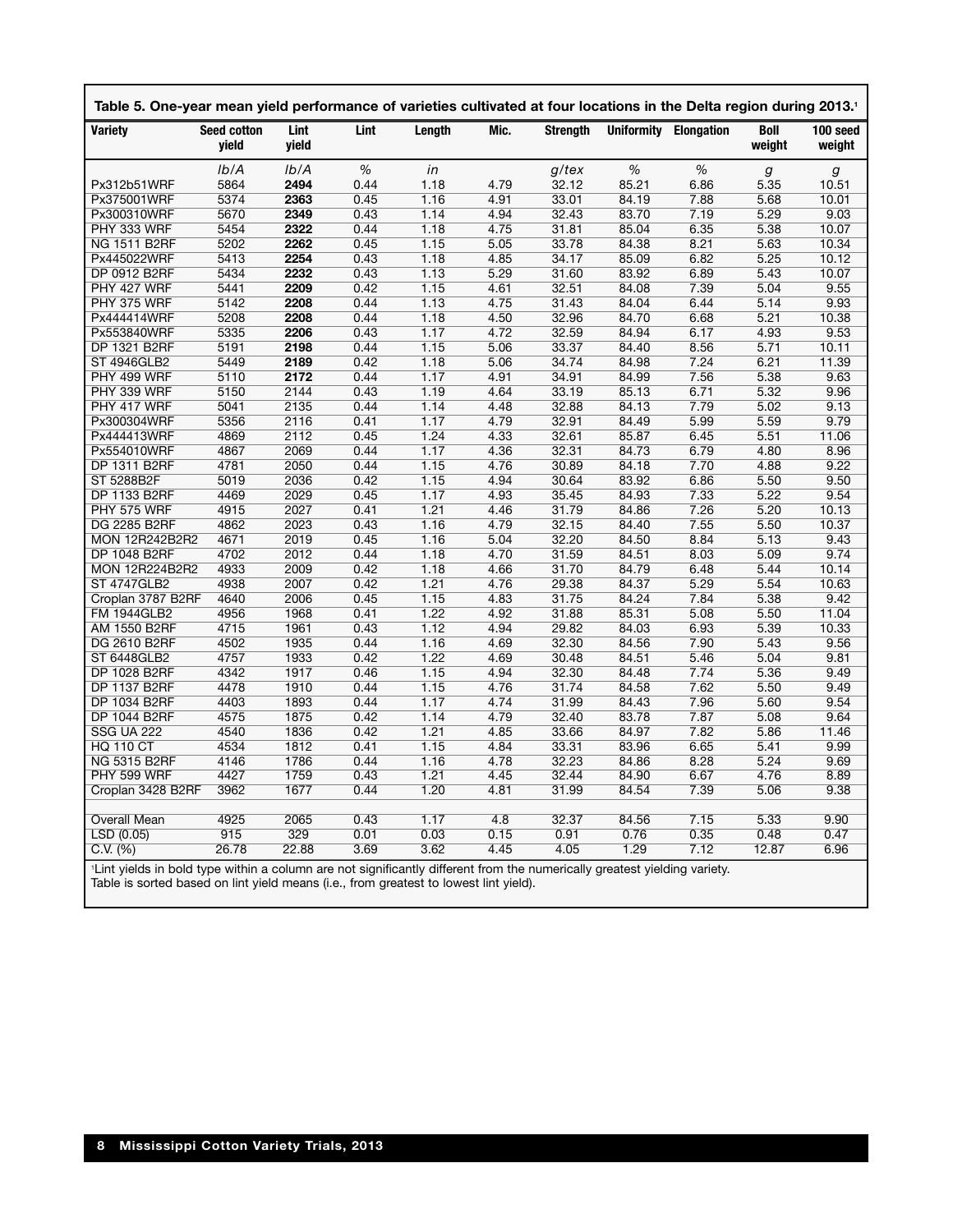| Lint<br><b>Strength</b><br><b>Variety</b><br><b>Seed cotton</b><br>Lint<br>Length<br>Mic.<br><b>Uniformity Elongation</b><br><b>Boll</b><br>100 seed<br>yield<br>yield<br>weight<br>weight<br>%<br>%<br>%<br>Ib/A<br>Ib/A<br>$g$ /tex<br>in<br>g<br>g<br>4054<br>1748<br>1.15<br>4.25<br>32.33<br>9.29<br>Px375001WRF<br>0.45<br>83.77<br>7.48<br>5.69<br>4122<br>1724<br>1.17<br>31.68<br>0.44<br>4.13<br>84.94<br>6.77<br>5.98<br>10.32<br>Px444414WRF<br>1.15<br>9.29<br>PHY 499 WRF<br>4038<br>1713<br>0.44<br>4.43<br>33.97<br>84.50<br>7.36<br>5.81<br>PHY 375 WRF<br>4002<br>1693<br>0.44<br>1.14<br>4.18<br>29.98<br>83.50<br>6.73<br>5.69<br>9.58<br>1.24<br>1677<br>3.88<br>31.88<br>6.54<br>5.97<br>10.64<br>Px444413WRF<br>3933<br>0.45<br>85.53<br>4063<br>1659<br>1.11<br>4.59<br>5.67<br>9.65<br>DP 0912 B2RF<br>0.43<br>30.63<br>83.74<br>6.73<br>1.17<br>3997<br>1658<br>31.39<br>84.94<br>6.78<br>5.28<br>9.69<br>Px312b51WRF<br>0.43<br>4.01<br>3900<br>1645<br>0.44<br>1.17<br>4.08<br>29.82<br>84.56<br>6.33<br>5.74<br>9.43<br>PHY 333 WRF<br>3988<br>1626<br>0.43<br>1.18<br>4.22<br>31.51<br>84.33<br>6.98<br>5.76<br>9.51<br>PHY 339 WRF<br>1.16<br>3940<br>1611<br>0.43<br>4.18<br>31.18<br>6.06<br>5.07<br>8.98<br>Px553840WRF<br>84.63<br>3796<br>1608<br>0.45<br>1.15<br>4.28<br>29.87<br>83.77<br>7.92<br>5.86<br>9.28<br>DP 1048 B2RF<br>1.15<br>5.94<br>DP 1321 B2RF<br>3827<br>1597<br>0.44<br>4.48<br>32.91<br>84.53<br>8.33<br>9.83<br>1.20<br>3997<br>1595<br>0.42<br>3.98<br>31.07<br>84.26<br>7.03<br>5.50<br>9.34<br><b>PHY 575 WRF</b><br>1.20<br><b>ST 6448GLB2</b><br>3864<br>1583<br>0.43<br>4.17<br>28.31<br>83.58<br>5.78<br>5.25<br>9.22<br>3719<br>1576<br>1.15<br>4.46<br>32.63<br>7.93<br>5.54<br>9.95<br>NG 1511 B2RF<br>0.45<br>83.98<br>1.15<br>8.26<br>3691<br>1564<br>0.44<br>3.89<br>30.53<br>84.23<br>6.87<br>5.05<br>Px554010WRF<br><b>DP 1137 B2RF</b><br>3687<br>1549<br>0.44<br>1.16<br>4.33<br>30.33<br>83.91<br>7.53<br>6.08<br>9.47<br>3757<br>1541<br>0.43<br>1.14<br>4.35<br>30.12<br>83.44<br>6.65<br>5.29<br>9.00<br>ST 5288B2F<br>3583<br>1530<br>1.15<br>4.33<br>7.93<br>8.98<br>Croplan 3787 B2RF<br>0.45<br>30.41<br>83.93<br>6.43<br>DP 1028 B2RF<br>3492<br>1523<br>0.46<br>1.12<br>4.45<br>30.69<br>84.02<br>7.76<br>5.83<br>8.86<br>1508<br>1.18<br>3754<br>0.42<br>4.26<br>32.32<br>84.48<br>6.73<br>5.25<br>9.62<br>Px445022WRF<br>1.20<br><b>ST 4747GLB2</b><br>3684<br>1501<br>0.43<br>4.15<br>27.73<br>83.59<br>5.78<br>5.64<br>9.61<br>3443<br>1489<br>1.14<br>4.36<br>33.15<br>84.32<br>8.88<br>DP 1133 B2RF<br>0.46<br>6.88<br>5.42<br>1481<br>0.45<br>1.15<br>4.32<br>30.82<br>84.12<br>8.92<br>NG 5315 B2RF<br>3445<br>8.03<br>5.61<br>1478<br>1.12<br>7.22<br>5.23<br>Px300310WRF<br>3661<br>0.42<br>4.13<br>31.34<br>83.10<br>8.68<br>3522<br>1476<br>0.44<br>1.14<br>4.37<br>30.60<br>8.61<br>5.50<br>8.65<br><b>MON 12R242B2R2</b><br>84.14<br>1457<br>0.44<br>1.18<br>4.51<br>30.03<br>84.23<br>7.19<br>5.46<br>9.08<br>Croplan 3428 B2RF<br>3481<br>1.21<br>3693<br>1429<br>0.41<br>4.28<br>30.64<br>84.26<br>5.29<br>6.08<br>10.64<br><b>FM 1944GLB2</b><br>3474<br>1418<br>1.12<br>4.22<br>28.98<br>83.58<br>7.12<br>5.98<br>9.55<br>AM 1550 B2RF<br>0.43<br>1.17<br><b>MON 12R224B2R2</b><br>3609<br>1416<br>0.41<br>3.86<br>30.23<br>83.98<br>6.56<br>5.43<br>9.75<br>1.22<br>3494<br>1407<br>0.42<br>4.03<br>32.61<br>84.37<br>7.88<br>5.80<br>10.25<br><b>SSG UA 222</b><br>1.16<br>DP 1034 B2RF<br>3314<br>1400<br>0.45<br>4.22<br>30.51<br>83.78<br>7.69<br>6.02<br>9.05<br>3272<br>1384<br>0.44<br>1.16<br>4.29<br>7.82<br>5.71<br>9.18<br>DG 2610 B2RF<br>31.05<br>84.41<br>3289<br>1378<br>1.15<br>4.26<br>30.02<br>83.75<br>7.41<br>5.27<br>8.52<br>DP 1311 B2RF<br>0.44<br>3292<br>1377<br>1.18<br>3.93<br>30.80<br>6.38<br>4.91<br>8.42<br><b>PHY 599 WRF</b><br>0.44<br>84.17<br>3431<br>1374<br>0.42<br>1.14<br>4.32<br>31.43<br>83.54<br>6.37<br>5.29<br>9.45<br><b>HQ 110 CT</b><br>1.18<br>3504<br>1369<br>0.41<br>4.14<br>33.04<br>84.81<br>7.18<br>6.27<br>10.80<br><b>ST 4946GLB2</b> | Table 6. One-year mean yield performance of varieties cultivated at four locations in the Hill region during 2013.1 |  |  |  |  |  |
|--------------------------------------------------------------------------------------------------------------------------------------------------------------------------------------------------------------------------------------------------------------------------------------------------------------------------------------------------------------------------------------------------------------------------------------------------------------------------------------------------------------------------------------------------------------------------------------------------------------------------------------------------------------------------------------------------------------------------------------------------------------------------------------------------------------------------------------------------------------------------------------------------------------------------------------------------------------------------------------------------------------------------------------------------------------------------------------------------------------------------------------------------------------------------------------------------------------------------------------------------------------------------------------------------------------------------------------------------------------------------------------------------------------------------------------------------------------------------------------------------------------------------------------------------------------------------------------------------------------------------------------------------------------------------------------------------------------------------------------------------------------------------------------------------------------------------------------------------------------------------------------------------------------------------------------------------------------------------------------------------------------------------------------------------------------------------------------------------------------------------------------------------------------------------------------------------------------------------------------------------------------------------------------------------------------------------------------------------------------------------------------------------------------------------------------------------------------------------------------------------------------------------------------------------------------------------------------------------------------------------------------------------------------------------------------------------------------------------------------------------------------------------------------------------------------------------------------------------------------------------------------------------------------------------------------------------------------------------------------------------------------------------------------------------------------------------------------------------------------------------------------------------------------------------------------------------------------------------------------------------------------------------------------------------------------------------------------------------------------------------------------------------------------------------------------------------------------------------------------------------------------------------------------------------------------------------------------------------------------------------------------------------------------------------------------------------------------------------------------------------------------------------------------------------------------------------------------------------------------------------------------------------------------------------------------------------------------------------------------------------------------------------------------------------------------------------------------------------------|---------------------------------------------------------------------------------------------------------------------|--|--|--|--|--|
|                                                                                                                                                                                                                                                                                                                                                                                                                                                                                                                                                                                                                                                                                                                                                                                                                                                                                                                                                                                                                                                                                                                                                                                                                                                                                                                                                                                                                                                                                                                                                                                                                                                                                                                                                                                                                                                                                                                                                                                                                                                                                                                                                                                                                                                                                                                                                                                                                                                                                                                                                                                                                                                                                                                                                                                                                                                                                                                                                                                                                                                                                                                                                                                                                                                                                                                                                                                                                                                                                                                                                                                                                                                                                                                                                                                                                                                                                                                                                                                                                                                                                                        |                                                                                                                     |  |  |  |  |  |
|                                                                                                                                                                                                                                                                                                                                                                                                                                                                                                                                                                                                                                                                                                                                                                                                                                                                                                                                                                                                                                                                                                                                                                                                                                                                                                                                                                                                                                                                                                                                                                                                                                                                                                                                                                                                                                                                                                                                                                                                                                                                                                                                                                                                                                                                                                                                                                                                                                                                                                                                                                                                                                                                                                                                                                                                                                                                                                                                                                                                                                                                                                                                                                                                                                                                                                                                                                                                                                                                                                                                                                                                                                                                                                                                                                                                                                                                                                                                                                                                                                                                                                        |                                                                                                                     |  |  |  |  |  |
|                                                                                                                                                                                                                                                                                                                                                                                                                                                                                                                                                                                                                                                                                                                                                                                                                                                                                                                                                                                                                                                                                                                                                                                                                                                                                                                                                                                                                                                                                                                                                                                                                                                                                                                                                                                                                                                                                                                                                                                                                                                                                                                                                                                                                                                                                                                                                                                                                                                                                                                                                                                                                                                                                                                                                                                                                                                                                                                                                                                                                                                                                                                                                                                                                                                                                                                                                                                                                                                                                                                                                                                                                                                                                                                                                                                                                                                                                                                                                                                                                                                                                                        |                                                                                                                     |  |  |  |  |  |
|                                                                                                                                                                                                                                                                                                                                                                                                                                                                                                                                                                                                                                                                                                                                                                                                                                                                                                                                                                                                                                                                                                                                                                                                                                                                                                                                                                                                                                                                                                                                                                                                                                                                                                                                                                                                                                                                                                                                                                                                                                                                                                                                                                                                                                                                                                                                                                                                                                                                                                                                                                                                                                                                                                                                                                                                                                                                                                                                                                                                                                                                                                                                                                                                                                                                                                                                                                                                                                                                                                                                                                                                                                                                                                                                                                                                                                                                                                                                                                                                                                                                                                        |                                                                                                                     |  |  |  |  |  |
|                                                                                                                                                                                                                                                                                                                                                                                                                                                                                                                                                                                                                                                                                                                                                                                                                                                                                                                                                                                                                                                                                                                                                                                                                                                                                                                                                                                                                                                                                                                                                                                                                                                                                                                                                                                                                                                                                                                                                                                                                                                                                                                                                                                                                                                                                                                                                                                                                                                                                                                                                                                                                                                                                                                                                                                                                                                                                                                                                                                                                                                                                                                                                                                                                                                                                                                                                                                                                                                                                                                                                                                                                                                                                                                                                                                                                                                                                                                                                                                                                                                                                                        |                                                                                                                     |  |  |  |  |  |
|                                                                                                                                                                                                                                                                                                                                                                                                                                                                                                                                                                                                                                                                                                                                                                                                                                                                                                                                                                                                                                                                                                                                                                                                                                                                                                                                                                                                                                                                                                                                                                                                                                                                                                                                                                                                                                                                                                                                                                                                                                                                                                                                                                                                                                                                                                                                                                                                                                                                                                                                                                                                                                                                                                                                                                                                                                                                                                                                                                                                                                                                                                                                                                                                                                                                                                                                                                                                                                                                                                                                                                                                                                                                                                                                                                                                                                                                                                                                                                                                                                                                                                        |                                                                                                                     |  |  |  |  |  |
|                                                                                                                                                                                                                                                                                                                                                                                                                                                                                                                                                                                                                                                                                                                                                                                                                                                                                                                                                                                                                                                                                                                                                                                                                                                                                                                                                                                                                                                                                                                                                                                                                                                                                                                                                                                                                                                                                                                                                                                                                                                                                                                                                                                                                                                                                                                                                                                                                                                                                                                                                                                                                                                                                                                                                                                                                                                                                                                                                                                                                                                                                                                                                                                                                                                                                                                                                                                                                                                                                                                                                                                                                                                                                                                                                                                                                                                                                                                                                                                                                                                                                                        |                                                                                                                     |  |  |  |  |  |
|                                                                                                                                                                                                                                                                                                                                                                                                                                                                                                                                                                                                                                                                                                                                                                                                                                                                                                                                                                                                                                                                                                                                                                                                                                                                                                                                                                                                                                                                                                                                                                                                                                                                                                                                                                                                                                                                                                                                                                                                                                                                                                                                                                                                                                                                                                                                                                                                                                                                                                                                                                                                                                                                                                                                                                                                                                                                                                                                                                                                                                                                                                                                                                                                                                                                                                                                                                                                                                                                                                                                                                                                                                                                                                                                                                                                                                                                                                                                                                                                                                                                                                        |                                                                                                                     |  |  |  |  |  |
|                                                                                                                                                                                                                                                                                                                                                                                                                                                                                                                                                                                                                                                                                                                                                                                                                                                                                                                                                                                                                                                                                                                                                                                                                                                                                                                                                                                                                                                                                                                                                                                                                                                                                                                                                                                                                                                                                                                                                                                                                                                                                                                                                                                                                                                                                                                                                                                                                                                                                                                                                                                                                                                                                                                                                                                                                                                                                                                                                                                                                                                                                                                                                                                                                                                                                                                                                                                                                                                                                                                                                                                                                                                                                                                                                                                                                                                                                                                                                                                                                                                                                                        |                                                                                                                     |  |  |  |  |  |
|                                                                                                                                                                                                                                                                                                                                                                                                                                                                                                                                                                                                                                                                                                                                                                                                                                                                                                                                                                                                                                                                                                                                                                                                                                                                                                                                                                                                                                                                                                                                                                                                                                                                                                                                                                                                                                                                                                                                                                                                                                                                                                                                                                                                                                                                                                                                                                                                                                                                                                                                                                                                                                                                                                                                                                                                                                                                                                                                                                                                                                                                                                                                                                                                                                                                                                                                                                                                                                                                                                                                                                                                                                                                                                                                                                                                                                                                                                                                                                                                                                                                                                        |                                                                                                                     |  |  |  |  |  |
|                                                                                                                                                                                                                                                                                                                                                                                                                                                                                                                                                                                                                                                                                                                                                                                                                                                                                                                                                                                                                                                                                                                                                                                                                                                                                                                                                                                                                                                                                                                                                                                                                                                                                                                                                                                                                                                                                                                                                                                                                                                                                                                                                                                                                                                                                                                                                                                                                                                                                                                                                                                                                                                                                                                                                                                                                                                                                                                                                                                                                                                                                                                                                                                                                                                                                                                                                                                                                                                                                                                                                                                                                                                                                                                                                                                                                                                                                                                                                                                                                                                                                                        |                                                                                                                     |  |  |  |  |  |
|                                                                                                                                                                                                                                                                                                                                                                                                                                                                                                                                                                                                                                                                                                                                                                                                                                                                                                                                                                                                                                                                                                                                                                                                                                                                                                                                                                                                                                                                                                                                                                                                                                                                                                                                                                                                                                                                                                                                                                                                                                                                                                                                                                                                                                                                                                                                                                                                                                                                                                                                                                                                                                                                                                                                                                                                                                                                                                                                                                                                                                                                                                                                                                                                                                                                                                                                                                                                                                                                                                                                                                                                                                                                                                                                                                                                                                                                                                                                                                                                                                                                                                        |                                                                                                                     |  |  |  |  |  |
|                                                                                                                                                                                                                                                                                                                                                                                                                                                                                                                                                                                                                                                                                                                                                                                                                                                                                                                                                                                                                                                                                                                                                                                                                                                                                                                                                                                                                                                                                                                                                                                                                                                                                                                                                                                                                                                                                                                                                                                                                                                                                                                                                                                                                                                                                                                                                                                                                                                                                                                                                                                                                                                                                                                                                                                                                                                                                                                                                                                                                                                                                                                                                                                                                                                                                                                                                                                                                                                                                                                                                                                                                                                                                                                                                                                                                                                                                                                                                                                                                                                                                                        |                                                                                                                     |  |  |  |  |  |
|                                                                                                                                                                                                                                                                                                                                                                                                                                                                                                                                                                                                                                                                                                                                                                                                                                                                                                                                                                                                                                                                                                                                                                                                                                                                                                                                                                                                                                                                                                                                                                                                                                                                                                                                                                                                                                                                                                                                                                                                                                                                                                                                                                                                                                                                                                                                                                                                                                                                                                                                                                                                                                                                                                                                                                                                                                                                                                                                                                                                                                                                                                                                                                                                                                                                                                                                                                                                                                                                                                                                                                                                                                                                                                                                                                                                                                                                                                                                                                                                                                                                                                        |                                                                                                                     |  |  |  |  |  |
|                                                                                                                                                                                                                                                                                                                                                                                                                                                                                                                                                                                                                                                                                                                                                                                                                                                                                                                                                                                                                                                                                                                                                                                                                                                                                                                                                                                                                                                                                                                                                                                                                                                                                                                                                                                                                                                                                                                                                                                                                                                                                                                                                                                                                                                                                                                                                                                                                                                                                                                                                                                                                                                                                                                                                                                                                                                                                                                                                                                                                                                                                                                                                                                                                                                                                                                                                                                                                                                                                                                                                                                                                                                                                                                                                                                                                                                                                                                                                                                                                                                                                                        |                                                                                                                     |  |  |  |  |  |
|                                                                                                                                                                                                                                                                                                                                                                                                                                                                                                                                                                                                                                                                                                                                                                                                                                                                                                                                                                                                                                                                                                                                                                                                                                                                                                                                                                                                                                                                                                                                                                                                                                                                                                                                                                                                                                                                                                                                                                                                                                                                                                                                                                                                                                                                                                                                                                                                                                                                                                                                                                                                                                                                                                                                                                                                                                                                                                                                                                                                                                                                                                                                                                                                                                                                                                                                                                                                                                                                                                                                                                                                                                                                                                                                                                                                                                                                                                                                                                                                                                                                                                        |                                                                                                                     |  |  |  |  |  |
|                                                                                                                                                                                                                                                                                                                                                                                                                                                                                                                                                                                                                                                                                                                                                                                                                                                                                                                                                                                                                                                                                                                                                                                                                                                                                                                                                                                                                                                                                                                                                                                                                                                                                                                                                                                                                                                                                                                                                                                                                                                                                                                                                                                                                                                                                                                                                                                                                                                                                                                                                                                                                                                                                                                                                                                                                                                                                                                                                                                                                                                                                                                                                                                                                                                                                                                                                                                                                                                                                                                                                                                                                                                                                                                                                                                                                                                                                                                                                                                                                                                                                                        |                                                                                                                     |  |  |  |  |  |
|                                                                                                                                                                                                                                                                                                                                                                                                                                                                                                                                                                                                                                                                                                                                                                                                                                                                                                                                                                                                                                                                                                                                                                                                                                                                                                                                                                                                                                                                                                                                                                                                                                                                                                                                                                                                                                                                                                                                                                                                                                                                                                                                                                                                                                                                                                                                                                                                                                                                                                                                                                                                                                                                                                                                                                                                                                                                                                                                                                                                                                                                                                                                                                                                                                                                                                                                                                                                                                                                                                                                                                                                                                                                                                                                                                                                                                                                                                                                                                                                                                                                                                        |                                                                                                                     |  |  |  |  |  |
|                                                                                                                                                                                                                                                                                                                                                                                                                                                                                                                                                                                                                                                                                                                                                                                                                                                                                                                                                                                                                                                                                                                                                                                                                                                                                                                                                                                                                                                                                                                                                                                                                                                                                                                                                                                                                                                                                                                                                                                                                                                                                                                                                                                                                                                                                                                                                                                                                                                                                                                                                                                                                                                                                                                                                                                                                                                                                                                                                                                                                                                                                                                                                                                                                                                                                                                                                                                                                                                                                                                                                                                                                                                                                                                                                                                                                                                                                                                                                                                                                                                                                                        |                                                                                                                     |  |  |  |  |  |
|                                                                                                                                                                                                                                                                                                                                                                                                                                                                                                                                                                                                                                                                                                                                                                                                                                                                                                                                                                                                                                                                                                                                                                                                                                                                                                                                                                                                                                                                                                                                                                                                                                                                                                                                                                                                                                                                                                                                                                                                                                                                                                                                                                                                                                                                                                                                                                                                                                                                                                                                                                                                                                                                                                                                                                                                                                                                                                                                                                                                                                                                                                                                                                                                                                                                                                                                                                                                                                                                                                                                                                                                                                                                                                                                                                                                                                                                                                                                                                                                                                                                                                        |                                                                                                                     |  |  |  |  |  |
|                                                                                                                                                                                                                                                                                                                                                                                                                                                                                                                                                                                                                                                                                                                                                                                                                                                                                                                                                                                                                                                                                                                                                                                                                                                                                                                                                                                                                                                                                                                                                                                                                                                                                                                                                                                                                                                                                                                                                                                                                                                                                                                                                                                                                                                                                                                                                                                                                                                                                                                                                                                                                                                                                                                                                                                                                                                                                                                                                                                                                                                                                                                                                                                                                                                                                                                                                                                                                                                                                                                                                                                                                                                                                                                                                                                                                                                                                                                                                                                                                                                                                                        |                                                                                                                     |  |  |  |  |  |
|                                                                                                                                                                                                                                                                                                                                                                                                                                                                                                                                                                                                                                                                                                                                                                                                                                                                                                                                                                                                                                                                                                                                                                                                                                                                                                                                                                                                                                                                                                                                                                                                                                                                                                                                                                                                                                                                                                                                                                                                                                                                                                                                                                                                                                                                                                                                                                                                                                                                                                                                                                                                                                                                                                                                                                                                                                                                                                                                                                                                                                                                                                                                                                                                                                                                                                                                                                                                                                                                                                                                                                                                                                                                                                                                                                                                                                                                                                                                                                                                                                                                                                        |                                                                                                                     |  |  |  |  |  |
|                                                                                                                                                                                                                                                                                                                                                                                                                                                                                                                                                                                                                                                                                                                                                                                                                                                                                                                                                                                                                                                                                                                                                                                                                                                                                                                                                                                                                                                                                                                                                                                                                                                                                                                                                                                                                                                                                                                                                                                                                                                                                                                                                                                                                                                                                                                                                                                                                                                                                                                                                                                                                                                                                                                                                                                                                                                                                                                                                                                                                                                                                                                                                                                                                                                                                                                                                                                                                                                                                                                                                                                                                                                                                                                                                                                                                                                                                                                                                                                                                                                                                                        |                                                                                                                     |  |  |  |  |  |
|                                                                                                                                                                                                                                                                                                                                                                                                                                                                                                                                                                                                                                                                                                                                                                                                                                                                                                                                                                                                                                                                                                                                                                                                                                                                                                                                                                                                                                                                                                                                                                                                                                                                                                                                                                                                                                                                                                                                                                                                                                                                                                                                                                                                                                                                                                                                                                                                                                                                                                                                                                                                                                                                                                                                                                                                                                                                                                                                                                                                                                                                                                                                                                                                                                                                                                                                                                                                                                                                                                                                                                                                                                                                                                                                                                                                                                                                                                                                                                                                                                                                                                        |                                                                                                                     |  |  |  |  |  |
|                                                                                                                                                                                                                                                                                                                                                                                                                                                                                                                                                                                                                                                                                                                                                                                                                                                                                                                                                                                                                                                                                                                                                                                                                                                                                                                                                                                                                                                                                                                                                                                                                                                                                                                                                                                                                                                                                                                                                                                                                                                                                                                                                                                                                                                                                                                                                                                                                                                                                                                                                                                                                                                                                                                                                                                                                                                                                                                                                                                                                                                                                                                                                                                                                                                                                                                                                                                                                                                                                                                                                                                                                                                                                                                                                                                                                                                                                                                                                                                                                                                                                                        |                                                                                                                     |  |  |  |  |  |
|                                                                                                                                                                                                                                                                                                                                                                                                                                                                                                                                                                                                                                                                                                                                                                                                                                                                                                                                                                                                                                                                                                                                                                                                                                                                                                                                                                                                                                                                                                                                                                                                                                                                                                                                                                                                                                                                                                                                                                                                                                                                                                                                                                                                                                                                                                                                                                                                                                                                                                                                                                                                                                                                                                                                                                                                                                                                                                                                                                                                                                                                                                                                                                                                                                                                                                                                                                                                                                                                                                                                                                                                                                                                                                                                                                                                                                                                                                                                                                                                                                                                                                        |                                                                                                                     |  |  |  |  |  |
|                                                                                                                                                                                                                                                                                                                                                                                                                                                                                                                                                                                                                                                                                                                                                                                                                                                                                                                                                                                                                                                                                                                                                                                                                                                                                                                                                                                                                                                                                                                                                                                                                                                                                                                                                                                                                                                                                                                                                                                                                                                                                                                                                                                                                                                                                                                                                                                                                                                                                                                                                                                                                                                                                                                                                                                                                                                                                                                                                                                                                                                                                                                                                                                                                                                                                                                                                                                                                                                                                                                                                                                                                                                                                                                                                                                                                                                                                                                                                                                                                                                                                                        |                                                                                                                     |  |  |  |  |  |
|                                                                                                                                                                                                                                                                                                                                                                                                                                                                                                                                                                                                                                                                                                                                                                                                                                                                                                                                                                                                                                                                                                                                                                                                                                                                                                                                                                                                                                                                                                                                                                                                                                                                                                                                                                                                                                                                                                                                                                                                                                                                                                                                                                                                                                                                                                                                                                                                                                                                                                                                                                                                                                                                                                                                                                                                                                                                                                                                                                                                                                                                                                                                                                                                                                                                                                                                                                                                                                                                                                                                                                                                                                                                                                                                                                                                                                                                                                                                                                                                                                                                                                        |                                                                                                                     |  |  |  |  |  |
|                                                                                                                                                                                                                                                                                                                                                                                                                                                                                                                                                                                                                                                                                                                                                                                                                                                                                                                                                                                                                                                                                                                                                                                                                                                                                                                                                                                                                                                                                                                                                                                                                                                                                                                                                                                                                                                                                                                                                                                                                                                                                                                                                                                                                                                                                                                                                                                                                                                                                                                                                                                                                                                                                                                                                                                                                                                                                                                                                                                                                                                                                                                                                                                                                                                                                                                                                                                                                                                                                                                                                                                                                                                                                                                                                                                                                                                                                                                                                                                                                                                                                                        |                                                                                                                     |  |  |  |  |  |
|                                                                                                                                                                                                                                                                                                                                                                                                                                                                                                                                                                                                                                                                                                                                                                                                                                                                                                                                                                                                                                                                                                                                                                                                                                                                                                                                                                                                                                                                                                                                                                                                                                                                                                                                                                                                                                                                                                                                                                                                                                                                                                                                                                                                                                                                                                                                                                                                                                                                                                                                                                                                                                                                                                                                                                                                                                                                                                                                                                                                                                                                                                                                                                                                                                                                                                                                                                                                                                                                                                                                                                                                                                                                                                                                                                                                                                                                                                                                                                                                                                                                                                        |                                                                                                                     |  |  |  |  |  |
|                                                                                                                                                                                                                                                                                                                                                                                                                                                                                                                                                                                                                                                                                                                                                                                                                                                                                                                                                                                                                                                                                                                                                                                                                                                                                                                                                                                                                                                                                                                                                                                                                                                                                                                                                                                                                                                                                                                                                                                                                                                                                                                                                                                                                                                                                                                                                                                                                                                                                                                                                                                                                                                                                                                                                                                                                                                                                                                                                                                                                                                                                                                                                                                                                                                                                                                                                                                                                                                                                                                                                                                                                                                                                                                                                                                                                                                                                                                                                                                                                                                                                                        |                                                                                                                     |  |  |  |  |  |
|                                                                                                                                                                                                                                                                                                                                                                                                                                                                                                                                                                                                                                                                                                                                                                                                                                                                                                                                                                                                                                                                                                                                                                                                                                                                                                                                                                                                                                                                                                                                                                                                                                                                                                                                                                                                                                                                                                                                                                                                                                                                                                                                                                                                                                                                                                                                                                                                                                                                                                                                                                                                                                                                                                                                                                                                                                                                                                                                                                                                                                                                                                                                                                                                                                                                                                                                                                                                                                                                                                                                                                                                                                                                                                                                                                                                                                                                                                                                                                                                                                                                                                        |                                                                                                                     |  |  |  |  |  |
|                                                                                                                                                                                                                                                                                                                                                                                                                                                                                                                                                                                                                                                                                                                                                                                                                                                                                                                                                                                                                                                                                                                                                                                                                                                                                                                                                                                                                                                                                                                                                                                                                                                                                                                                                                                                                                                                                                                                                                                                                                                                                                                                                                                                                                                                                                                                                                                                                                                                                                                                                                                                                                                                                                                                                                                                                                                                                                                                                                                                                                                                                                                                                                                                                                                                                                                                                                                                                                                                                                                                                                                                                                                                                                                                                                                                                                                                                                                                                                                                                                                                                                        |                                                                                                                     |  |  |  |  |  |
|                                                                                                                                                                                                                                                                                                                                                                                                                                                                                                                                                                                                                                                                                                                                                                                                                                                                                                                                                                                                                                                                                                                                                                                                                                                                                                                                                                                                                                                                                                                                                                                                                                                                                                                                                                                                                                                                                                                                                                                                                                                                                                                                                                                                                                                                                                                                                                                                                                                                                                                                                                                                                                                                                                                                                                                                                                                                                                                                                                                                                                                                                                                                                                                                                                                                                                                                                                                                                                                                                                                                                                                                                                                                                                                                                                                                                                                                                                                                                                                                                                                                                                        |                                                                                                                     |  |  |  |  |  |
|                                                                                                                                                                                                                                                                                                                                                                                                                                                                                                                                                                                                                                                                                                                                                                                                                                                                                                                                                                                                                                                                                                                                                                                                                                                                                                                                                                                                                                                                                                                                                                                                                                                                                                                                                                                                                                                                                                                                                                                                                                                                                                                                                                                                                                                                                                                                                                                                                                                                                                                                                                                                                                                                                                                                                                                                                                                                                                                                                                                                                                                                                                                                                                                                                                                                                                                                                                                                                                                                                                                                                                                                                                                                                                                                                                                                                                                                                                                                                                                                                                                                                                        |                                                                                                                     |  |  |  |  |  |
|                                                                                                                                                                                                                                                                                                                                                                                                                                                                                                                                                                                                                                                                                                                                                                                                                                                                                                                                                                                                                                                                                                                                                                                                                                                                                                                                                                                                                                                                                                                                                                                                                                                                                                                                                                                                                                                                                                                                                                                                                                                                                                                                                                                                                                                                                                                                                                                                                                                                                                                                                                                                                                                                                                                                                                                                                                                                                                                                                                                                                                                                                                                                                                                                                                                                                                                                                                                                                                                                                                                                                                                                                                                                                                                                                                                                                                                                                                                                                                                                                                                                                                        |                                                                                                                     |  |  |  |  |  |
|                                                                                                                                                                                                                                                                                                                                                                                                                                                                                                                                                                                                                                                                                                                                                                                                                                                                                                                                                                                                                                                                                                                                                                                                                                                                                                                                                                                                                                                                                                                                                                                                                                                                                                                                                                                                                                                                                                                                                                                                                                                                                                                                                                                                                                                                                                                                                                                                                                                                                                                                                                                                                                                                                                                                                                                                                                                                                                                                                                                                                                                                                                                                                                                                                                                                                                                                                                                                                                                                                                                                                                                                                                                                                                                                                                                                                                                                                                                                                                                                                                                                                                        |                                                                                                                     |  |  |  |  |  |
|                                                                                                                                                                                                                                                                                                                                                                                                                                                                                                                                                                                                                                                                                                                                                                                                                                                                                                                                                                                                                                                                                                                                                                                                                                                                                                                                                                                                                                                                                                                                                                                                                                                                                                                                                                                                                                                                                                                                                                                                                                                                                                                                                                                                                                                                                                                                                                                                                                                                                                                                                                                                                                                                                                                                                                                                                                                                                                                                                                                                                                                                                                                                                                                                                                                                                                                                                                                                                                                                                                                                                                                                                                                                                                                                                                                                                                                                                                                                                                                                                                                                                                        |                                                                                                                     |  |  |  |  |  |
|                                                                                                                                                                                                                                                                                                                                                                                                                                                                                                                                                                                                                                                                                                                                                                                                                                                                                                                                                                                                                                                                                                                                                                                                                                                                                                                                                                                                                                                                                                                                                                                                                                                                                                                                                                                                                                                                                                                                                                                                                                                                                                                                                                                                                                                                                                                                                                                                                                                                                                                                                                                                                                                                                                                                                                                                                                                                                                                                                                                                                                                                                                                                                                                                                                                                                                                                                                                                                                                                                                                                                                                                                                                                                                                                                                                                                                                                                                                                                                                                                                                                                                        |                                                                                                                     |  |  |  |  |  |
| 3427<br>1361<br>0.42<br>1.19<br>4.05<br>31.03<br>84.67<br>7.63<br>6.24<br>9.76<br>DG 2285 B2RF                                                                                                                                                                                                                                                                                                                                                                                                                                                                                                                                                                                                                                                                                                                                                                                                                                                                                                                                                                                                                                                                                                                                                                                                                                                                                                                                                                                                                                                                                                                                                                                                                                                                                                                                                                                                                                                                                                                                                                                                                                                                                                                                                                                                                                                                                                                                                                                                                                                                                                                                                                                                                                                                                                                                                                                                                                                                                                                                                                                                                                                                                                                                                                                                                                                                                                                                                                                                                                                                                                                                                                                                                                                                                                                                                                                                                                                                                                                                                                                                         |                                                                                                                     |  |  |  |  |  |
| 1343<br>1.15<br>9.20<br>PHY 427 WRF<br>3375<br>0.42<br>4.04<br>32.18<br>83.93<br>7.18<br>5.44                                                                                                                                                                                                                                                                                                                                                                                                                                                                                                                                                                                                                                                                                                                                                                                                                                                                                                                                                                                                                                                                                                                                                                                                                                                                                                                                                                                                                                                                                                                                                                                                                                                                                                                                                                                                                                                                                                                                                                                                                                                                                                                                                                                                                                                                                                                                                                                                                                                                                                                                                                                                                                                                                                                                                                                                                                                                                                                                                                                                                                                                                                                                                                                                                                                                                                                                                                                                                                                                                                                                                                                                                                                                                                                                                                                                                                                                                                                                                                                                          |                                                                                                                     |  |  |  |  |  |
| 1338<br>1.15<br>3230<br>0.44<br>31.49<br>83.98<br>7.24<br>5.26<br>8.30<br>PHY 417 WRF<br>3.69                                                                                                                                                                                                                                                                                                                                                                                                                                                                                                                                                                                                                                                                                                                                                                                                                                                                                                                                                                                                                                                                                                                                                                                                                                                                                                                                                                                                                                                                                                                                                                                                                                                                                                                                                                                                                                                                                                                                                                                                                                                                                                                                                                                                                                                                                                                                                                                                                                                                                                                                                                                                                                                                                                                                                                                                                                                                                                                                                                                                                                                                                                                                                                                                                                                                                                                                                                                                                                                                                                                                                                                                                                                                                                                                                                                                                                                                                                                                                                                                          |                                                                                                                     |  |  |  |  |  |
| Px300304WRF<br>3400<br>1337<br>0.41<br>1.15<br>4.04<br>31.72<br>83.73<br>5.74<br>5.60<br>9.32                                                                                                                                                                                                                                                                                                                                                                                                                                                                                                                                                                                                                                                                                                                                                                                                                                                                                                                                                                                                                                                                                                                                                                                                                                                                                                                                                                                                                                                                                                                                                                                                                                                                                                                                                                                                                                                                                                                                                                                                                                                                                                                                                                                                                                                                                                                                                                                                                                                                                                                                                                                                                                                                                                                                                                                                                                                                                                                                                                                                                                                                                                                                                                                                                                                                                                                                                                                                                                                                                                                                                                                                                                                                                                                                                                                                                                                                                                                                                                                                          |                                                                                                                     |  |  |  |  |  |
| 1.14<br>7.52<br>5.26<br>DP 1044 B2RF<br>3354<br>1315<br>0.41<br>3.98<br>32.00<br>83.74<br>9.00                                                                                                                                                                                                                                                                                                                                                                                                                                                                                                                                                                                                                                                                                                                                                                                                                                                                                                                                                                                                                                                                                                                                                                                                                                                                                                                                                                                                                                                                                                                                                                                                                                                                                                                                                                                                                                                                                                                                                                                                                                                                                                                                                                                                                                                                                                                                                                                                                                                                                                                                                                                                                                                                                                                                                                                                                                                                                                                                                                                                                                                                                                                                                                                                                                                                                                                                                                                                                                                                                                                                                                                                                                                                                                                                                                                                                                                                                                                                                                                                         |                                                                                                                     |  |  |  |  |  |
| 3657<br>1511<br>0.43<br>1.16<br>4.19<br>31.07<br>84.11<br>7.06<br>5.62<br>9.36<br>Overall Mean                                                                                                                                                                                                                                                                                                                                                                                                                                                                                                                                                                                                                                                                                                                                                                                                                                                                                                                                                                                                                                                                                                                                                                                                                                                                                                                                                                                                                                                                                                                                                                                                                                                                                                                                                                                                                                                                                                                                                                                                                                                                                                                                                                                                                                                                                                                                                                                                                                                                                                                                                                                                                                                                                                                                                                                                                                                                                                                                                                                                                                                                                                                                                                                                                                                                                                                                                                                                                                                                                                                                                                                                                                                                                                                                                                                                                                                                                                                                                                                                         |                                                                                                                     |  |  |  |  |  |
| 1.32<br>675<br>277<br>0.01<br>0.02<br>0.27<br>0.76<br>0.49<br>1.22<br>0.61<br>LSD (0.05)                                                                                                                                                                                                                                                                                                                                                                                                                                                                                                                                                                                                                                                                                                                                                                                                                                                                                                                                                                                                                                                                                                                                                                                                                                                                                                                                                                                                                                                                                                                                                                                                                                                                                                                                                                                                                                                                                                                                                                                                                                                                                                                                                                                                                                                                                                                                                                                                                                                                                                                                                                                                                                                                                                                                                                                                                                                                                                                                                                                                                                                                                                                                                                                                                                                                                                                                                                                                                                                                                                                                                                                                                                                                                                                                                                                                                                                                                                                                                                                                               |                                                                                                                     |  |  |  |  |  |
| 26.37<br>2.39<br>5.28<br>1.12<br>28.35<br>C.V. (%)<br>26.6<br>4.46<br>8.05<br>8.74<br>8.49                                                                                                                                                                                                                                                                                                                                                                                                                                                                                                                                                                                                                                                                                                                                                                                                                                                                                                                                                                                                                                                                                                                                                                                                                                                                                                                                                                                                                                                                                                                                                                                                                                                                                                                                                                                                                                                                                                                                                                                                                                                                                                                                                                                                                                                                                                                                                                                                                                                                                                                                                                                                                                                                                                                                                                                                                                                                                                                                                                                                                                                                                                                                                                                                                                                                                                                                                                                                                                                                                                                                                                                                                                                                                                                                                                                                                                                                                                                                                                                                             |                                                                                                                     |  |  |  |  |  |
| 'Lint yields in bold type within a column are not significantly different from the numerically greatest yielding variety.                                                                                                                                                                                                                                                                                                                                                                                                                                                                                                                                                                                                                                                                                                                                                                                                                                                                                                                                                                                                                                                                                                                                                                                                                                                                                                                                                                                                                                                                                                                                                                                                                                                                                                                                                                                                                                                                                                                                                                                                                                                                                                                                                                                                                                                                                                                                                                                                                                                                                                                                                                                                                                                                                                                                                                                                                                                                                                                                                                                                                                                                                                                                                                                                                                                                                                                                                                                                                                                                                                                                                                                                                                                                                                                                                                                                                                                                                                                                                                              |                                                                                                                     |  |  |  |  |  |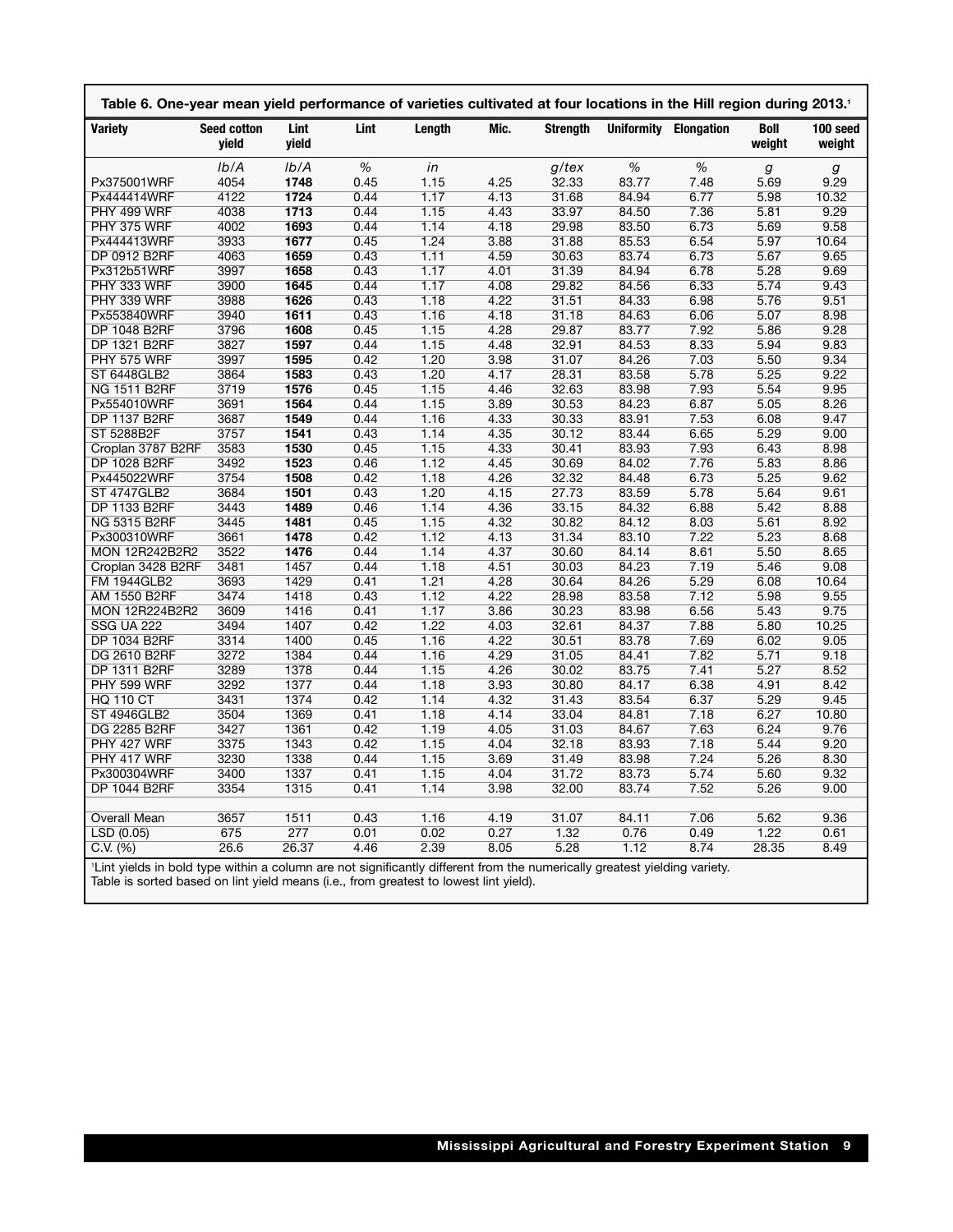| Lint<br>Lint<br><b>Strenath</b><br>Uniformity Elongation<br>Variety<br><b>Seed cotton</b><br>Length<br>Mic.<br>Boll<br>100 seed<br>yield<br>yield<br>weight<br>weight |  |
|-----------------------------------------------------------------------------------------------------------------------------------------------------------------------|--|
|                                                                                                                                                                       |  |
| $\%$<br>$\%$<br>$\%$<br>Ib/A<br>Ib/A<br>in<br>$g$ /tex<br>$\boldsymbol{g}$<br>$\boldsymbol{g}$                                                                        |  |
| 7638<br>3039<br>1.22<br>32.70<br>0.42<br>4.88<br>85.95<br>6.75<br>6.05<br>Px312b51WRF<br>10.95                                                                        |  |
| 7520<br>2949<br>0.41<br>1.16<br>5.00<br>33.03<br>84.38<br>6.93<br>8.93<br>Px300310WRF<br>6.63                                                                         |  |
| 6973<br>2943<br>0.44<br>1.19<br>4.90<br>34.53<br>7.30<br>10.35<br>Px375001WRF<br>84.50<br>5.85                                                                        |  |
| PHY 333 WRF<br>7278<br>2925<br>0.42<br>1.21<br>4.68<br>31.80<br>85.55<br>6.25<br>5.55<br>9.98                                                                         |  |
| 6.75<br><b>DP 0912 B2RF</b><br>7539<br>2915<br>0.41<br>1.17<br>5.28<br>32.95<br>6.20<br>9.98<br>84.85                                                                 |  |
| 6938<br>1.19<br><b>NG 1511 B2RF</b><br>2879<br>0.44<br>4.98<br>35.55<br>85.23<br>8.08<br>6.23<br>10.35                                                                |  |
| 7298<br>1.21<br>9.23<br>ST 5288B2F<br>2866<br>0.41<br>4.68<br>32.20<br>84.88<br>6.85<br>5.70                                                                          |  |
| 7446<br>2815<br>0.40<br>1.23<br>35.50<br>85.85<br>6.78<br>7.40<br>11.48<br><b>ST 4946GLB2</b><br>5.08                                                                 |  |
| 7037<br>2807<br>1.23<br>85.88<br>6.35<br>5.85<br>10.18<br>Px444414WRF<br>0.42<br>4.40<br>34.35                                                                        |  |
| 6726<br>2787<br>1.20<br>9.25<br><b>DP 1133 B2RF</b><br>0.44<br>4.85<br>36.65<br>85.58<br>7.60<br>5.68                                                                 |  |
| 2713<br>84.38<br>7.25<br>5.53<br>9.45<br>PHY 427 WRF<br>7101<br>0.40<br>1.18<br>4.65<br>32.95                                                                         |  |
| 6913<br>2712<br>1.22<br>6.28<br>PHY 339 WRF<br>0.41<br>4.55<br>34.40<br>85.85<br>5.80<br>10.28                                                                        |  |
| PHY 375 WRF<br>6495<br>2708<br>0.44<br>1.15<br>4.78<br>31.58<br>84.53<br>6.05<br>5.73<br>9.85                                                                         |  |
| 2693<br>1.20<br>7.75<br>DG 2610 B2RF<br>6544<br>0.43<br>4.68<br>33.93<br>85.43<br>5.90<br>9.55                                                                        |  |
| 6884<br>2670<br>1.25<br>4.60<br>4.75<br>9.98<br><b>ST 4747GLB2</b><br>0.41<br>31.48<br>85.35<br>6.48                                                                  |  |
| <b>DP 1137 B2RF</b><br>6307<br>2614<br>0.44<br>1.18<br>4.65<br>32.18<br>84.95<br>7.45<br>5.40<br>9.05                                                                 |  |
| 2614<br>86.15<br>PHY 599 WRF<br>6549<br>0.42<br>1.26<br>4.25<br>33.25<br>6.68<br>5.50<br>8.20                                                                         |  |
| <b>DP 1311 B2RF</b><br>6519<br>2610<br>0.42<br>1.19<br>4.80<br>31.38<br>85.00<br>7.78<br>5.45<br>9.18                                                                 |  |
| 2598<br>1.20<br>85.03<br>8.70<br>5.23<br>6307<br>0.43<br>4.83<br>32.90<br>8.53<br><b>MON 12R242B2R2</b>                                                               |  |
| 6711<br>2598<br>0.41<br>1.24<br>4.85<br>36.00<br>86.30<br>6.93<br>5.93<br>10.30<br>Px445022WRF                                                                        |  |
| 6450<br>2577<br>0.42<br>1.25<br>4.08<br>34.03<br>86.08<br>6.83<br>5.50<br>8.78<br>Px554010WRF                                                                         |  |
| 6524<br>2575<br>0.42<br>1.23<br>4.45<br>8.98<br>PHY 417 WRF<br>34.13<br>86.18<br>6.18<br>5.35                                                                         |  |
| 6820<br>2575<br>0.40<br>1.17<br>4.58<br>33.88<br>84.58<br>7.38<br>5.70<br>9.30<br>Px553840WRF                                                                         |  |
| 1.19<br>6258<br>2572<br>0.44<br>4.88<br>85.03<br>7.68<br>5.85<br>9.43<br>Croplan 3787 B2RF<br>32.75                                                                   |  |
| 1.23<br>6.03<br>10.33<br>6736<br>2561<br>0.40<br>4.85<br>32.85<br>85.25<br>6.23<br>Px300304WRF                                                                        |  |
| 6386<br>2543<br>0.42<br>1.23<br>4.70<br>32.58<br>85.43<br>8.38<br>5.55<br>9.60<br>DP 1048 B2RF                                                                        |  |
| 6278<br>2537<br>0.43<br>1.20<br>85.88<br>7.50<br>6.03<br>9.40<br>PHY 499 WRF<br>4.63<br>35.10                                                                         |  |
| 6603<br>2531<br>1.18<br>84.58<br>6.65<br>9.58<br><b>HQ 110 CT</b><br>0.40<br>4.80<br>34.43<br>6.10                                                                    |  |
| 6219<br>2506<br>1.19<br>85.25<br><b>DP 1321 B2RF</b><br>0.43<br>5.15<br>35.20<br>8.58<br>6.13<br>10.53                                                                |  |
| 6288<br>2463<br>1.16<br>4.85<br>30.23<br>5.90<br>10.25<br><b>AM 1550 B2RF</b><br>0.41<br>84.95<br>6.53                                                                |  |
| 2455<br><b>DP 1028 B2RF</b><br>5805<br>0.45<br>1.18<br>4.83<br>33.38<br>85.38<br>8.35<br>5.80<br>8.78                                                                 |  |
| 5938<br>2449<br>0.43<br>1.19<br>4.68<br>33.28<br>7.95<br>9.75<br><b>NG 5315 B2RF</b><br>85.30<br>5.75                                                                 |  |
| 1.21<br><b>MON 12R224B2R2</b><br>6411<br>2433<br>0.40<br>4.68<br>33.03<br>85.45<br>6.25<br>6.13<br>10.18                                                              |  |
| 6332<br>2431<br>0.40<br>1.23<br>7.28<br>5.63<br>10.20<br>PHY 575 WRF<br>4.50<br>32.45<br>85.85                                                                        |  |
| 1.29<br>Px444413WRF<br>5982<br>2418<br>0.43<br>4.43<br>33.73<br>86.53<br>6.40<br>6.08<br>11.55                                                                        |  |
| 5.35<br>9.25<br><b>ST 6448GLB2</b><br>6169<br>2403<br>0.41<br>1.25<br>4.50<br>31.08<br>85.00<br>5.50                                                                  |  |
| 2378<br>7.28<br><b>DG 2285 B2RF</b><br>6056<br>0.41<br>1.22<br>4.78<br>33.58<br>85.18<br>5.95<br>10.40                                                                |  |
| 6155<br>2360<br>1.27<br>86.15<br>4.90<br>11.08<br><b>FM 1944GLB2</b><br>0.40<br>4.95<br>33.53<br>6.03                                                                 |  |
| 5829<br>2274<br>1.25<br>5.00<br>34.13<br>85.88<br>7.50<br>6.80<br>11.30<br><b>SSG UA 222</b><br>0.41                                                                  |  |
| <b>DP 1044 B2RF</b><br>5775<br>2231<br>0.41<br>1.16<br>4.73<br>33.43<br>83.88<br>7.98<br>5.48<br>9.18                                                                 |  |
| 5322<br>2148<br>0.43<br>1.24<br>4.70<br>32.53<br>85.73<br>8.05<br>5.33<br>9.13<br>Croplan 3428 B2RF                                                                   |  |
| <b>DP 1034 B2RF</b><br>2067<br>0.43<br>1.20<br>84.93<br>9.40<br>5578<br>4.68<br>32.93<br>8.03<br>6.05                                                                 |  |
|                                                                                                                                                                       |  |
| 6539<br>2597<br>1.21<br>9.79<br><b>Overall Mean</b><br>0.42<br>4.73<br>33.37<br>85.33<br>7.05<br>5.88                                                                 |  |
| 340<br>0.04<br>0.27<br>1.41<br>0.67<br>0.83<br>987<br>0.01<br>1.10<br>0.72<br>LSD(0.05)                                                                               |  |
| 10.78<br>10.94<br>2.29<br>C.V. (%)<br>2.29<br>4.13<br>3.02<br>0.92<br>6.81<br>8.77<br>6.09<br>$\sim$ $\sim$ $\sim$<br>.                                               |  |

**Table 7. Mean yield performance and fiber characteristics for cotton varieties cultivated on nonirrigated Dubbs very fine sandy loam on Cliff Heaton Farms near Clarksdale, Mississippi, 2013.1**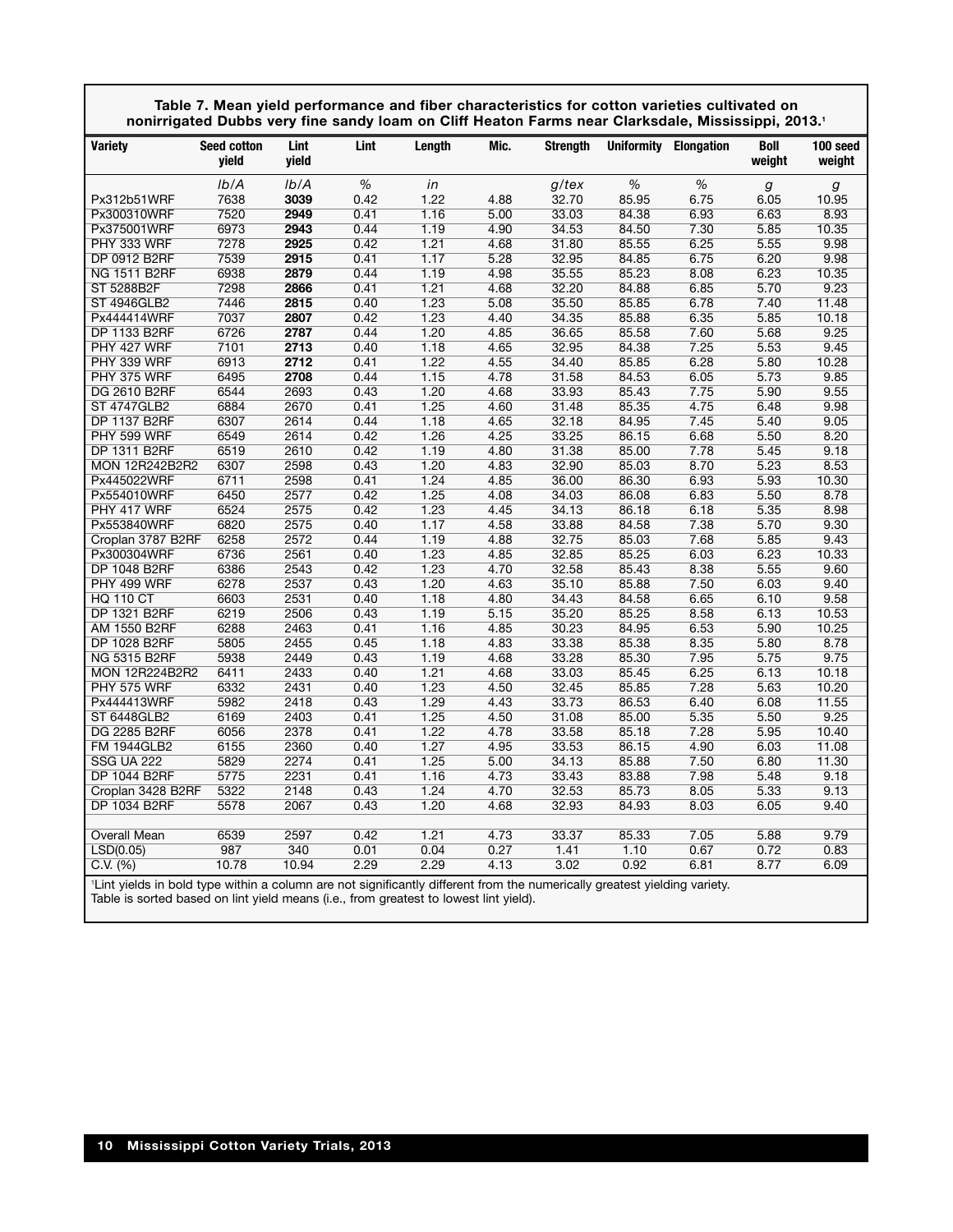|                       | nonirrigated Tensas silty clay loam on Mark Kimmel Farms near Itta Bena, Mississippi, 2013.1 |               |      |        |      |                 |       |                              |                |                    |
|-----------------------|----------------------------------------------------------------------------------------------|---------------|------|--------|------|-----------------|-------|------------------------------|----------------|--------------------|
| <b>Variety</b>        | <b>Seed cotton</b><br>yield                                                                  | Lint<br>yield | Lint | Length | Mic. | <b>Strength</b> |       | <b>Uniformity Elongation</b> | Boll<br>weight | 100 seed<br>weight |
|                       | Ib/A                                                                                         | Ib/A          | %    | in     |      | g/tex           | %     | %                            | g              | g                  |
| Px312b51WRF           | 5149                                                                                         | 2353          | 0.46 | 1.13   | 4.88 | 31.58           | 84.08 | 6.68                         | 5.50           | 9.70               |
| <b>NG 1511 B2RF</b>   | 4834                                                                                         | 2207          | 0.46 | 1.09   | 5.15 | 32.80           | 83.65 | 8.50                         | 5.75           | 10.05              |
| DP 1048 B2RF          | 4883                                                                                         | 2204          | 0.45 | 1.16   | 4.80 | 30.40           | 83.63 | 8.28                         | 5.18           | 9.45               |
| DP 1321 B2RF          | 4967                                                                                         | 2200          | 0.44 | 1.11   | 5.23 | 32.83           | 83.15 | 8.73                         | 5.38           | 9.35               |
| Px445022WRF           | 4721                                                                                         | 2146          | 0.45 | 1.12   | 5.00 | 33.08           | 83.40 | 6.95                         | 4.78           | 9.85               |
| Px300310WRF           | 4809                                                                                         | 2127          | 0.44 | 1.11   | 5.15 | 30.83           | 82.03 | 7.40                         | 5.13           | 8.88               |
| Px444414WRF           | 4548                                                                                         | 2110          | 0.46 | 1.11   | 4.65 | 31.53           | 83.18 | 7.13                         | 5.20           | 9.80               |
| Px375001WRF           | 4607                                                                                         | 2106          | 0.46 | 1.11   | 5.00 | 31.30           | 83.35 | 8.03                         | 5.68           | 9.08               |
| DP 1311 B2RF          | 4593                                                                                         | 2083          | 0.45 | 1.12   | 4.83 | 31.25           | 84.10 | 7.90                         | 4.90           | 8.98               |
| Px444413WRF           | 4336                                                                                         | 2081          | 0.48 | 1.17   | 4.50 | 31.05           | 84.83 | 6.68                         | 5.48           | 9.60               |
| PHY 333 WRF           | 4474                                                                                         | 2029          | 0.45 | 1.14   | 4.93 | 31.05           | 83.85 | 6.88                         | 6.05           | 9.83               |
| <b>DP 0912 B2RF</b>   | 4597                                                                                         | 2028          | 0.44 | 1.06   | 5.30 | 30.00           | 81.95 | 7.10                         | 5.00           | 9.50               |
| Croplan 3787 B2RF     | 4499                                                                                         | 2023          | 0.45 | 1.12   | 4.90 | 30.85           | 83.30 | 8.00                         | 5.28           | 9.28               |
| <b>ST 4946GLB2</b>    | 4632                                                                                         | 2004          | 0.43 | 1.13   | 5.08 | 34.10           | 83.70 | 7.48                         | 6.13           | 9.73               |
| <b>FM 1944GLB2</b>    | 4642                                                                                         | 1999          | 0.43 | 1.17   | 4.85 | 29.85           | 83.63 | 5.35                         | 5.50           | 9.73               |
| PHY 499 WRF           | 4445                                                                                         | 1990          | 0.45 | 1.13   | 5.03 | 33.23           | 83.85 | 7.88                         | 5.13           | 9.15               |
| PHY 339 WRF           | 4459                                                                                         | 1978          | 0.44 | 1.16   | 4.73 | 32.95           | 83.93 | 7.13                         | 5.15           | 9.15               |
| <b>DG 2610 B2RF</b>   | 4390                                                                                         | 1976          | 0.45 | 1.11   | 4.83 | 30.58           | 83.15 | 8.05                         | 5.55           | 9.20               |
| DP 1034 B2RF          | 4450                                                                                         | 1975          | 0.44 | 1.16   | 4.75 | 31.78           | 83.83 | 8.00                         | 5.33           | 9.68               |
| PHY 427 WRF           | 4450                                                                                         | 1964          | 0.44 | 1.10   | 4.80 | 31.23           | 83.10 | 7.60                         | 4.70           | 9.43               |
| PHY 375 WRF           | 4450                                                                                         | 1944          | 0.44 | 1.12   | 4.88 | 30.40           | 83.38 | 7.00                         | 5.13           | 9.65               |
| <b>DP 1044 B2RF</b>   | 4504                                                                                         | 1944          | 0.43 | 1.09   | 4.88 | 32.05           | 83.33 | 8.10                         | 4.60           | 9.55               |
| <b>MON 12R242B2R2</b> | 4233                                                                                         | 1919          | 0.45 | 1.13   | 5.15 | 31.68           | 83.90 | 9.00                         | 5.08           | 9.88               |
| <b>MON 12R224B2R2</b> | 4459                                                                                         | 1915          | 0.43 | 1.14   | 4.78 | 30.45           | 83.25 | 6.55                         | 5.05           | 9.73               |
| <b>DP 1028 B2RF</b>   | 4085                                                                                         | 1908          | 0.47 | 1.12   | 5.05 | 31.10           | 83.10 | 7.88                         | 5.48           | 9.80               |
| Px553840WRF           | 4164                                                                                         | 1877          | 0.45 | 1.09   | 5.10 | 31.85           | 83.35 | 6.10                         | 4.70           | 9.48               |
| ST 5288B2F            | 4351                                                                                         | 1857          | 0.43 | 1.11   | 5.05 | 29.23           | 82.73 | 7.25                         | 5.43           | 9.50               |
| Px300304WRF           | 4479                                                                                         | 1843          | 0.41 | 1.12   | 4.83 | 32.30           | 83.80 | 5.70                         | 5.38           | 9.25               |
| <b>DP 1137 B2RF</b>   | 4198                                                                                         | 1842          | 0.44 | 1.12   | 4.80 | 31.85           | 83.93 | 7.58                         | 5.45           | 9.20               |
| <b>DG 2285 B2RF</b>   | 4464                                                                                         | 1839          | 0.45 | 1.09   | 4.80 | 31.03           | 82.80 | 7.78                         | 5.53           | 9.58               |
| Px554010WRF           | 4026                                                                                         | 1839          | 0.46 | 1.11   | 4.83 | 30.50           | 83.20 | 7.10                         | 4.53           | 9.25               |
| PHY 417 WRF           | 4016                                                                                         | 1829          | 0.46 | 1.11   | 4.58 | 32.45           | 83.28 | 8.60                         | 5.05           | 9.23               |
| PHY 575 WRF           | 4341                                                                                         | 1808          | 0.42 | 1.17   | 4.63 | 31.08           | 83.90 | 7.25                         | 5.33           | 9.70               |
| NG 5315 B2RF          | 3903                                                                                         | 1782          | 0.46 | 1.13   | 4.95 | 31.28           | 84.25 | 8.25                         | 5.40           | 9.38               |
| <b>DP 1133 B2RF</b>   | 3962                                                                                         | 1774          | 0.45 | 1.14   | 4.95 | 34.33           | 83.88 | 7.60                         | 5.05           | 9.68               |
| <b>SSG UA 222</b>     | 4179                                                                                         | 1750          | 0.42 | 1.19   | 4.78 | 33.38           | 84.63 | 7.70                         | 5.50           | 11.55              |
| <b>ST 6448GLB2</b>    | 4075                                                                                         | 1727          | 0.42 | 1.18   | 4.95 | 29.65           | 84.23 | 5.60                         | 5.08           | 9.55               |
| AM 1550 B2RF          | 3932                                                                                         | 1711          | 0.44 | 1.08   | 5.03 | 29.48           | 82.95 | 7.28                         | 5.65           | 10.05              |
| Croplan 3428 B2RF     | 3666                                                                                         | 1616          | 0.44 | 1.18   | 4.83 | 31.85           | 83.60 | 7.08                         | 4.85           | 9.18               |
| <b>HQ 110 CT</b>      | 3794                                                                                         | 1588          | 0.42 | 1.12   | 4.93 | 32.73           | 83.18 | 6.83                         | 5.10           | 9.65               |
| <b>ST 4747GLB2</b>    | 3568                                                                                         | 1559          | 0.44 | 1.15   | 4.98 | 26.95           | 83.30 | 5.98                         | 5.20           | 10.18              |
| PHY 599 WRF           | 3385                                                                                         | 1500          | 0.44 | 1.16   | 4.90 | 31.28           | 83.88 | 6.88                         | 4.65           | 9.08               |
|                       |                                                                                              |               |      |        |      |                 |       |                              |                |                    |
| <b>Overall Mean</b>   | 4350                                                                                         | 1928          | 0.44 | 1.13   | 4.90 | 31.41           | 83.51 | 7.35                         | 5.24           | 9.56               |
| LSD (0.05)            | 505                                                                                          | 231           | 0.18 | 0.04   | 0.22 | 1.38            | 0.99  | 0.59                         | 0.54           | 0.74               |
| C.V. (%)              | 8.30                                                                                         | 8.51          | 2.88 | 2.29   | 3.20 | 3.15            | 0.85  | 5.78                         | 7.34           | 5.52               |
|                       |                                                                                              |               |      |        |      |                 |       |                              |                |                    |

**Table 8. Mean yield performance and fiber characteristics for cotton varieties cultivated on**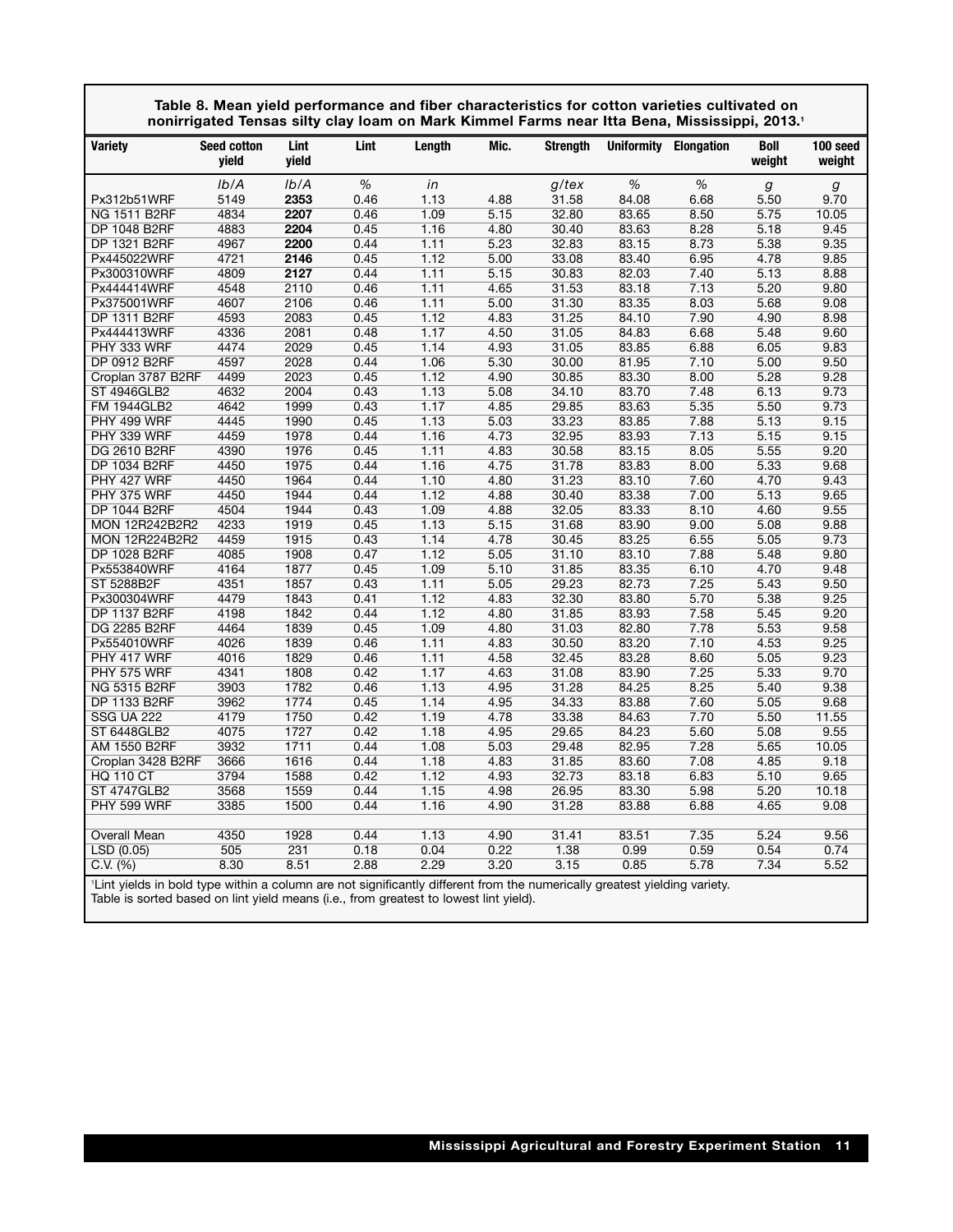| Table 9. Mean yield performance and fiber characteristics for cotton varieties cultivated on a nonirrigated       |
|-------------------------------------------------------------------------------------------------------------------|
| Brooksville silty clay loam at the Black Belt Research and Extension Center in Noxubee County, Mississippi, 2013. |

| <b>Variety</b>        | <b>Seed cotton</b><br>vield | Lint<br>vield | Lint | Length | Mic. | <b>Strength</b> |       | Uniformity Elongation | <b>Boll</b><br>weight | 100 seed<br>weight |
|-----------------------|-----------------------------|---------------|------|--------|------|-----------------|-------|-----------------------|-----------------------|--------------------|
|                       | Ib/A                        | Ib/A          | $\%$ | in     |      | g/tex           | $\%$  | $\%$                  | g                     |                    |
| PHY 375 WRF           | 3829                        | 1723          | 0.45 | 1.12   | 4.03 | 28.78           | 83.03 | 6.63                  | 4.30                  | g<br>9.05          |
| DP 1048 B2RF          | 3375                        | 1676          | 0.45 | 1.13   | 3.95 | 28.68           | 82.80 | 7.63                  | 5.10                  | 8.80               |
| Px375001WRF           | 3696                        | 1665          | 0.45 | 1.15   | 3.85 | 30.23           | 83.10 | 7.20                  | 4.20                  | 8.65               |
| Px444413WRF           | 3587                        | 1606          | 0.45 | 1.23   | 3.70 | 30.50           | 84.63 | 6.35                  | 4.70                  | 10.50              |
| ST 5288B2F            | 3641                        | 1587          | 0.44 | 1.13   | 4.10 | 28.55           | 82.85 | 6.48                  | 4.35                  | 8.85               |
| Px444414WRF           | 3632                        | 1587          | 0.44 | 1.15   | 3.85 | 28.93           | 84.40 | 6.85                  | 4.30                  | 9.45               |
| PHY 575 WRF           | 3412                        | 1580          | 0.43 | 1.19   | 3.85 | 30.25           | 83.93 | 7.20                  | 4.25                  | 8.60               |
| Px553840WRF           | 3703                        | 1574          | 0.43 | 1.14   | 4.18 | 29.70           | 84.00 | 5.88                  | 4.30                  | 10.25              |
| PHY 499 WRF           | 3631                        | 1566          | 0.43 | 1.14   | 4.20 | 32.03           | 84.13 | 6.90                  | 4.35                  | 8.55               |
| PHY 339 WRF           | 3580                        | 1552          | 0.43 | 1.16   | 3.95 | 29.58           | 83.73 | 7.35                  | 4.15                  | 8.95               |
| Px312b51WRF           | 3428                        | 1500          | 0.44 | 1.17   | 3.60 | 29.78           | 84.78 | 6.83                  | 4.10                  | 9.70               |
| Px300310WRF           | 3465                        | 1475          | 0.43 | 1.11   | 3.93 | 29.63           | 82.83 | 6.90                  | 4.45                  | 8.15               |
| PHY 333 WRF           | 3398                        | 1472          | 0.43 | 1.16   | 3.68 | 27.90           | 84.13 | 6.40                  | 4.00                  | 8.80               |
| Px554010WRF           | 3262                        | 1461          | 0.45 | 1.12   | 3.73 | 28.53           | 83.40 | 7.15                  | 3.85                  | 8.45               |
| <b>PHY 599 WRF</b>    | 3215                        | 1441          | 0.45 | 1.14   | 3.95 | 28.85           | 82.93 | 7.05                  | 4.25                  | 7.90               |
| PHY 427 WRF           | 2975                        | 1437          | 0.43 | 1.14   | 3.85 | 30.93           | 82.90 | 6.95                  | 4.35                  | 8.40               |
| <b>ST 6448GLB2</b>    | 3203                        | 1437          | 0.45 | 1.16   | 3.90 | 25.98           | 82.43 | 5.85                  | 4.10                  | 8.15               |
| <b>NG 1511 B2RF</b>   | 3178                        | 1434          | 0.45 | 1.14   | 4.05 | 31.23           | 83.38 | 7.88                  | 4.20                  | 9.20               |
| Croplan 3428 B2RF     | 3146                        | 1427          | 0.45 | 1.16   | 4.48 | 28.73           | 83.63 | 7.55                  | 4.55                  | 9.15               |
| DP 0912 B2RF          | 3216                        | 1375          | 0.43 | 1.08   | 4.38 | 28.70           | 83.53 | 6.20                  | 3.90                  | 9.25               |
| DP 1028 B2RF          | 2925                        | 1374          | 0.47 | 1.10   | 4.20 | 29.18           | 83.33 | 7.75                  | 4.60                  | 8.00               |
| <b>FM 1944GLB2</b>    | 3394                        | 1353          | 0.40 | 1.18   | 4.00 | 28.78           | 83.28 | 5.23                  | 4.60                  | 10.55              |
| DP 1311 B2RF          | 3026                        | 1351          | 0.45 | 1.13   | 3.95 | 27.63           | 82.65 | 7.40                  | 3.90                  | 8.50               |
| AM 1550 B2RF          | 3158                        | 1345          | 0.43 | 1.10   | 3.88 | 27.75           | 82.53 | 7.28                  | 4.30                  | 9.45               |
| <b>NG 5315 B2RF</b>   | 2891                        | 1321          | 0.46 | 1.11   | 4.18 | 29.20           | 83.15 | 7.83                  | 4.60                  | 7.60               |
| Px300304WRF           | 3188                        | 1285          | 0.40 | 1.14   | 3.75 | 29.30           | 83.35 | 5.65                  | 4.50                  | 8.90               |
| HQ 110 CT             | 3008                        | 1281          | 0.43 | 1.11   | 4.08 | 28.95           | 82.55 | 6.25                  | 3.90                  | 8.90               |
| <b>DG 2610 B2RF</b>   | 2851                        | 1272          | 0.45 | 1.15   | 4.20 | 30.23           | 84.15 | 7.63                  | 4.75                  | 9.25               |
| <b>MON 12R224B2R2</b> | 3060                        | 1263          | 0.41 | 1.16   | 3.40 | 28.63           | 83.15 | 6.45                  | 3.90                  | 8.95               |
| <b>DP 1133 B2RF</b>   | 2743                        | 1256          | 0.46 | 1.14   | 4.20 | 31.50           | 83.90 | 6.35                  | 4.45                  | 8.75               |
| <b>DP 1137 B2RF</b>   | 2796                        | 1236          | 0.44 | 1.16   | 4.08 | 29.43           | 83.50 | 6.85                  | 4.60                  | 9.70               |
| <b>DP 1321 B2RF</b>   | 2799                        | 1235          | 0.44 | 1.14   | 4.03 | 31.63           | 83.83 | 7.63                  | 4.05                  | 9.05               |
| <b>MON 12R242B2R2</b> | 2822                        | 1214          | 0.43 | 1.12   | 3.98 | 28.80           | 83.28 | 8.60                  | 4.30                  | 8.20               |
| Croplan 3787 B2RF     | 2619                        | 1211          | 0.46 | 1.12   | 4.05 | 29.25           | 82.50 | 7.75                  | 4.45                  | 8.55               |
| Px445022WRF           | 2981                        | 1197          | 0.40 | 1.17   | 3.78 | 29.65           | 83.73 | 6.85                  | 3.80                  | 8.95               |
| <b>DP 1044 B2RF</b>   | 2895                        | 1177          | 0.41 | 1.14   | 3.73 | 31.43           | 83.43 | 7.30                  | 4.30                  | 8.50               |
| <b>ST 4747GLB2</b>    | 2757                        | 1143          | 0.41 | 1.20   | 3.60 | 26.53           | 83.28 | 5.83                  | 4.20                  | 8.85               |
| <b>SSG UA 222</b>     | 2774                        | 1142          | 0.41 | 1.21   | 3.53 | 30.78           | 83.13 | 7.63                  | 3.85                  | 9.50               |
| ST 4946GLB2           | 2843                        | 1140          | 0.40 | 1.17   | 3.80 | 31.30           | 84.43 | 6.93                  | 5.00                  | 10.45              |
| PHY 417 WRF           | 2554                        | 1122          | 0.44 | 1.13   | 3.48 | 28.93           | 83.25 | 7.13                  | 3.95                  | 7.65               |
| DP 1034 B2RF          | 2403                        | 1066          | 0.44 | 1.16   | 4.03 | 29.63           | 83.23 | 7.08                  | 4.65                  | 9.15               |
| <b>DG 2285 B2RF</b>   | 2549                        | 958           | 0.38 | 1.17   | 3.53 | 29.95           | 83.50 | 7.30                  | 4.10                  | 8.75               |
| <b>Overall Mean</b>   | 3133                        | 1366          | 0.43 | 1.14   | 3.91 | 29.42           | 83.42 | 6.94                  | 4.3                   | 8.93               |
| LSD(0.05)             | 599                         | 244           | 0.16 | 0.03   | 0.35 | 1.29            | 1.77  | 0.8                   | 0.62                  | 1.16               |
| C.V. (%)              | 13.67                       | 12.62         | 2.71 | 1.94   | 6.39 | 3.14            | 1.01  | 8.23                  | 7.11                  | 6.47               |
|                       |                             |               |      |        |      |                 |       |                       |                       |                    |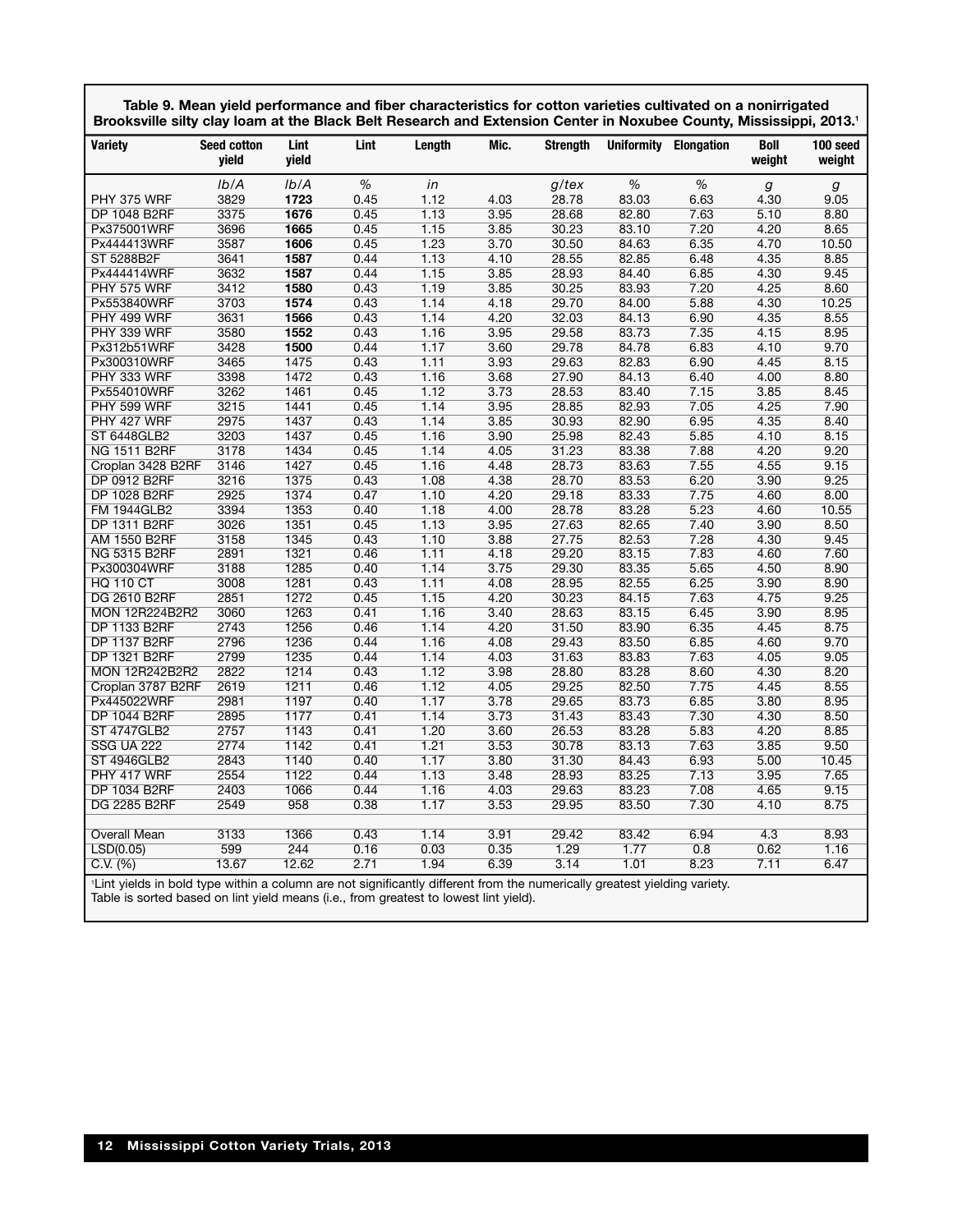|                                                                                                                          | Table 10. Mean yield performance and fiber characteristics for cotton varieties cultivated<br>on an irrigated Falaya Silt Ioam on Pace Perry Farms near Senatobia, Mississippi, 2013.1 |               |      |        |      |                 |       |                       |                       |                    |
|--------------------------------------------------------------------------------------------------------------------------|----------------------------------------------------------------------------------------------------------------------------------------------------------------------------------------|---------------|------|--------|------|-----------------|-------|-----------------------|-----------------------|--------------------|
| Variety                                                                                                                  | <b>Seed cotton</b><br>yield                                                                                                                                                            | Lint<br>yield | Lint | Length | Mic. | <b>Strength</b> |       | Uniformity Elongation | <b>Boll</b><br>weight | 100 seed<br>weight |
|                                                                                                                          | Ib/A                                                                                                                                                                                   | Ib/A          | $\%$ | in     |      | g/tex           | $\%$  | $\%$                  | g                     | g                  |
| Px312b51WRF                                                                                                              | 5612                                                                                                                                                                                   | 2472          | 0.42 | 1.20   | 4.03 | 31.55           | 85.08 | 6.70                  | 4.33                  | 10.65              |
| Px375001WRF                                                                                                              | 5162                                                                                                                                                                                   | 2431          | 0.45 | 1.18   | 4.33 | 32.90           | 84.30 | 7.43                  | 5.53                  | 10.33              |
| DP 1321 B2RF                                                                                                             | 5015                                                                                                                                                                                   | 2429          | 0.42 | 1.16   | 4.50 | 33.13           | 85.10 | 8.28                  | 5.48                  | 10.63              |
| Px444414WRF                                                                                                              | 5316                                                                                                                                                                                   | 2375          | 0.42 | 1.20   | 3.98 | 31.65           | 85.10 | 6.45                  | 5.35                  | 11.10              |
| PHY 333 WRF                                                                                                              | 5153                                                                                                                                                                                   | 2345          | 0.43 | 1.20   | 4.23 | 30.15           | 84.78 | 6.30                  | 5.13                  | 10.58              |
| DP 0912 B2RF                                                                                                             | 5405                                                                                                                                                                                   | 2336          | 0.41 | 1.14   | 4.50 | 30.88           | 84.20 | 6.90                  | 5.03                  | 10.18              |
| PHY 499 WRF                                                                                                              | 5173                                                                                                                                                                                   | 2335          | 0.43 | 1.18   | 4.45 | 35.08           | 85.58 | 6.98                  | 5.05                  | 10.00              |
| <b>ST 4747GLB2</b>                                                                                                       | 5256                                                                                                                                                                                   | 2307          | 0.42 | 1.19   | 4.25 | 27.55           | 83.28 | 5.73                  | 5.38                  | 10.55              |
| PHY 339 WRF                                                                                                              | 5283                                                                                                                                                                                   | 2298          | 0.41 | 1.20   | 4.08 | 31.75           | 84.63 | 6.85                  | 5.23                  | 10.20              |
| PHY 375 WRF                                                                                                              | 5049                                                                                                                                                                                   | 2292          | 0.43 | 1.16   | 4.10 | 30.23           | 84.48 | 6.55                  | 4.93                  | 10.65              |
| Px444413WRF                                                                                                              | 4911                                                                                                                                                                                   | 2224          | 0.43 | 1.26   | 3.75 | 31.48           | 85.83 | 6.48                  | 5.63                  | 11.65              |
| NG 1511 B2RF                                                                                                             | 4908                                                                                                                                                                                   | 2223          | 0.43 | 1.16   | 4.55 | 33.00           | 84.68 | 7.70                  | 4.88                  | 10.90              |
| <b>ST 4946GLB2</b>                                                                                                       | 5282                                                                                                                                                                                   | 2203          | 0.40 | 1.19   | 4.40 | 33.45           | 85.05 | 7.23                  | 5.95                  | 12.40              |
| PHY 575 WRF                                                                                                              | 5175                                                                                                                                                                                   | 2187          | 0.40 | 1.22   | 3.88 | 30.60           | 84.35 | 6.80                  | 4.88                  | 10.00              |
| ST 6448GLB2                                                                                                              | 5116                                                                                                                                                                                   | 2163          | 0.40 | 1.24   | 4.15 | 29.00           | 83.70 | 5.60                  | 4.75                  | 10.10              |
| ST 5288B2F                                                                                                               | 5035                                                                                                                                                                                   | 2148          | 0.40 | 1.17   | 4.28 | 29.88           | 83.65 | 6.55                  | 4.90                  | 9.33               |
| <b>SSG UA 222</b>                                                                                                        | 4946                                                                                                                                                                                   | 2145          | 0.41 | 1.23   | 4.20 | 33.40           | 85.18 | 7.73                  | 5.38                  | 11.40              |
| Px554010WRF                                                                                                              | 4620                                                                                                                                                                                   | 2125          | 0.44 | 1.18   | 3.85 | 30.75           | 84.30 | 6.80                  | 4.68                  | 8.55               |
| Px445022WRF                                                                                                              | 4856                                                                                                                                                                                   | 2123          | 0.41 | 1.19   | 4.48 | 32.25           | 85.00 | 6.63                  | 4.73                  | 10.73              |
| Px553840WRF                                                                                                              | 4820                                                                                                                                                                                   | 2081          | 0.41 | 1.18   | 4.03 | 31.18           | 84.65 | 5.88                  | 4.00                  | 9.13               |
| DG 2285 B2RF                                                                                                             | 4790                                                                                                                                                                                   | 2072          | 0.41 | 1.21   | 4.18 | 31.43           | 85.58 | 7.48                  | 4.90                  | 10.78              |
| DP 1048 B2RF                                                                                                             | 4604                                                                                                                                                                                   | 2066          | 0.43 | 1.17   | 4.25 | 30.30           | 84.35 | 7.60                  | 5.28                  | 10.10              |
| DP 1133 B2RF                                                                                                             | 4425                                                                                                                                                                                   | 2060          | 0.44 | 1.16   | 4.13 | 33.70           | 84.55 | 6.73                  | 5.00                  | 8.75               |
| DP 1028 B2RF                                                                                                             | 4397                                                                                                                                                                                   | 2046          | 0.44 | 1.14   | 4.40 | 31.20           | 84.40 | 7.33                  | 5.15                  | 9.60               |
| DP 1137 B2RF                                                                                                             | 4598                                                                                                                                                                                   | 2037          | 0.42 | 1.17   | 4.18 | 30.50           | 84.10 | 7.05                  | 5.63                  | 9.80               |
| PHY 417 WRF                                                                                                              | 4556                                                                                                                                                                                   | 2032          | 0.42 | 1.17   | 3.83 | 32.05           | 84.40 | 7.30                  | 4.50                  | 8.93               |
| Px300310WRF                                                                                                              | 4686                                                                                                                                                                                   | 2020          | 0.41 | 1.15   | 4.33 | 32.35           | 83.30 | 6.95                  | 4.63                  | 9.45               |
| <b>MON 12R242B2R2</b>                                                                                                    | 4597                                                                                                                                                                                   | 2013          | 0.41 | 1.17   | 4.35 | 31.30           | 84.58 | 7.95                  | 4.83                  | 9.38               |
| <b>FM 1944GLB2</b>                                                                                                       | 4852                                                                                                                                                                                   | 1996          | 0.39 | 1.22   | 4.35 | 31.08           | 84.83 | 5.18                  | 5.83                  | 11.63              |
| AM 1550 B2RF                                                                                                             | 4072                                                                                                                                                                                   | 1980          | 0.41 | 1.15   | 4.10 | 29.30           | 84.28 | 7.03                  | 5.75                  | 10.20              |
| Croplan 3787 B2RF                                                                                                        | 4368                                                                                                                                                                                   | 1973          | 0.43 | 1.17   | 4.30 | 30.48           | 84.55 | 7.80                  | 5.60                  | 9.58               |
| <b>MON 12R224B2R2</b>                                                                                                    | 4731                                                                                                                                                                                   | 1969          | 0.39 | 1.20   | 3.90 | 30.40           | 84.20 | 6.60                  | 5.15                  | 10.63              |
| DP 1044 B2RF                                                                                                             | 4663                                                                                                                                                                                   | 1962          | 0.40 | 1.15   | 4.05 | 32.08           | 83.88 | 7.30                  | 4.03                  | 9.83               |
| PHY 427 WRF                                                                                                              | 4583                                                                                                                                                                                   | 1944          | 0.40 | 1.17   | 4.13 | 32.88           | 84.38 | 7.08                  | 4.93                  | 10.15              |
| <b>HQ 110 CT</b>                                                                                                         | 4397                                                                                                                                                                                   | 1890          | 0.41 | 1.16   | 4.45 | 32.23           | 84.13 | 6.30                  | 4.93                  | 10.88              |
| Px300304WRF                                                                                                              | 4255                                                                                                                                                                                   | 1838          | 0.41 | 1.17   | 4.23 | 31.65           | 83.73 | 5.58                  | 5.28                  | 10.38              |
| <b>DP 1034 B2RF</b>                                                                                                      | 4134                                                                                                                                                                                   | 1822          | 0.42 | 1.17   | 4.08 | 30.30           | 83.93 | 7.80                  | 5.73                  | 9.60               |
| <b>NG 5315 B2RF</b>                                                                                                      | 4034                                                                                                                                                                                   | 1819          | 0.43 | 1.18   | 4.15 | 31.58           | 85.13 | 7.43                  | 5.60                  | 9.58               |
| Croplan 3428 B2RF                                                                                                        | 4070                                                                                                                                                                                   | 1799          | 0.42 | 1.20   | 4.35 | 30.55           | 83.93 | 6.83                  | 5.03                  | 9.68               |
| <b>DP 1311 B2RF</b>                                                                                                      | 4034                                                                                                                                                                                   | 1774          | 0.42 | 1.17   | 4.03 | 30.05           | 83.75 | 7.10                  | 4.63                  | 9.05               |
| PHY 599 WRF                                                                                                              | 3722                                                                                                                                                                                   | 1633          | 0.42 | 1.22   | 3.78 | 31.38           | 84.55 | 5.78                  | 3.95                  | 8.93               |
| DG 2610 B2RF                                                                                                             | 3153                                                                                                                                                                                   | 857           | 0.42 | 1.16   | 4.15 | 31.13           | 85.00 | 7.58                  | 5.28                  | 9.48               |
|                                                                                                                          |                                                                                                                                                                                        |               |      |        |      |                 |       |                       |                       |                    |
| <b>Overall Mean</b>                                                                                                      | 4709                                                                                                                                                                                   | 2081          | 0.42 | 1.18   | 4.18 | 31.37           | 84.48 | 6.88                  | 5.06                  | 10.13              |
| LSD(0.05)                                                                                                                | 636                                                                                                                                                                                    | 242           | 0.14 | 0.03   | 0.27 | 1.25            | 1.05  | 0.71                  | 0.91                  | 0.71               |
| C.V. (%)                                                                                                                 | 9.65                                                                                                                                                                                   | 8.13          | 247  | 1.96   | 4.63 | 2.84            | 0.89  | 7.33                  | 12.95                 | 4.96               |
| If interiode in hold two within a column are not oignificantly different from the numerically areatent violding variety. |                                                                                                                                                                                        |               |      |        |      |                 |       |                       |                       |                    |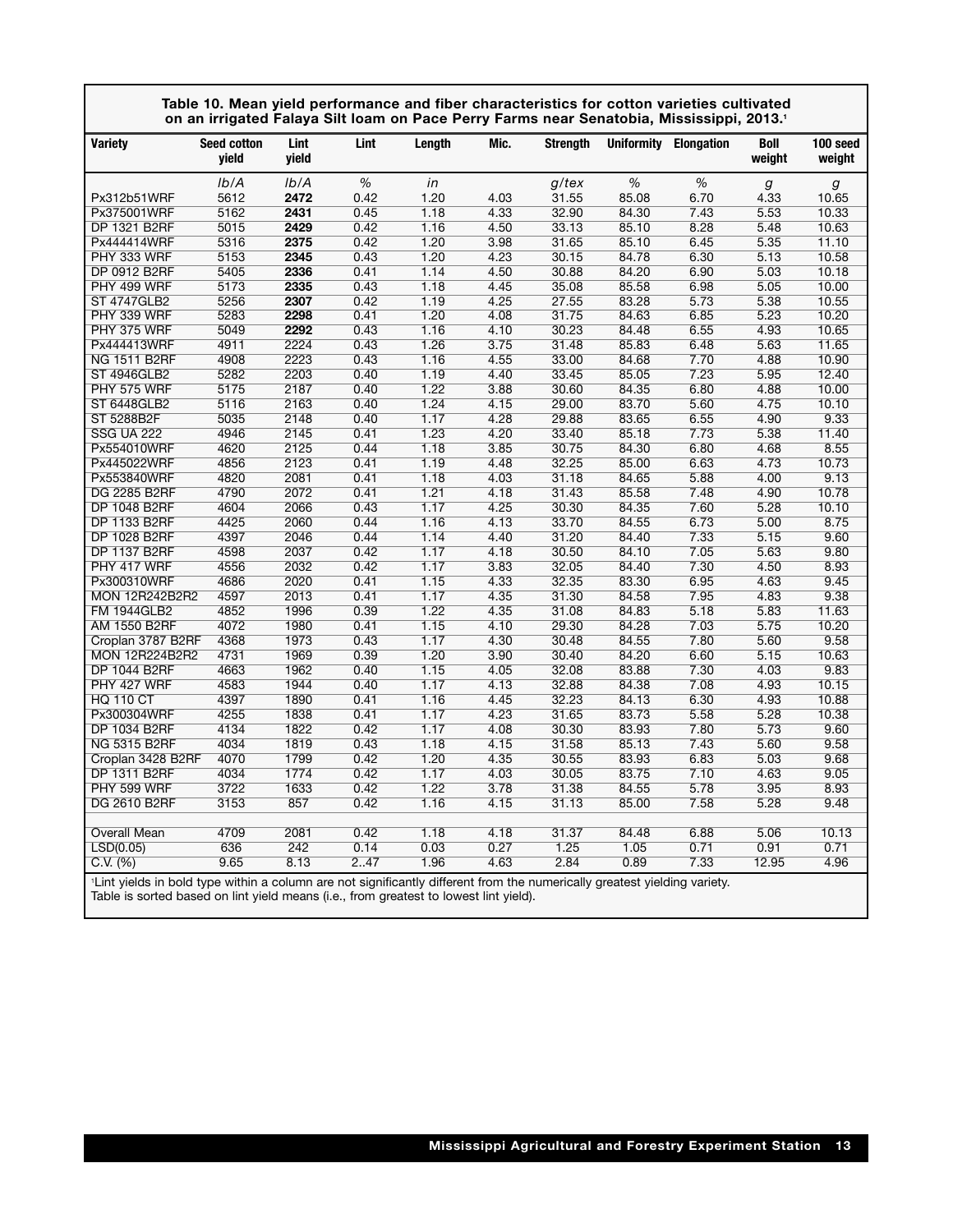| nonirrigated Marietta Fine Sandy Ioam at Mississippi State University near Starkville, Mississippi, 2013.1              | Table 11. Mean yield performance and fiber characteristics for cotton varieties cultivated on a |               |      |        |      |                 |       |                              |                |                    |
|-------------------------------------------------------------------------------------------------------------------------|-------------------------------------------------------------------------------------------------|---------------|------|--------|------|-----------------|-------|------------------------------|----------------|--------------------|
| <b>Variety</b>                                                                                                          | <b>Seed cotton</b><br>vield                                                                     | Lint<br>vield | Lint | Length | Mic. | <b>Strength</b> |       | <b>Uniformity Elongation</b> | Boll<br>weight | 100 seed<br>weight |
|                                                                                                                         | Ib/A                                                                                            | Ib/A          | %    | in     |      | g/tex           | %     | %                            | g              | g                  |
| DP 1321 B2RF                                                                                                            | 4144                                                                                            | 1491          | 0.44 | 1.18   | 4.13 | 32.37           | 85.17 | 8.70                         | 5.67           | 9.40               |
| <b>DP 1137 B2RF</b>                                                                                                     | 4051                                                                                            | 1488          | 0.44 | 1.16   | 4.37 | 31.30           | 84.57 | 7.60                         | 5.94           | 9.77               |
| Croplan 3428 B2RF                                                                                                       | 4025                                                                                            | 1468          | 0.44 | 1.20   | 4.13 | 32.50           | 85.10 | 7.33                         | 5.26           | 8.70               |
| Croplan 3787 B2RF                                                                                                       | 3967                                                                                            | 1463          | 0.45 | 1.15   | 4.23 | 32.20           | 83.13 | 7.87                         | 5.42           | 8.90               |
| <b>DP 1048 B2RF</b>                                                                                                     | 3942                                                                                            | 1453          | 0.45 | 1.19   | 4.23 | 31.57           | 84.07 | 7.47                         | 5.45           | 9.37               |
| DP 1133 B2RF                                                                                                            | 3847                                                                                            | 1439          | 0.45 | 1.17   | 4.40 | 34.43           | 85.43 | 7.67                         | 5.17           | 9.10               |
| DP 0912 B2RF                                                                                                            | 4050                                                                                            | 1437          | 0.43 | 1.17   | 4.27 | 32.23           | 84.70 | 6.60                         | 5.89           | 9.30               |
| <b>NG 5315 B2RF</b>                                                                                                     | 3676                                                                                            | 1431          | 0.45 | 1.17   | 4.07 | 31.00           | 84.43 | 8.30                         | 5.55           | 9.40               |
| PHY 339 WRF                                                                                                             | 4113                                                                                            | 1430          | 0.42 | 1.21   | 3.87 | 32.40           | 83.83 | 7.10                         | 5.38           | 9.43               |
| Px444413WRF                                                                                                             | 3878                                                                                            | 1406          | 0.44 | 1.27   | 3.47 | 32.87           | 86.07 | 6.43                         | 5.77           | 10.23              |
| Px444414WRF                                                                                                             | 3993                                                                                            | 1397          | 0.42 | 1.19   | 3.70 | 33.30           | 84.90 | 6.93                         | 5.84           | 10.17              |
| PHY 333 WRF                                                                                                             | 3843                                                                                            | 1391          | 0.44 | 1.20   | 3.87 | 31.67           | 84.63 | 6.40                         | 5.62           | 9.33               |
| DG 2610 B2RF                                                                                                            | 3755                                                                                            | 1388          | 0.45 | 1.20   | 4.17 | 30.90           | 83.53 | 7.87                         | 5.46           | 9.33               |
| PHY 575 WRF                                                                                                             | 4051                                                                                            | 1360          | 0.41 | 1.19   | 3.60 | 31.93           | 84.27 | 7.07                         | 5.09           | 9.03               |
| PHY 499 WRF                                                                                                             | 3710                                                                                            | 1359          | 0.44 | 1.18   | 4.37 | 35.60           | 85.57 | 7.60                         | 5.85           | 9.60               |
| <b>NG 1511 B2RF</b>                                                                                                     | 3739                                                                                            | 1359          | 0.44 | 1.18   | 3.93 | 32.67           | 85.10 | 7.47                         | 5.38           | 9.50               |
| DP 1028 B2RF                                                                                                            | 3584                                                                                            | 1338          | 0.45 | 1.17   | 4.30 | 31.97           | 84.63 | 7.43                         | 5.64           | 8.90               |
| DP 1034 B2RF                                                                                                            | 3484                                                                                            | 1302          | 0.45 | 1.15   | 3.90 | 32.50           | 84.30 | 7.60                         | 5.17           | 8.73               |
| <b>ST 4747GLB2</b>                                                                                                      | 3634                                                                                            | 1292          | 0.43 | 1.22   | 3.53 | 28.90           | 83.87 | 5.80                         | 5.08           | 9.17               |
| Px375001WRF                                                                                                             | 4125                                                                                            | 1288          | 0.44 | 1.20   | 3.80 | 32.97           | 84.80 | 7.53                         | 5.58           | 8.97               |
| Px445022WRF                                                                                                             | 3747                                                                                            | 1281          | 0.41 | 1.20   | 3.83 | 33.63           | 84.20 | 6.97                         | 5.29           | 9.27               |
| Px554010WRF                                                                                                             | 3594                                                                                            | 1276          | 0.43 | 1.20   | 3.70 | 31.70           | 84.00 | 6.95                         | 4.80           | 8.80               |
| <b>MON 12R224B2R2</b>                                                                                                   | 3756                                                                                            | 1274          | 0.41 | 1.18   | 3.67 | 31.73           | 84.23 | 6.73                         | 5.09           | 9.40               |
| ST 6448GLB2                                                                                                             | 3612                                                                                            | 1274          | 0.43 | 1.23   | 3.77 | 30.57           | 84.27 | 5.50                         | 5.14           | 9.20               |
| PHY 375 WRF                                                                                                             | 3631                                                                                            | 1268          | 0.42 | 1.16   | 3.53 | 30.80           | 83.93 | 6.90                         | 5.34           | 9.43               |
| Px553840WRF                                                                                                             | 3644                                                                                            | 1264          | 0.42 | 1.21   | 4.03 | 32.97           | 85.60 | 6.13                         | 5.15           | 9.10               |
| <b>MON 12R242B2R2</b>                                                                                                   | 3390                                                                                            | 1252          | 0.45 | 1.15   | 4.10 | 31.23           | 84.07 | 8.50                         | 5.28           | 8.43               |
| AM 1550 B2RF                                                                                                            | 3568                                                                                            | 1233          | 0.42 | 1.15   | 3.77 | 29.33           | 82.70 | 7.47                         | 5.49           | 9.47               |
| Px312b51WRF                                                                                                             | 3553                                                                                            | 1211          | 0.41 | 1.20   | 3.50 | 31.77           | 84.93 | 6.50                         | 5.21           | 9.07               |
| <b>FM 1944GLB2</b>                                                                                                      | 3548                                                                                            | 1209          | 0.41 | 1.22   | 3.77 | 31.63           | 83.57 | 5.23                         | 5.79           | 9.70               |
| PHY 417 WRF                                                                                                             | 3375                                                                                            | 1208          | 0.43 | 1.17   | 3.50 | 32.43           | 84.10 | 7.37                         | 4.94           | 8.07               |
| <b>DG 2285 B2RF</b>                                                                                                     | 3418                                                                                            | 1198          | 0.42 | 1.17   | 3.67 | 30.57           | 84.80 | 7.47                         | 5.39           | 9.50               |
| DP 1311 B2RF                                                                                                            | 3357                                                                                            | 1189          | 0.43 | 1.14   | 4.20 | 31.47           | 83.93 | 7.63                         | 5.01           | 8.27               |
| PHY 427 WRF                                                                                                             | 3489                                                                                            | 1189          | 0.41 | 1.17   | 3.80 | 32.23           | 83.63 | 6.63                         | 4.95           | 9.00               |
| PHY 599 WRF                                                                                                             | 3227                                                                                            | 1140          | 0.43 | 1.23   | 4.20 | 32.17           | 85.50 | 6.67                         | 5.38           | 8.87               |
| <b>HQ 110 CT</b>                                                                                                        | 3385                                                                                            | 1138          | 0.41 | 1.18   | 3.80 | 34.03           | 84.33 | 6.13                         | 4.88           | 9.00               |
| ST 5288B2F                                                                                                              | 3206                                                                                            | 1133          | 0.43 | 1.15   | 3.93 | 29.83           | 83.13 | 6.97                         | 5.19           | 9.27               |
| Px300310WRF                                                                                                             | 3318                                                                                            | 1129          | 0.41 | 1.18   | 3.87 | 32.13           | 84.73 | 7.30                         | 5.62           | 8.97               |
| Px300304WRF                                                                                                             | 3183                                                                                            | 1050          | 0.40 | 1.21   | 3.53 | 32.50           | 84.30 | 5.73                         | 5.11           | 8.90               |
| <b>SSG UA 222</b>                                                                                                       | 2976                                                                                            | 1024          | 0.42 | 1.27   | 3.60 | 33.67           | 84.13 | 7.77                         | 5.30           | 9.37               |
| <b>ST 4946GLB2</b>                                                                                                      | 3026                                                                                            | 1021          | 0.41 | 1.18   | 3.43 | 33.37           | 84.27 | 6.87                         | 5.61           | 9.93               |
| DP 1044 B2RF                                                                                                            | 2824                                                                                            | 924           | 0.39 | 1.18   | 3.63 | 33.33           | 83.77 | 7.53                         | 4.74           | 8.77               |
|                                                                                                                         |                                                                                                 |               |      |        |      |                 |       |                              |                |                    |
| Overall Mean                                                                                                            | 3629                                                                                            | 1281          | 0.43 | 1.19   | 3.88 | 32.11           | 84.39 | 7.1                          | 5.35           | 9.2                |
| LSD(0.05)                                                                                                               | 658                                                                                             | 222           | 0.01 | 0.03   | 0.35 | 1.73            | 1.31  | 0.85                         | 0.69           | 0.98               |
| C.V. (%)                                                                                                                | 12.94                                                                                           | 12.26         | 2.02 | 1.76   | 5.51 | 3.3             | 0.95  | 7.35                         | 7.87           | 6.53               |
| If interior in bold type within a column are not significantly different from the numerically greatest vielding variety |                                                                                                 |               |      |        |      |                 |       |                              |                |                    |

'Lint yields in bold type within a column are not significantly different from the numerically greatest yielding variety. Table is sorted based on lint yield means (i.e., from greatest to lowest lint yield).

Г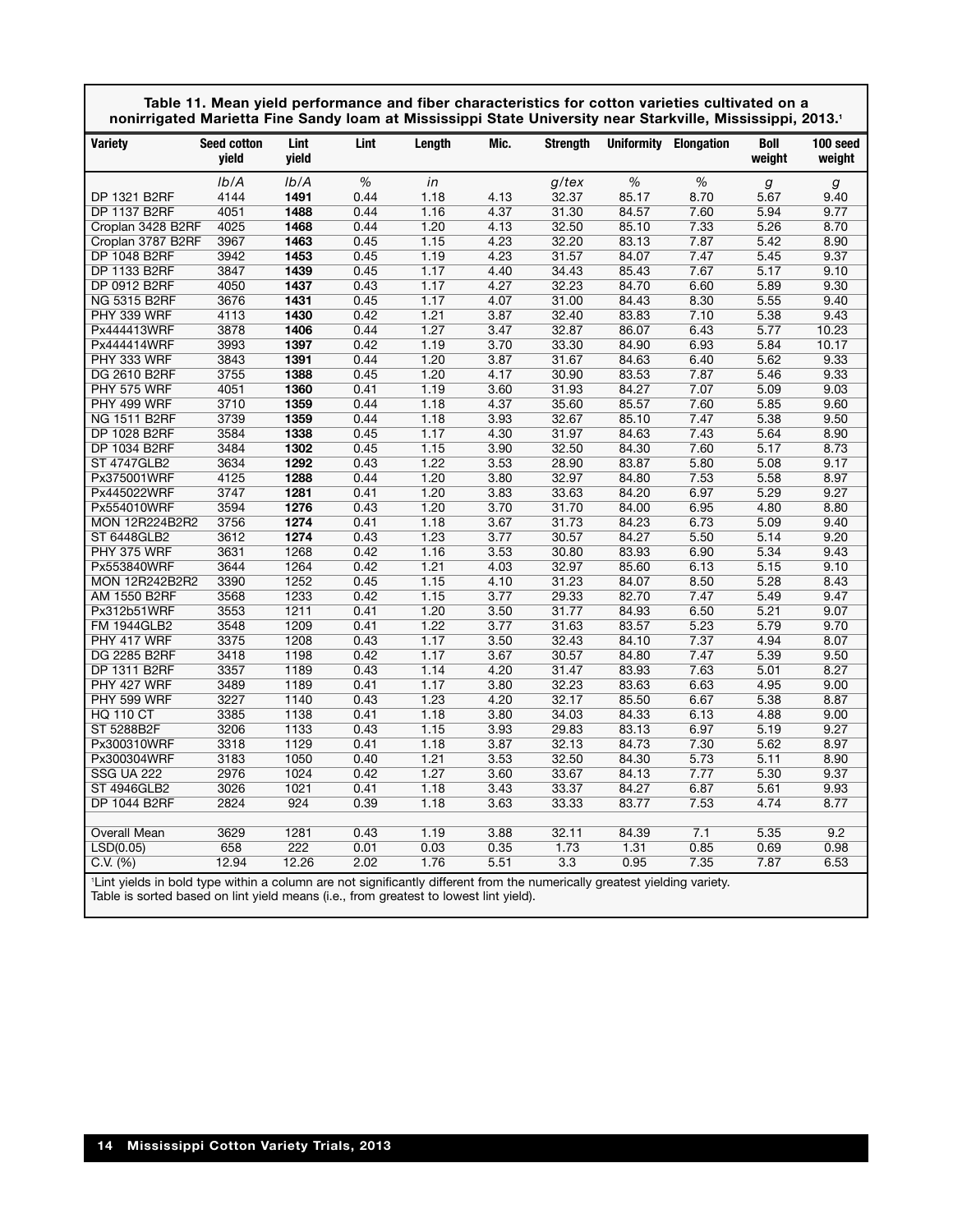| Commerce very fine sandy loam at the Delta Research and Extension Center near Stoneville, Mississippi, 2013.1 | Table 12. Mean yield performance and fiber characteristics for cotton varieties cultivated on an irrigated |               |      |        |      |                 |                   |            |                       |                    |
|---------------------------------------------------------------------------------------------------------------|------------------------------------------------------------------------------------------------------------|---------------|------|--------|------|-----------------|-------------------|------------|-----------------------|--------------------|
| <b>Variety</b>                                                                                                | <b>Seed cotton</b><br>yield                                                                                | Lint<br>yield | Lint | Length | Mic. | <b>Strength</b> | <b>Uniformity</b> | Elongation | <b>Boll</b><br>weight | 100 seed<br>weight |
|                                                                                                               | Ib/A                                                                                                       | Ib/A          | %    | in     |      | g/tex           | $\%$              | %          | g                     | g                  |
| Px553840WRF                                                                                                   | 6034                                                                                                       | 2649          | 0.44 | 1.16   | 4.65 | 31.83           | 84.30             | 6.20       | 5.08                  | 9.83               |
| Px300310WRF                                                                                                   | 6137                                                                                                       | 2604          | 0.42 | 1.13   | 4.85 | 32.08           | 83.48             | 7.08       | 5.20                  | 9.08               |
| Px375001WRF                                                                                                   | 5674                                                                                                       | 2602          | 0.46 | 1.14   | 4.80 | 32.83           | 83.60             | 7.90       | 5.80                  | 10.20              |
| Px445022WRF                                                                                                   | 6011                                                                                                       | 2569          | 0.43 | 1.17   | 4.70 | 33.03           | 84.95             | 6.60       | 5.45                  | 9.90               |
| PHY 375 WRF                                                                                                   | 5707                                                                                                       | 2548          | 0.45 | 1.13   | 4.65 | 31.18           | 83.98             | 6.53       | 5.33                  | 10.28              |
| Px312b51WRF                                                                                                   | 6296                                                                                                       | 2531          | 0.44 | 1.17   | 4.70 | 31.63           | 85.00             | 7.03       | 5.30                  | 10.30              |
| PHY 427 WRF                                                                                                   | 6034                                                                                                       | 2525          | 0.42 | 1.14   | 4.53 | 32.48           | 83.63             | 7.18       | 5.18                  | 9.48               |
| PHY 417 WRF                                                                                                   | 5655                                                                                                       | 2524          | 0.45 | 1.13   | 4.40 | 32.28           | 84.50             | 7.73       | 5.53                  | 9.28               |
| PHY 333 WRF                                                                                                   | 5665                                                                                                       | 2524          | 0.45 | 1.18   | 4.70 | 31.38           | 84.65             | 5.75       | 5.60                  | 9.83               |
| Px300304WRF                                                                                                   | 6085                                                                                                       | 2436          | 0.40 | 1.15   | 4.75 | 32.53           | 84.48             | 5.88       | 5.63                  | 9.78               |
| Px444413WRF                                                                                                   | 5380                                                                                                       | 2408          | 0.45 | 1.25   | 4.28 | 32.40           | 85.83             | 6.08       | 5.43                  | 11.13              |
| Px554010WRF                                                                                                   | 5473                                                                                                       | 2392          | 0.44 | 1.17   | 4.35 | 32.50           | 84.75             | 6.58       | 5.00                  | 8.73               |
| Px444414WRF                                                                                                   | 5478                                                                                                       | 2387          | 0.44 | 1.19   | 4.43 | 32.50           | 84.48             | 6.50       | 5.40                  | 10.73              |
| <b>ST 4946GLB2</b>                                                                                            | 5674                                                                                                       | 2373          | 0.42 | 1.19   | 5.03 | 34.03           | 84.53             | 6.98       | 6.13                  | 12.05              |
| PHY 499 WRF                                                                                                   | 5847                                                                                                       | 2316          | 0.44 | 1.17   | 4.93 | 34.80           | 84.70             | 7.33       | 5.65                  | 9.65               |
| PHY 575 WRF                                                                                                   | 5552                                                                                                       | 2305          | 0.42 | 1.21   | 4.43 | 31.98           | 84.45             | 7.05       | 5.65                  | 10.28              |
| PHY 339 WRF                                                                                                   | 5585                                                                                                       | 2284          | 0.44 | 1.17   | 4.60 | 31.98           | 84.85             | 6.55       | 5.48                  | 10.18              |
| PHY 599 WRF                                                                                                   | 5160                                                                                                       | 2260          | 0.44 | 1.22   | 4.50 | 32.70           | 84.53             | 6.65       | 5.13                  | 9.48               |
| ST 6448GLB2                                                                                                   | 5197                                                                                                       | 2236          | 0.43 | 1.22   | 4.65 | 30.58           | 83.98             | 5.40       | 5.03                  | 10.05              |
| <b>ST 4747GLB2</b>                                                                                            | 5258                                                                                                       | 2217          | 0.42 | 1.21   | 4.60 | 29.00           | 84.05             | 5.23       | 5.63                  | 10.70              |
| DP 1321 B2RF                                                                                                  | 4987                                                                                                       | 2183          | 0.44 | 1.13   | 5.15 | 32.98           | 84.55             | 8.60       | 5.95                  | 10.05              |
| NG 1511 B2RF                                                                                                  | 4688                                                                                                       | 2138          | 0.46 | 1.15   | 5.10 | 33.05           | 83.93             | 7.88       | 5.43                  | 10.18              |
| <b>DP 0912 B2RF</b>                                                                                           | 4837                                                                                                       | 2083          | 0.43 | 1.12   | 5.35 | 31.25           | 84.10             | 6.98       | 5.38                  | 9.88               |
| Croplan 3787 B2RF                                                                                             | 4496                                                                                                       | 2067          | 0.46 | 1.13   | 4.93 | 30.88           | 83.68             | 7.88       | 5.68                  | 9.08               |
| <b>DP 1133 B2RF</b>                                                                                           | 4370                                                                                                       | 2048          | 0.47 | 1.13   | 5.18 | 34.55           | 84.23             | 6.60       | 5.35                  | 9.50               |
| <b>MON 12R224B2R2</b>                                                                                         | 4702                                                                                                       | 2016          | 0.43 | 1.16   | 4.68 | 31.05           | 84.75             | 6.70       | 5.40                  | 10.03              |
| DP 1048 B2RF                                                                                                  | 4328                                                                                                       | 1995          | 0.46 | 1.16   | 4.75 | 31.45           | 84.33             | 7.58       | 5.30                  | 9.55               |
| DP 1028 B2RF                                                                                                  | 4277                                                                                                       | 1992          | 0.47 | 1.12   | 5.18 | 31.25           | 84.25             | 7.68       | 5.63                  | 9.15               |
| <b>FM 1944GLB2</b>                                                                                            | 5197                                                                                                       | 1939          | 0.40 | 1.23   | 4.88 | 31.53           | 85.73             | 4.80       | 5.70                  | 11.40              |
| <b>DP 1034 B2RF</b>                                                                                           | 4230                                                                                                       | 1938          | 0.46 | 1.14   | 4.90 | 30.90           | 83.88             | 7.95       | 5.63                  | 9.08               |
| AM 1550 B2RF                                                                                                  | 4393                                                                                                       | 1936          | 0.44 | 1.09   | 5.08 | 29.30           | 83.68             | 7.25       | 5.60                  | 10.13              |
| <b>HQ 110 CT</b>                                                                                              | 4548                                                                                                       | 1924          | 0.42 | 1.13   | 4.85 | 32.78           | 83.25             | 6.73       | 5.68                  | 10.33              |
| DG 2285 B2RF                                                                                                  | 4912                                                                                                       | 1914          | 0.43 | 1.16   | 4.90 | 31.75           | 84.43             | 7.50       | 5.55                  | 10.83              |
| <b>SSG UA 222</b>                                                                                             | 4449                                                                                                       | 1888          | 0.42 | 1.16   | 4.93 | 32.70           | 83.98             | 7.78       | 6.05                  | 10.80              |
| ST 5288B2F                                                                                                    | 4538                                                                                                       | 1877          | 0.41 | 1.13   | 5.23 | 30.05           | 83.33             | 6.50       | 5.38                  | 9.75               |
| <b>MON 12R242B2R2</b>                                                                                         | 4459                                                                                                       | 1875          | 0.46 | 1.13   | 5.25 | 31.45           | 83.95             | 8.85       | 5.25                  | 9.50               |
| <b>DP 1044 B2RF</b>                                                                                           | 4192                                                                                                       | 1809          | 0.43 | 1.14   | 4.85 | 31.60           | 83.83             | 7.10       | 5.30                  | 9.85               |
| <b>DP 1137 B2RF</b>                                                                                           | 3949                                                                                                       | 1789          | 0.45 | 1.13   | 4.98 | 30.85           | 83.88             | 7.58       | 5.70                  | 9.35               |
| Croplan 3428 B2RF                                                                                             | 3921                                                                                                       | 1780          | 0.45 | 1.18   | 5.00 | 30.95           | 83.98             | 7.25       | 5.33                  | 9.25               |
| DP 1311 B2RF                                                                                                  | 3931                                                                                                       | 1774          | 0.45 | 1.11   | 4.85 | 29.85           | 83.65             | 7.68       | 4.90                  | 9.75               |
| <b>DG 2610 B2RF</b>                                                                                           | 3889                                                                                                       | 1768          | 0.45 | 1.14   | 4.80 | 31.75           | 84.03             | 7.63       | 5.63                  | 9.48               |
| <b>NG 5315 B2RF</b>                                                                                           | 3692                                                                                                       | 1677          | 0.46 | 1.12   | 4.98 | 31.65           | 83.88             | 8.15       | 5.18                  | 9.10               |
|                                                                                                               |                                                                                                            |               |      |        |      |                 |                   |            |                       |                    |
| Overall Mean                                                                                                  | 5021                                                                                                       | 2170          | 0.44 | 1.16   | 4.82 | 31.84           | 84.24             | 7.02       | 5.46                  | 9.92               |
| LSD(0.05)                                                                                                     | 647                                                                                                        | 236           | 0.02 | 0.04   | 0.18 | 1.41            | 1.01              | 0.65       | 0.61                  | 0.83               |
| C.V. (%)                                                                                                      | 9.2                                                                                                        | 7.6           | 3.22 | 2.18   | 2.64 | 3.16            | 0.85              | 6.62       | 8.02                  | 5.97               |
|                                                                                                               |                                                                                                            |               |      |        |      |                 |                   |            |                       |                    |

Table is sorted based on lint yield means (i.e., from greatest to lowest lint yield).

Г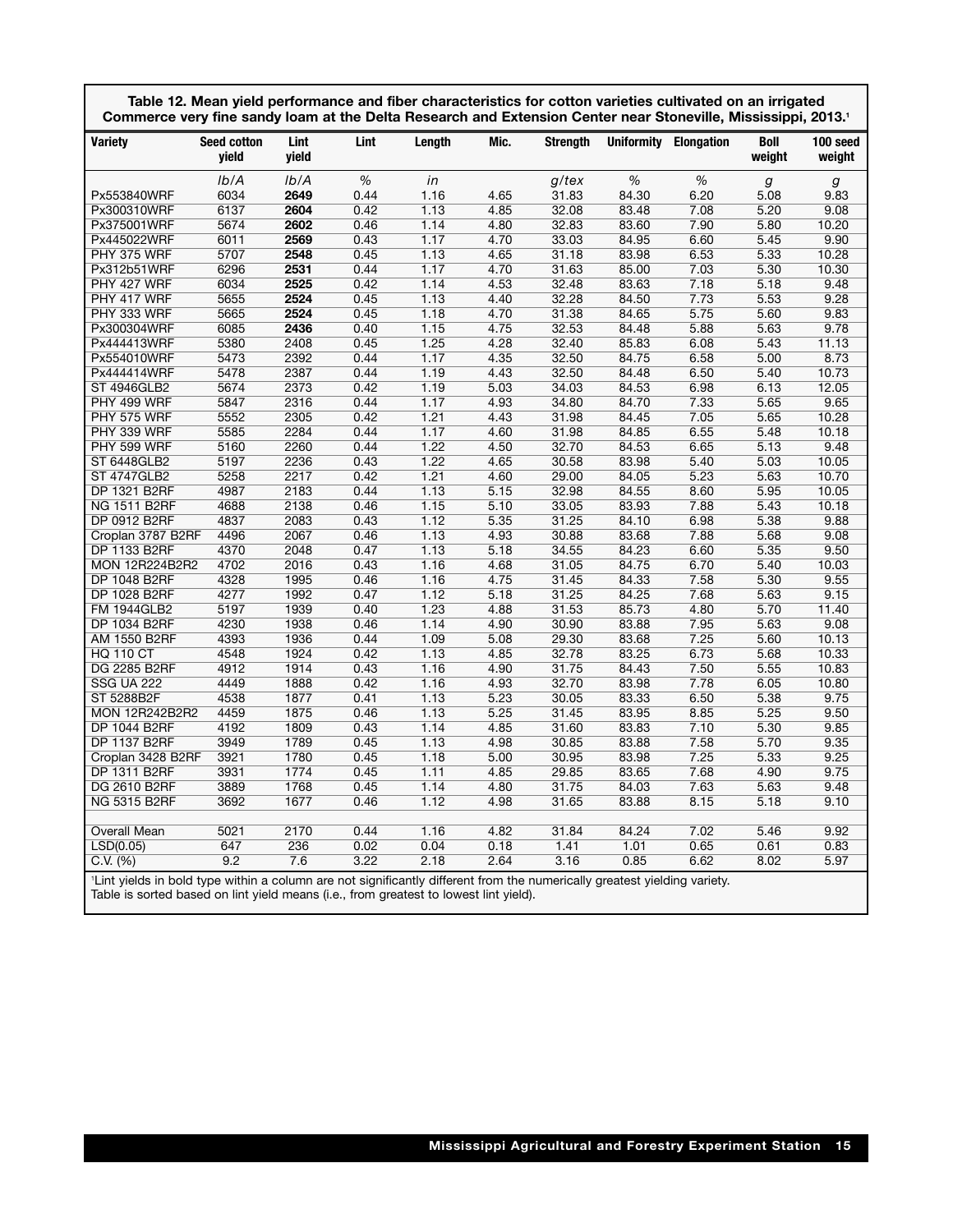|                                                                                                                           | Table 13. Mean yield performance and fiber characteristics for cotton varieties cultivated<br>on an irrigated Sharkey Clay on George Perry Farms near Tunica, Mississippi, 2013.1 |               |              |              |              |                |                |                       |                |                    |
|---------------------------------------------------------------------------------------------------------------------------|-----------------------------------------------------------------------------------------------------------------------------------------------------------------------------------|---------------|--------------|--------------|--------------|----------------|----------------|-----------------------|----------------|--------------------|
| <b>Variety</b>                                                                                                            | <b>Seed cotton</b><br>yield                                                                                                                                                       | Lint<br>yield | Lint         | Lenath       | Mic.         | Strenath       |                | Uniformity Elongation | Boll<br>weight | 100 seed<br>weight |
|                                                                                                                           | lb/A                                                                                                                                                                              | Ib/A          | $\%$         | in           |              | g/tex          | %              | $\%$                  | g              | g                  |
| DP 1321 B2RF                                                                                                              | 4320                                                                                                                                                                              | 1904          | 0.44         | 1.17         | 4.70         | 32.48          | 84.65          | 8.33                  | 5.40           | 10.50              |
| DP 0912 B2RF                                                                                                              | 4500                                                                                                                                                                              | 1901          | 0.42         | 1.15         | 5.23         | 32.20          | 84.78          | 6.75                  | 5.15           | 10.93              |
| <b>NG 1511 B2RF</b>                                                                                                       | 4095                                                                                                                                                                              | 1825          | 0.45         | 1.17         | 4.98         | 33.73          | 84.70          | 8.38                  | 5.10           | 10.80              |
| PHY 333 WRF                                                                                                               | 4092                                                                                                                                                                              | 1812          | 0.44         | 1.20         | 4.70         | 33.00          | 86.13          | 6.53                  | 4.33           | 10.65              |
| Px312b51WRF                                                                                                               | 4033                                                                                                                                                                              | 1801          | 0.45         | 1.19         | 4.73         | 32.58          | 85.83          | 7.00                  | 4.55           | 11.08              |
| Px375001WRF                                                                                                               | 3934                                                                                                                                                                              | 1800          | 0.46         | 1.20         | 4.95         | 33.40          | 85.30          | 8.30                  | 5.40           | 10.43              |
| AM 1550 B2RF                                                                                                              | 4009                                                                                                                                                                              | 1736          | 0.43         | 1.14         | 4.83         | 30.28          | 84.53          | 6.65                  | 4.40           | 10.90              |
| DP 1311 B2RF                                                                                                              | 3866                                                                                                                                                                              | 1734          | 0.45         | 1.16         | 4.58         | 31.10          | 83.98          | 7.45                  | 4.25           | 8.98               |
| Px553840WRF                                                                                                               | 3996                                                                                                                                                                              | 1723          | 0.43         | 1.21         | 4.68         | 32.55          | 85.95          | 6.20                  | 4.25           | 9.53               |
| Px300310WRF                                                                                                               | 3880                                                                                                                                                                              | 1716          | 0.44         | 1.16         | 4.75         | 33.80          | 84.93          | 7.35                  | 4.23           | 9.23               |
| Px445022WRF                                                                                                               | 3884                                                                                                                                                                              | 1704          | 0.44         | 1.19         | 4.85         | 34.58          | 85.70          | 6.80                  | 4.85           | 10.43              |
| <b>MON 12R224B2R2</b>                                                                                                     | 3904                                                                                                                                                                              | 1673          | 0.43         | 1.21         | 4.53         | 32.28          | 85.70          | 6.43                  | 5.18           | 10.65              |
| PHY 375 WRF                                                                                                               | 3606                                                                                                                                                                              | 1633          | 0.45         | 1.18         | 4.68         | 32.25          | 85.20          | 7.65                  | 4.38           | 9.93               |
| PHY 427 WRF                                                                                                               | 3852                                                                                                                                                                              | 1632          | 0.42         | 1.13         | 4.70         | 32.55          | 84.28          | 6.20                  | 4.78           | 9.85               |
| Px300304WRF                                                                                                               | 3792                                                                                                                                                                              | 1622          | 0.43         | 1.17         | 4.48         | 33.38          | 85.23          | 7.55                  | 5.15           | 9.83               |
| PHY 417 WRF                                                                                                               | 3660                                                                                                                                                                              | 1612          | 0.44         | 1.18         | 4.73         | 33.98          | 84.45          | 6.35                  | 4.15           | 9.05               |
| <b>DG 2285 B2RF</b>                                                                                                       | 3748                                                                                                                                                                              | 1609          | 0.43         | 1.14         | 4.35         | 32.93          | 84.15          | 7.45                  | 4.98           | 10.68              |
| PHY 499 WRF                                                                                                               | 3553                                                                                                                                                                              | 1593          | 0.45         | 1.17         | 5.08         | 36.50          | 85.55          | 7.55                  | 4.73           | 10.30              |
| <b>ST 4747GLB2</b>                                                                                                        | 3758                                                                                                                                                                              | 1582          | 0.42         | 1.25         | 4.88         | 30.08          | 84.78          | 5.20                  | 4.85           | 11.65              |
| <b>ST 4946GLB2</b>                                                                                                        | 3735                                                                                                                                                                              | 1565          | 0.42         | 1.20         | 5.05         | 35.35          | 85.83          | 7.75                  | 5.18           | 12.30              |
| ST 5288B2F                                                                                                                | 3644                                                                                                                                                                              | 1542          | 0.42         | 1.17         | 4.83         | 31.08          | 84.75          | 6.83                  | 5.50           | 9.53               |
| Px444413WRF                                                                                                               | 3486                                                                                                                                                                              | 1542          | 0.44         | 1.26         | 4.10<br>4.53 | 33.25          | 86.30          | 6.65                  | 5.08           | 11.95              |
| Px444414WRF                                                                                                               | 3472                                                                                                                                                                              | 1527          | 0.44<br>0.42 | 1.20         | 4.73         | 33.45          | 85.28          | 6.73                  | 4.38<br>4.95   | 10.83<br>9.98      |
| DP 1044 B2RF<br><b>MON 12R242B2R2</b>                                                                                     | 3601<br>3443                                                                                                                                                                      | 1517<br>1512  | 0.44         | 1.16<br>1.17 | 4.95         | 32.53<br>32.78 | 84.10<br>85.13 | 8.30<br>8.83          | 4.98           | 9.83               |
| Px554010WRF                                                                                                               | 3222                                                                                                                                                                              | 1467          | 0.46         | 1.16         | 4.20         | 32.20          | 84.90          | 6.68                  | 4.18           | 9.10               |
| PHY 339 WRF                                                                                                               | 3340                                                                                                                                                                              | 1456          | 0.44         | 1.22         | 4.68         | 33.43          | 85.88          | 6.88                  | 4.85           | 10.23              |
| <b>FM 1944GLB2</b>                                                                                                        | 3547                                                                                                                                                                              | 1444          | 0.41         | 1.23         | 5.00         | 32.63          | 85.75          | 5.28                  | 4.78           | 11.95              |
| <b>SSG UA 222</b>                                                                                                         | 3461                                                                                                                                                                              | 1432          | 0.41         | 1.24         | 4.70         | 34.43          | 85.40          | 8.30                  | 5.08           | 12.20              |
| <b>DP 1137 B2RF</b>                                                                                                       | 3244                                                                                                                                                                              | 1396          | 0.43         | 1.18         | 4.60         | 32.08          | 85.55          | 7.88                  | 5.45           | 10.38              |
| <b>DP 1034 B2RF</b>                                                                                                       | 3126                                                                                                                                                                              | 1372          | 0.44         | 1.20         | 4.65         | 32.35          | 85.08          | 7.88                  | 5.40           | 10.03              |
| <b>ST 6448GLB2</b>                                                                                                        | 3304                                                                                                                                                                              | 1366          | 0.41         | 1.23         | 4.68         | 30.63          | 84.85          | 5.50                  | 4.55           | 10.38              |
| Croplan 3787 B2RF                                                                                                         | 3062                                                                                                                                                                              | 1362          | 0.44         | 1.18         | 4.63         | 32.53          | 84.98          | 7.83                  | 4.70           | 9.90               |
| DP 1133 B2RF                                                                                                              | 2579                                                                                                                                                                              | 1333          | 0.45         | 1.20         | 4.73         | 33.48          | 85.20          | 7.08                  | 4.80           | 9.73               |
| DP 1028 B2RF                                                                                                              | 2970                                                                                                                                                                              | 1312          | 0.44         | 1.18         | 4.55         | 31.95          | 84.68          | 7.90                  | 4.55           | 10.25              |
| DP 1048 B2RF                                                                                                              | 2975                                                                                                                                                                              | 1305          | 0.44         | 1.19         | 4.45         | 32.95          | 85.65          | 8.18                  | 4.35           | 10.35              |
| DG 2610 B2RF                                                                                                              | 2975                                                                                                                                                                              | 1301          | 0.44         | 1.24         | 4.30         | 31.65          | 85.23          | 7.48                  | 4.63           | 10.00              |
| PHY 575 WRF                                                                                                               | 3131                                                                                                                                                                              | 1288          | 0.41         | 1.20         | 4.53         | 32.70          | 86.03          | 8.78                  | 4.20           | 10.33              |
| <b>NG 5315 B2RF</b>                                                                                                       | 2850                                                                                                                                                                              | 1236          | 0.43         | 1.18         | 4.80         | 33.33          | 84.83          | 6.40                  | 4.63           | 10.55              |
| Croplan 3428 B2RF                                                                                                         | 2725                                                                                                                                                                              | 1167          | 0.43         | 1.22         | 4.70         | 32.63          | 84.85          | 7.18                  | 4.73           | 9.98               |
| <b>HQ 110 CT</b>                                                                                                          | 2943                                                                                                                                                                              | 1058          | 0.41         | 1.20         | 4.73         | 36.28          | 86.05          | 7.50                  | 4.75           | 10.43              |
| PHY 599 WRF                                                                                                               | 2333                                                                                                                                                                              | 1008          | 0.43         | 1.22         | 4.15         | 32.55          | 85.05          | 6.48                  | 3.78           | 8.80               |
|                                                                                                                           |                                                                                                                                                                                   |               |              |              |              |                |                |                       |                |                    |
| Overall Mean                                                                                                              | 3516                                                                                                                                                                              | 1526          | 0.43         | 1.19         | 4.68         | 32.85          | 85.17          | 7.19                  | 4.75           | 10.34              |
| LSD(0.05)                                                                                                                 | 591                                                                                                                                                                               | 255           | 0.01         | 0.03         | 0.26         | 1.28           | 1.08           | 0.65                  | 0.9            | 0.78               |
| C.V. (%)                                                                                                                  | 12.01                                                                                                                                                                             | 11.88         | 1.8          | 1.84         | 3.89         | 2.78           | 0.91           | 6.48                  | 13.57          | 5.39               |
| If intevialds in bold type within a column are not significantly different from the numerically greatest violding variety |                                                                                                                                                                                   |               |              |              |              |                |                |                       |                |                    |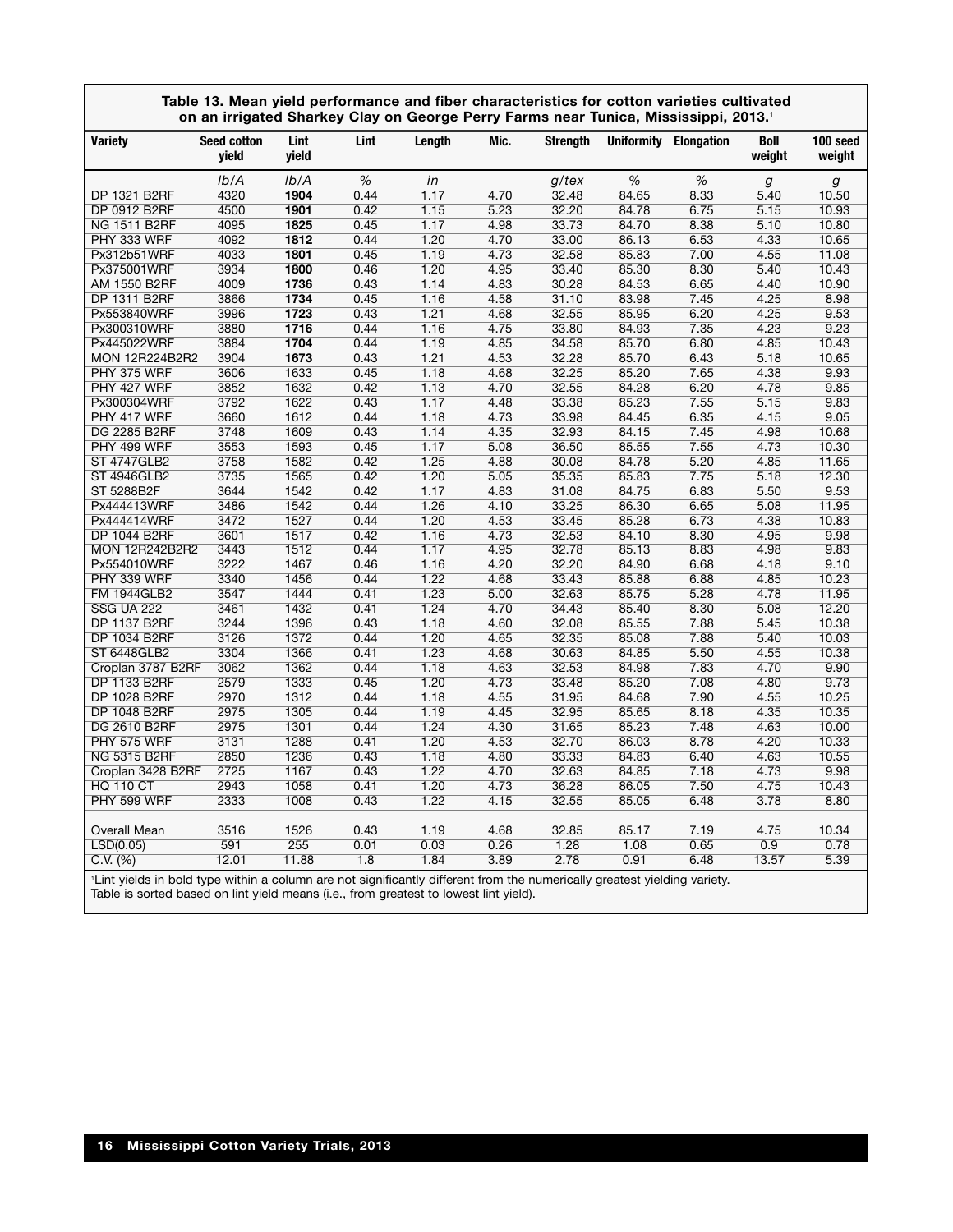| Table 14. Mean yield performance and fiber characteristics for cotton varieties cultivated on a nonirrigated |
|--------------------------------------------------------------------------------------------------------------|
| Leeper silty loam at the North Mississippi Research and Extension Center near Verona, Mississippi, 2013.1    |

| <b>Variety</b>                                  | <b>Seed cotton</b><br>yield | Lint<br>yield | Lint         | Length                                                                        | Mic.         | <b>Strength</b> | <b>Uniformity</b> | <b>Elongation</b> | Boll<br>weight | 100 seed<br>weight |
|-------------------------------------------------|-----------------------------|---------------|--------------|-------------------------------------------------------------------------------|--------------|-----------------|-------------------|-------------------|----------------|--------------------|
|                                                 |                             |               |              |                                                                               |              |                 |                   |                   |                |                    |
|                                                 | Ib/A                        | Ib/A          | $\%$         | in                                                                            |              | $g$ /tex        | %                 | $\%$              | g              | g                  |
| PHY 499 WRF                                     | 3356                        | 1593          | 0.47         | 1.13                                                                          | 4.63         | 34.80           | 83.80             | 8.20              | 7.28           | 8.73               |
| Px444414WRF                                     | 3257                        | 1539<br>1526  | 0.47         | 1.17                                                                          | 4.55         | 34.48           | 85.33             | 7.00              | 7.55           | 10.08              |
| Px553840WRF                                     | 3331                        |               | 0.46         | 1.15                                                                          | 4.33         | 32.65           | 85.25             | 6.43              | 6.45           | 8.10               |
| PHY 375 WRF                                     | 3228                        | 1488          | 0.46         | 1.13                                                                          | 4.43         | 30.95           | 83.00             | 7.00              | 7.40           | 8.90               |
| DP 0912 B2RF                                    | 3287                        | 1487          | 0.45         | 1.12                                                                          | 4.90         | 32.30           | 83.50             | 7.10              | 7.03           | 9.60               |
| Croplan 3787 B2RF                               | 3144                        | 1472          | 0.47         | 1.15                                                                          | 4.65         | 31.50           | 84.75             | 8.25              | 9.00           | 8.68               |
| Px444413WRF<br><b>DG 2610 B2RF</b>              | 3090                        | 1470<br>1467  | 0.48         | 1.24                                                                          | 4.18         | 33.68           | 86.15             | 6.80              | 7.10           | 10.00              |
|                                                 | 3159                        | 1460          | 0.46         | 1.16<br>1.21                                                                  | 4.53<br>4.45 | 31.80           | 84.08             | 8.25              | 6.80<br>7.05   | 8.73<br>9.28       |
| PHY 575 WRF                                     | 3070<br>3247                | 1458          | 0.45<br>0.45 | 1.15                                                                          | 4.40         | 29.95<br>32.85  | 84.63<br>84.98    | 5.90<br>6.80      | 6.40           | 8.90               |
| ST 6448GLB2                                     |                             | 1450          |              | 1.14                                                                          | 4.75         |                 |                   | 8.70              | 6.88           | 9.20               |
| Px312b51WRF                                     | 3090                        | 1435          | 0.47         | 1.19                                                                          | 4.53         | 31.05           | 84.13             |                   | 7.38           |                    |
| <b>DP 1137 B2RF</b><br>Px445022WRF              | 3055<br>3168                | 1430          | 0.47         |                                                                               | 4.63         | 35.05           | 84.73<br>84.08    | 6.73              |                | 8.80<br>9.13       |
|                                                 |                             |               | 0.45         | 1.16                                                                          |              | 31.68           |                   | 8.83              | 6.48           |                    |
| <b>NG 5315 B2RF</b>                             | 2961                        | 1430          | 0.48         | 1.13                                                                          | 4.78         | 31.70           | 84.58             | 9.28              | 6.18           | 8.55               |
| <b>MON 12R242B2R2</b>                           | 3030                        | 1427          | 0.47         | 1.16                                                                          | 4.93         | 33.98           | 84.65             | 9.08              | 6.93           | 8.33               |
| DP 1321 B2RF                                    | 3080                        | 1421          | 0.46         | 1.16                                                                          | 4.55         | 31.60           | 84.18             | 8.20              | 7.55           | 9.75               |
| DP 1034 B2RF                                    | 3011                        | 1411          | 0.47         | 1.14<br>1.15                                                                  | 4.65         | 30.63           | 84.15             | 8.53              | 7.63           | 8.70               |
| DP 1048 B2RF                                    | 3011                        | 1400          | 0.46         |                                                                               | 4.10         | 32.33           | 84.98             | 6.65              | 7.15           | 8.65               |
| Px554010WRF                                     | 3035                        | 1396          | 0.46         | 1.13                                                                          | 4.58         | 33.85           | 83.90             | 7.80              | 6.15           | 7.60               |
| Px375001WRF                                     | 2952                        | 1395          | 0.47         | 1.19                                                                          | 4.20         | 32.35           | 84.50             | 7.08              | 6.68           | 8.83               |
| PHY 333 WRF                                     | 2927                        | 1372          | 0.47         | 1.17<br>1.13                                                                  | 4.33         | 31.40           | 84.78             | 6.28<br>8.20      | 7.33<br>7.28   | 8.68               |
| DP 1028 B2RF                                    | 2824                        | 1333          | 0.47         |                                                                               | 4.75         | 31.70           | 84.33             |                   |                | 8.53               |
| <b>SSG UA 222</b>                               | 3011                        | 1319          | 0.44         | 1.23                                                                          | 4.38         | 33.65           | 84.80             | 8.30              | 7.58           | 10.15              |
| <b>AM 1550 B2RF</b>                             | 2878                        | 1318          | 0.46         | 1.10                                                                          | 4.68         | 29.90           | 83.95             | 7.05              | 7.43           | 9.00               |
| ST 5288B2F                                      | 2873                        | 1296          | 0.45         | 1.13                                                                          | 4.68         | 31.93           | 83.83             | 6.93              | 6.23           | 8.55               |
| PHY 599 WRF                                     | 2804                        | 1293          | 0.46         | 1.19                                                                          | 4.05         | 32.18           | 85.03             | 6.33              | 5.85           | 7.85               |
| <b>NG 1511 B2RF</b>                             | 2784                        | 1291          | 0.46         | 1.14                                                                          | 4.78         | 33.68           | 83.88             | 8.20              | 7.00           | 9.73               |
| Px300310WRF                                     | 2922                        | 1289          | 0.44         | 1.11                                                                          | 4.13         | 32.05           | 83.18             | 7.80              | 5.93           | 7.95               |
| <b>ST 4747GLB2</b>                              | 2804                        | 1263          | 0.45         | 1.20                                                                          | 4.60         | 29.13           | 84.23             | 5.80              | 7.05           | 9.38               |
| PHY 339 WRF                                     | 2690                        | 1226          | 0.46         | 1.18                                                                          | 4.63         | 33.20           | 84.65             | 6.73              | 7.38           | 9.15               |
| DG 2285 B2RF                                    | 2690                        | 1217          | 0.45         | 1.19                                                                          | 4.45         | 31.73           | 84.93             | 8.10              | 9.30           | 9.45               |
| DP 1133 B2RF                                    | 2518                        | 1202          | 0.48         | 1.13                                                                          | 4.75         | 34.25           | 84.50             | 7.58              | 6.50           | 8.90               |
| DP 1311 B2RF                                    | 2523                        | 1200          | 0.48         | 1.15                                                                          | 4.80         | 32.38           | 84.85             | 7.73              | 6.80           | 8.18               |
| DP 1044 B2RF                                    | 2779                        | 1196          | 0.43         | 1.13                                                                          | 4.15         | 32.50           | 83.93             | 7.95              | 7.35           | 8.60               |
| <b>HQ 110 CT</b>                                | 2695                        | 1186          | 0.44         | 1.14                                                                          | 4.15         | 34.20           | 84.13             | 6.00              | 6.65           | 8.65               |
| Px300304WRF                                     | 2745                        | 1175          | 0.43         | 1.16                                                                          | 4.28         | 31.65           | 84.58             | 6.63              | 6.85           | 8.80               |
| <b>MON 12R224B2R2</b>                           | 2631                        | 1160          | 0.44         | 1.22                                                                          | 4.50         | 32.08           | 84.68             | 5.48              | 6.73           | 9.53               |
| <b>FM 1944GLB2</b>                              | 2715                        | 1158          | 0.43         | 1.14                                                                          | 4.43         | 33.10           | 83.95             | 6.55              | 7.30           | 10.40              |
| Croplan 3428 B2RF                               | 2464                        | 1135          | 0.46         | 1.19                                                                          | 4.70         | 30.80           | 85.13             | 7.20              | 6.50           | 8.75               |
| <b>ST 4946GLB2</b>                              | 2577                        | 1040          | 0.43         | 1.18                                                                          | 4.23         | 34.38           | 84.95             | 7.40              | 7.73           | 10.03              |
| PHY 417 WRF                                     | 2188                        | 991           | 0.45         | 1.15                                                                          | 3.78         | 33.50           | 84.30             | 7.30              | 6.90           | 8.18               |
| PHY 427 WRF                                     | 2203                        | 958           | 0.43         | 1.14                                                                          | 4.15         | 32.73           | 84.53             | 7.50              | 6.85           | 8.80               |
| Overall Mean                                    | 2900                        | 1329          | 0.46         | 1.16                                                                          | 4.47         | 32.41           | 84.44             | 7.37              | 7.03           | 8.95               |
| LSD(0.05)                                       | 399                         | 193           | 0.01         | 0.03                                                                          | 0.27         | 1.28            | 0.95              | 0.7               | 1.41           | 0.66               |
| C.V. (%)                                        | 9.82                        | 10.32         | 1.59         | 1.78                                                                          | 4.24         | 2.81            | 0.81              | 6.77              | 14.34          | 5.30               |
| 11 interiolate in hold temperature of only mon- |                             |               |              | are not oing tiggether different from the numerically quested, delivery under |              |                 |                   |                   |                |                    |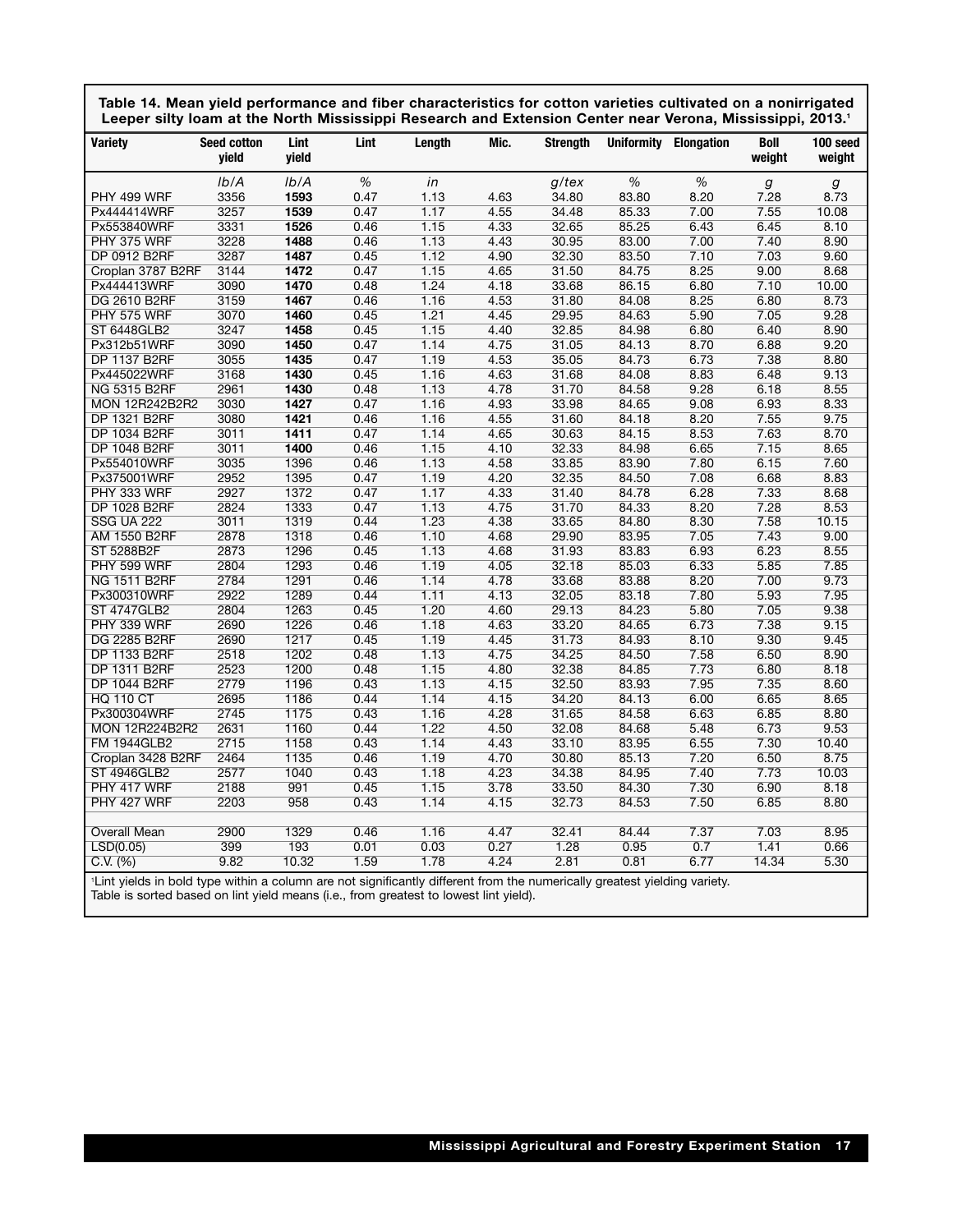**Table 15. Mean yield performances and fiber characteristics for CAST cotton varieties cultivated on Commerce very fine sandy loam at the Delta Research and Extension Center near Stoneville, Mississippi, 2013.1**

| <b>Variety</b>                                                                                                            | <b>Seed cotton</b><br>yield | Lint<br>yield | Lint | Length | Mic. | <b>Strength</b> | <b>Uniformity</b> | <b>Elongation</b> | <b>Boll</b><br>weight | 100 seed<br>weight |
|---------------------------------------------------------------------------------------------------------------------------|-----------------------------|---------------|------|--------|------|-----------------|-------------------|-------------------|-----------------------|--------------------|
|                                                                                                                           | lb/A                        | Ib/A          | $\%$ | in     |      | $g$ /tex        | %                 | %                 | g                     | g                  |
| DGX 11W351 B2R                                                                                                            | 5652                        | 2657          | 0.45 | 1.16   | 5.13 | 33.00           | 83.95             | 6.75              | 4.48                  | 10.25              |
| PHY 375 WRF                                                                                                               | 6174                        | 2613          | 0.45 | 1.13   | 4.83 | 30.05           | 83.25             | 6.70              | 3.95                  | 9.98               |
| DP 0912 B2RF                                                                                                              | 5770                        | 2325          | 0.43 | 1.11   | 5.35 | 30.65           | 83.90             | 6.83              | 4.15                  | 9.60               |
| <b>MON 13R347B2R2</b>                                                                                                     | 5233                        | 2293          | 0.46 | 1.14   | 5.20 | 31.70           | 83.58             | 7.08              | 4.55                  | 9.63               |
| DG CT13125 B2R                                                                                                            | 5189                        | 2227          | 0.45 | 1.15   | 4.83 | 31.25           | 83.85             | 8.00              | 3.95                  | 10.13              |
| <b>MON 13R341B2R2</b>                                                                                                     | 4632                        | 2075          | 0.47 | 1.12   | 5.58 | 32.60           | 83.45             | 5.98              | 4.58                  | 9.43               |
| CT13414                                                                                                                   | 4706                        | 2071          | 0.46 | 1.13   | 5.18 | 31.20           | 84.20             | 8.90              | 4.63                  | 9.20               |
| ST 5288B2F                                                                                                                | 4972                        | 2034          | 0.43 | 1.11   | 5.30 | 29.80           | 83.20             | 7.20              | 4.05                  | 9.18               |
| <b>BRS-293</b>                                                                                                            | 4706                        | 1925          | 0.43 | 1.10   | 5.43 | 33.30           | 83.65             | 6.55              | 4.65                  | 9.95               |
| <b>BRS-286</b>                                                                                                            | 4701                        | 1893          | 0.42 | 1.10   | 5.03 | 32.55           | 83.10             | 5.98              | 4.23                  | 10.08              |
| <b>BRS-269</b>                                                                                                            | 3533                        | 1378          | 0.41 | 1.18   | 5.20 | 32.30           | 83.93             | 5.10              | 4.73                  | 10.28              |
| <b>BRS-335</b>                                                                                                            | 2779                        | 1133          | 0.43 | 1.12   | 4.88 | 31.63           | 83.50             | 6.15              | 3.88                  | 9.45               |
|                                                                                                                           |                             |               |      |        |      |                 |                   |                   |                       |                    |
| Overall Mean                                                                                                              | 4837                        | 2039          | 0.44 | 1.13   | 5.15 | 31.67           | 83.63             | 6.76              | 4.32                  | 9.76               |
| LSD(0.05)                                                                                                                 | 827                         | 296           | 0.12 | 0.03   | 0.26 | 1.69            | 1.07              | 0.57              | 0.47                  | 0.65               |
| $C.V.$ $(\%)$                                                                                                             | 11.88                       | 9.95          | 1.9  | 2.08   | 3.51 | 3.71            | 0.89              | 5.85              | 7.51                  | 4.6                |
| 'Lint yields in bold type within a column are not significantly different from the numerically greatest yielding variety. |                             |               |      |        |      |                 |                   |                   |                       |                    |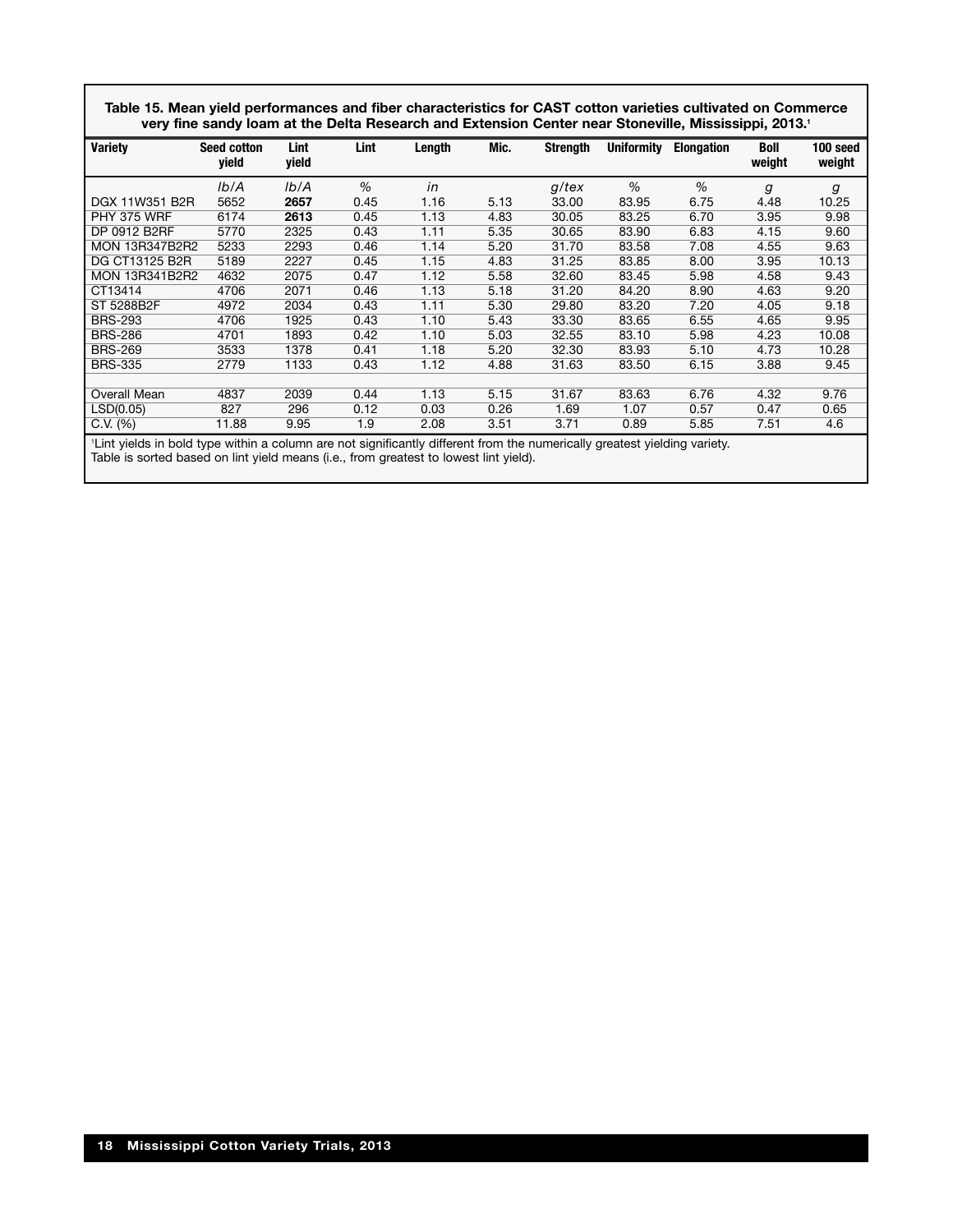|                     | Table 16. One-year mean yield performance and fiber characteristics for commercially<br>available varieties in 2014 submitted for testing during 2013 across all locations. <sup>1</sup> |               |      |        |      |                 |                   |                   |                       |                    |
|---------------------|------------------------------------------------------------------------------------------------------------------------------------------------------------------------------------------|---------------|------|--------|------|-----------------|-------------------|-------------------|-----------------------|--------------------|
| <b>Variety</b>      | <b>Seed cotton</b><br>vield                                                                                                                                                              | Lint<br>vield | Lint | Length | Mic. | <b>Strength</b> | <b>Uniformity</b> | <b>Elongation</b> | <b>Boll</b><br>weight | 100 seed<br>weight |
|                     | Ib/A                                                                                                                                                                                     | Ib/A          | %    | in     |      | $q$ /tex        | %                 | %                 | $\boldsymbol{g}$      | g                  |
| PHY 333 WRF         | 4677                                                                                                                                                                                     | 1984          | 0.44 | 1.18   | 4.46 | 30.95           | 84.84             | 6.34              | 5.54                  | 9.78               |
| PHY 375 WRF         | 4572                                                                                                                                                                                     | 1951          | 0.44 | 1.13   | 4.51 | 30.81           | 83.81             | 6.56              | 5.38                  | 9.77               |
| DP 0912 B2RF        | 4749                                                                                                                                                                                     | 1945          | 0.43 | 1.12   | 4.99 | 31.18           | 83.84             | 6.83              | 5.54                  | 9.88               |
| PHY 499 WRF         | 4574                                                                                                                                                                                     | 1943          | 0.44 | 1.16   | 4.70 | 34.50           | 84.78             | 7.48              | 5.57                  | 9.48               |
| <b>NG 1511 B2RF</b> | 4461                                                                                                                                                                                     | 1919          | 0.45 | 1.15   | 4.80 | 33.29           | 84.20             | 8.09              | 5.59                  | 10.17              |
| DP 1321 B2RF        | 4509                                                                                                                                                                                     | 1897          | 0.44 | 1.15   | 4.81 | 33.17           | 84.45             | 8.46              | 5.81                  | 9.98               |
| PHY 339 WRF         | 4569                                                                                                                                                                                     | 1885          | 0.43 | 1.19   | 4.46 | 32.47           | 84.79             | 6.82              | 5.51                  | 9.76               |
| <b>DP 1048 B2RF</b> | 4249                                                                                                                                                                                     | 1810          | 0.44 | 1.17   | 4.52 | 30.85           | 84.19             | 7.98              | 5.44                  | 9.53               |
| ST 5288B2F          | 4388                                                                                                                                                                                     | 1788          | 0.42 | 1.15   | 4.69 | 30.41           | 83.71             | 6.77              | 5.41                  | 9.28               |
| <b>ST 4946GLB2</b>  | 4476                                                                                                                                                                                     | 1779          | 0.41 | 1.18   | 4.66 | 34.01           | 84.90             | 7.22              | 6.24                  | 11.12              |
| PHY 575 WRF         | 4456                                                                                                                                                                                     | 1776          | 0.42 | 1.21   | 4.25 | 31.48           | 84.60             | 7.16              | 5.33                  | 9.77               |
| PHY 427 WRF         | 4408                                                                                                                                                                                     | 1776          | 0.42 | 1.15   | 4.37 | 32.36           | 84.02             | 7.30              | 5.22                  | 9.39               |
| Croplan 3787 B2RF   | 4112                                                                                                                                                                                     | 1768          | 0.45 | 1.15   | 4.62 | 31.18           | 84.11             | 7.88              | 5.85                  | 9.22               |
| <b>ST 6448GLB2</b>  | 4311                                                                                                                                                                                     | 1758          | 0.43 | 1.21   | 4.47 | 29.55           | 84.11             | 5.60              | 5.13                  | 9.54               |
| <b>ST 4747GLB2</b>  | 4311                                                                                                                                                                                     | 1754          | 0.42 | 1.21   | 4.50 | 28.67           | 84.04             | 5.50              | 5.58                  | 10.17              |
| PHY 417 WRF         | 4135                                                                                                                                                                                     | 1737          | 0.44 | 1.14   | 4.14 | 32.29           | 84.06             | 7.55              | 5.13                  | 8.76               |
| <b>DP 1137 B2RF</b> | 4083                                                                                                                                                                                     | 1729          | 0.44 | 1.15   | 4.58 | 31.13           | 84.29             | 7.58              | 5.76                  | 9.48               |
| <b>DP 1028 B2RF</b> | 3917                                                                                                                                                                                     | 1720          | 0.46 | 1.14   | 4.73 | 31.61           | 84.28             | 7.75              | 5.57                  | 9.21               |
| DP 1311 B2RF        | 4035                                                                                                                                                                                     | 1714          | 0.44 | 1.15   | 4.55 | 30.52           | 84.00             | 7.58              | 5.05                  | 8.90               |
| <b>DP 1133 B2RF</b> | 3956                                                                                                                                                                                     | 1714          | 0.45 | 1.16   | 4.68 | 34.46           | 84.67             | 7.14              | 5.31                  | 9.24               |
| <b>FM 1944GLB2</b>  | 4325                                                                                                                                                                                     | 1698          | 0.41 | 1.22   | 4.65 | 31.35           | 84.86             | 5.17              | 5.76                  | 10.86              |
| DG 2285 B2RF        | 4144                                                                                                                                                                                     | 1692          | 0.42 | 1.17   | 4.47 | 31.67           | 84.51             | 7.58              | 5.83                  | 10.10              |
| AM 1550 B2RF        | 4095                                                                                                                                                                                     | 1690          | 0.43 | 1.12   | 4.63 | 29.46           | 83.84             | 7.01              | 5.65                  | 9.98               |
| DG 2610 B2RF        | 3887                                                                                                                                                                                     | 1659          | 0.44 | 1.16   | 4.52 | 31.76           | 84.50             | 7.86              | 5.55                  | 9.39               |
| DP 1034 B2RF        | 3859                                                                                                                                                                                     | 1646          | 0.44 | 1.17   | 4.52 | 31.35           | 84.15             | 7.85              | 5.79                  | 9.32               |
| <b>NG 5315 B2RF</b> | 3795                                                                                                                                                                                     | 1633          | 0.45 | 1.15   | 4.58 | 31.62           | 84.54             | 8.17              | 5.40                  | 9.34               |
| <b>SSG UA 222</b>   | 4017                                                                                                                                                                                     | 1622          | 0.42 | 1.21   | 4.50 | 33.21           | 84.71             | 7.85              | 5.83                  | 10.92              |
| <b>DP 1044 B2RF</b> | 3964                                                                                                                                                                                     | 1595          | 0.42 | 1.14   | 4.44 | 32.23           | 83.76             | 7.72              | 5.16                  | 9.35               |
| <b>HQ 110 CT</b>    | 3982                                                                                                                                                                                     | 1593          | 0.42 | 1.15   | 4.62 | 32.50           | 83.78             | 6.53              | 5.35                  | 9.75               |
| Croplan 3428 B2RF   | 3722                                                                                                                                                                                     | 1567          | 0.44 | 1.20   | 4.68 | 31.15           | 84.40             | 7.30              | 5.24                  | 9.25               |
| PHY 599 WRF         | 3859                                                                                                                                                                                     | 1562          | 0.44 | 1.20   | 4.23 | 31.74           | 84.59             | 6.55              | 4.83                  | 8.68               |
|                     |                                                                                                                                                                                          |               |      |        |      |                 |                   |                   |                       |                    |
| <b>Overall Mean</b> | 4837                                                                                                                                                                                     | 2039          | 0.44 | 1.13   | 5.15 | 31.67           | 83.63             | 6.76              | 4.32                  | 9.76               |
| LSD(0.05)           | 827                                                                                                                                                                                      | 296           | 0.12 | 0.03   | 0.26 | 1.69            | 1.07              | 0.57              | 0.47                  | 0.65               |
| C.V. (%)            | 11.88                                                                                                                                                                                    | 9.95          | 1.9  | 2.08   | 3.51 | 3.71            | 0.89              | 5.85              | 7.51                  | 4.6                |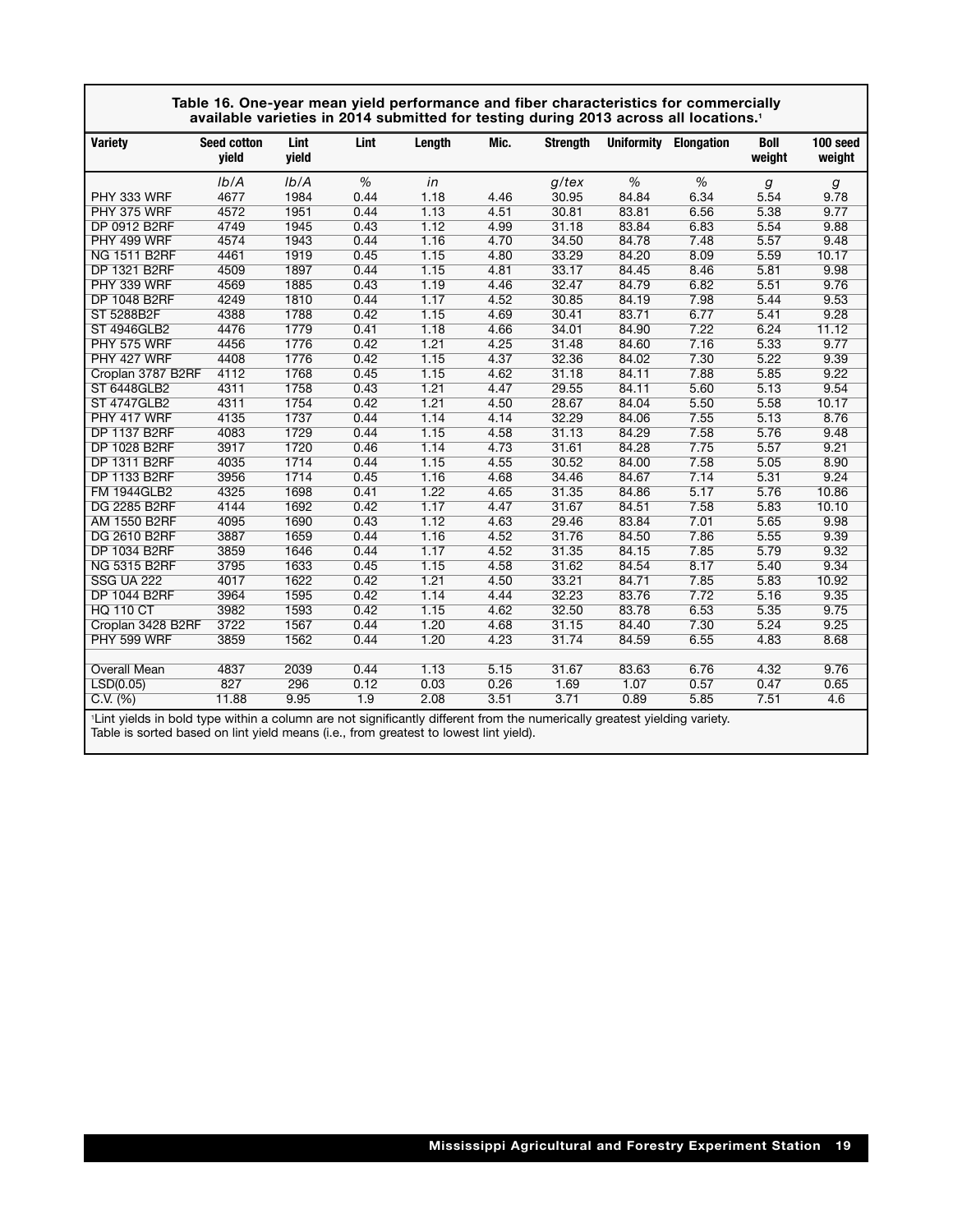|                       |                            |                                |                 |                | Table 17. CCC loan premiums, discounts, and loan value per acre calculated on 1-year<br>mean yield and quality performance of varieties at four locations in the Delta, 2013.1 |                            |               |                                   |
|-----------------------|----------------------------|--------------------------------|-----------------|----------------|--------------------------------------------------------------------------------------------------------------------------------------------------------------------------------|----------------------------|---------------|-----------------------------------|
| Variety               | Lint<br>yield <sup>1</sup> | Grade<br>& length <sup>2</sup> | Strength        | Mic.           | <b>Uniformity</b>                                                                                                                                                              | Loan<br>Price <sup>3</sup> | Lint<br>Value | <b>Net</b><br>Return <sup>4</sup> |
|                       | Ib/A                       | points/lb                      | points/lb       | points/lb      | points/lb                                                                                                                                                                      | $\frac{d}{d}$              | \$/A          | \$/A                              |
| Px312b51WRF           | 2494                       | 145                            | 30              | 0              | 25                                                                                                                                                                             | 54.00                      | 1,347         | 1,290                             |
| Px375001WRF           | 2363                       | 140                            | 30              | $\overline{0}$ | $\overline{20}$                                                                                                                                                                | 53.90                      | 1,274         | 1,223                             |
| Px300310WRF           | 2349                       | 140                            | 30              | $\overline{0}$ | 10                                                                                                                                                                             | 53.80                      | 1,264         | 1,206                             |
| PHY 333 WRF           | 2322                       | 145                            | 30              | $\overline{0}$ | 25                                                                                                                                                                             | 54.00                      | 1,254         | 1,200                             |
| <b>NG 1511 B2RF</b>   | 2262                       | 140                            | 30              | $-270$         | 20                                                                                                                                                                             | 51.20                      | 1,158         | 1,109                             |
| Px445022WRF           | 2254                       | 145                            | 30              | 0              | $\overline{25}$                                                                                                                                                                | 54.00                      | 1,217         | 1,162                             |
| <b>DP 0912 B2RF</b>   | 2232                       | $\overline{135}$               | 30              | $-385$         | $\overline{10}$                                                                                                                                                                | 49.90                      | 1,114         | 1,056                             |
| PHY 427 WRF           | 2209                       | 140                            | 30              | $\overline{0}$ | 20                                                                                                                                                                             | 53.90                      | 1,191         | 1,132                             |
| PHY 375 WRF           | 2208                       | 135                            | 30              | $\overline{0}$ | 20                                                                                                                                                                             | 53.85                      | 1,189         | 1,139                             |
| Px444414WRF           | 2208                       | 145                            | 30              | $\overline{0}$ | $\overline{20}$                                                                                                                                                                | 53.95                      | 1,191         | 1,139                             |
| Px553840WRF           | 2206                       | 140                            | 30              | $\overline{0}$ | 20                                                                                                                                                                             | 53.90                      | 1,189         | 1,134                             |
| DP 1321 B2RF          | 2198                       | 140                            | 30              | $-270$         | $\overline{20}$                                                                                                                                                                | 51.20                      | 1,125         | 1,072                             |
| <b>ST 4946GLB2</b>    | 2189                       | 145                            | 30              | $-270$         | $\overline{25}$                                                                                                                                                                | 51.30                      | 1,123         | 1,063                             |
| PHY 499 WRF           | 2172                       | 140                            | 30              | $\overline{0}$ | $\overline{25}$                                                                                                                                                                | 53.95                      | 1,172         | 1,121                             |
| PHY 339 WRF           | 2144                       | 145                            | 30              | 0              | 25                                                                                                                                                                             | 54.00                      | 1,158         | 1,105                             |
| PHY 417 WRF           | 2135                       | 140                            | 30              | $\mathbf 0$    | $\overline{20}$                                                                                                                                                                | 53.90                      | 1,151         | 1,102                             |
| Px300304WRF           | 2116                       | 140                            | 30              | $\overline{0}$ | 20                                                                                                                                                                             | 53.90                      | 1,141         | 1,081                             |
| Px444413WRF           | 2112                       | 145                            | 30              | 0              | $\overline{25}$                                                                                                                                                                | 54.00                      | 1,140         | 1,094                             |
| Px554010WRF           | 2069                       | 140                            | 30              | $\overline{0}$ | $\overline{20}$                                                                                                                                                                | 53.90                      | 1,115         | 1,069                             |
| DP 1311 B2RF          | 2050                       | 140                            | 15              | $\overline{0}$ | 20                                                                                                                                                                             | 53.75                      | 1,102         | 1,055                             |
| ST 5288B2F            | 2036                       | 140                            | $\overline{15}$ | 0              | 10                                                                                                                                                                             | 53.65                      | 1,092         | 1,038                             |
| <b>DP 1133 B2RF</b>   | 2029                       | 140                            | 30              | $\overline{0}$ | 20                                                                                                                                                                             | 53.90                      | 1,094         | 1,051                             |
| PHY 575 WRF           | 2027                       | 145                            | 30              | $\overline{0}$ | 20                                                                                                                                                                             | 53.95                      | 1,094         | 1,037                             |
| DG 2285 B2RF          | 2023                       | 140                            | 30              | $\overline{0}$ | 20                                                                                                                                                                             | 53.90                      | 1,090         | 1,039                             |
| <b>MON 12R242B2R2</b> | 2019                       | 140                            | 30              | $-270$         | $\overline{20}$                                                                                                                                                                | 51.20                      | 1,034         | 989                               |
| DP 1048 B2RF          | 2012                       | 145                            | 30              | $\overline{0}$ | 20                                                                                                                                                                             | 53.95                      | 1,085         | 1,040                             |
| <b>MON 12R224B2R2</b> | 2009                       | 145                            | 30              | $\overline{0}$ | $\overline{20}$                                                                                                                                                                | 53.95                      | 1,084         | 1,031                             |
| <b>ST 4747GLB2</b>    | 2007                       | 145                            | 10              | $\overline{0}$ | $\overline{20}$                                                                                                                                                                | 53.75                      | 1,079         | 1,026                             |
| Croplan 3787 B2RF     | 2006                       | 140                            | 30              | $\Omega$       | 20                                                                                                                                                                             | 53.90                      | 1,081         | 1,036                             |
| <b>FM 1944GLB2</b>    | 1968                       | 145                            | 30              | 0              | 25                                                                                                                                                                             | 54.00                      | 1,063         | 1,006                             |
| <b>AM 1550 B2RF</b>   | 1961                       | 135                            | 10              | $\overline{0}$ | $\overline{20}$                                                                                                                                                                | 53.65                      | 1,052         | 1,003                             |
| DG 2610 B2RF          | 1935                       | 140                            | 30              | $\overline{0}$ | 20                                                                                                                                                                             | 53.90                      | 1,043         | 1,000                             |
| <b>ST 6448GLB2</b>    | 1933                       | 145                            | 15              | $\overline{0}$ | 20                                                                                                                                                                             | 53.80                      | 1,040         | 987                               |
| <b>DP 1028 B2RF</b>   | 1917                       | 140                            | 30              | $\overline{0}$ | $\overline{20}$                                                                                                                                                                | 53.90                      | 1,033         | 993                               |
| DP 1137 B2RF          | 1910                       | 140                            | 30              | $\overline{0}$ | 20                                                                                                                                                                             | 53.90                      | 1,029         | 985                               |
| DP 1034 B2RF          | 1893                       | 140                            | 30              | 0              | $\overline{20}$                                                                                                                                                                | 53.90                      | 1,020         | 977                               |
| <b>DP 1044 B2RF</b>   | 1875                       | 140                            | 30              | $\overline{0}$ | 10                                                                                                                                                                             | 53.80                      | 1,009         | 960                               |
| <b>SSG UA 222</b>     | 1836                       | 145                            | 30              | 0              | 25                                                                                                                                                                             | 54.00                      | 991           | 941                               |
| <b>HQ 110 CT</b>      | 1812                       | 140                            | 30              | $\overline{0}$ | 20                                                                                                                                                                             | 53.90                      | 977           | 927                               |
| <b>NG 5315 B2RF</b>   | 1786                       | 140                            | 30              | 0              | 20                                                                                                                                                                             | 53.90                      | 963           | 924                               |
| PHY 599 WRF           | 1759                       | 145                            | 30              | 0              | 20                                                                                                                                                                             | 53.95                      | 949           | 906                               |
| Croplan 3428 B2RF     | 1677                       | 145                            | 30              | $\overline{0}$ | $\overline{20}$                                                                                                                                                                | 53.95                      | 905           | 865                               |
|                       |                            |                                |                 |                |                                                                                                                                                                                |                            |               |                                   |

1 Bolded means are not statistically different from greatest yielding variety at 0.05 level of significance.

Table is sorted based on lint yield means (i.e., from greatest to lowest lint yield). 2 Length premiums and discounts calculated from 41-4 color and leaf base.

3 Calculations based on 2012 Crop American Upland Cotton Loan Schedule, web available:

http://www.fsa.usda.gov/FSA/webapp?area=home&subject=prsu&topic=lor .

4 Net return per acre at loan above harvest and ginning costs after seed credit. Seed credit calculated at USDA-RMA lint-to-seed conversion factor of 1.412, with seed at \$240 per ton. Harvest charge calculated at \$3.20 per hundredweight of seed cotton, ginning at \$0.12 per pound of lint.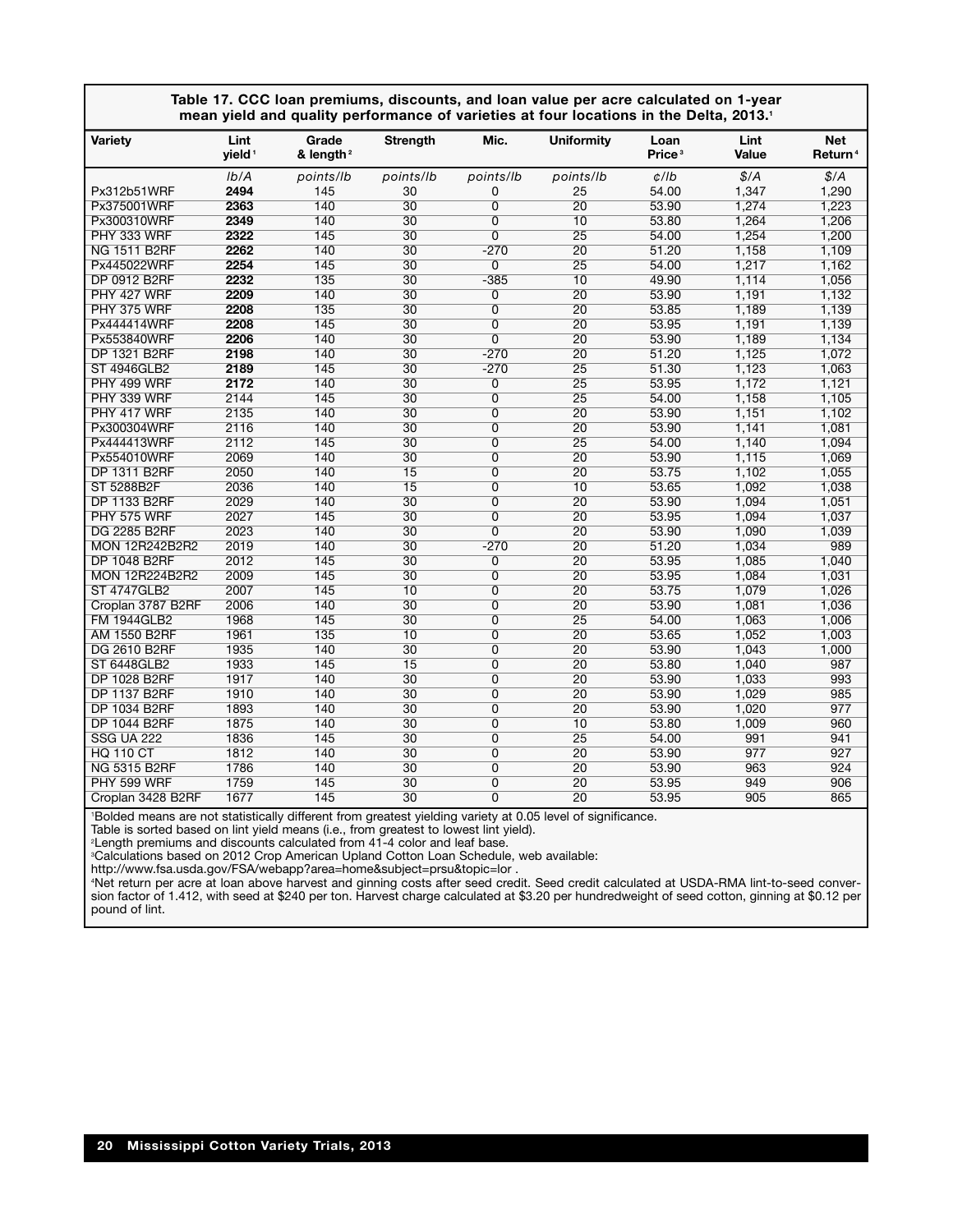|                       |                            |                                |                 |                 | Table 18. CCC loan premiums, discounts, and loan value per acre calculated on 1-year<br>mean yield and quality performance of varieties at four locations in the Hill Region, 2013.1 |                            |                  |                                   |
|-----------------------|----------------------------|--------------------------------|-----------------|-----------------|--------------------------------------------------------------------------------------------------------------------------------------------------------------------------------------|----------------------------|------------------|-----------------------------------|
| <b>Variety</b>        | Lint<br>yield <sup>1</sup> | Grade<br>& length <sup>2</sup> | <b>Strength</b> | Mic.            | <b>Uniformity</b>                                                                                                                                                                    | Loan<br>Price <sup>3</sup> | Lint<br>Value    | <b>Net</b><br>Return <sup>4</sup> |
|                       | Ib/A                       | points/lb                      | points/lb       | points/lb       | points/lb                                                                                                                                                                            | $d$ /lb                    | \$/A             | \$/A                              |
| Px375001WRF           | 1748                       | 140                            | 30              | 0               | 10                                                                                                                                                                                   | 53.80                      | 940              | 903                               |
| Px444414WRF           | 1724                       | 140                            | 30              | $\overline{15}$ | $\overline{20}$                                                                                                                                                                      | 54.05                      | 932              | 891                               |
| PHY 499 WRF           | 1713                       | 140                            | 30              | $\overline{0}$  | $\overline{20}$                                                                                                                                                                      | 53.90                      | 923              | 884                               |
| PHY 375 WRF           | 1693                       | 140                            | $\overline{15}$ | $\overline{15}$ | 10                                                                                                                                                                                   | 53.80                      | 911              | 872                               |
| Px444413WRF           | 1677                       | 145                            | 30              | $\overline{15}$ | 25                                                                                                                                                                                   | 54.15                      | 908              | 871                               |
| <b>DP 0912 B2RF</b>   | 1659                       | 135                            | 15              | $\overline{0}$  | 10                                                                                                                                                                                   | 53.60                      | 889              | 847                               |
| Px312b51WRF           | 1658                       | 140                            | 30              | $\overline{15}$ | $\overline{20}$                                                                                                                                                                      | 54.05                      | 896              | 856                               |
| PHY 333 WRF           | 1645                       | 140                            | 10              | 15              | 20                                                                                                                                                                                   | 53.85                      | 886              | 849                               |
| PHY 339 WRF           | 1626                       | 145                            | 30              | 15              | $\overline{20}$                                                                                                                                                                      | 54.10                      | 880              | 840                               |
| Px553840WRF           | 1611                       | 140                            | 30              | 15              | 20                                                                                                                                                                                   | 54.05                      | 871              | 831                               |
| DP 1048 B2RF          | 1608                       | 140                            | 10              | $\overline{0}$  | $\overline{10}$                                                                                                                                                                      | 53.60                      | 862              | 826                               |
| <b>DP 1321 B2RF</b>   | 1597                       | 140                            | 30              | $\overline{0}$  | $\overline{20}$                                                                                                                                                                      | 53.90                      | 861              | 824                               |
| PHY 575 WRF           | 1595                       | 145                            | $\overline{30}$ | $\overline{15}$ | $\overline{20}$                                                                                                                                                                      | 54.10                      | 863              | 821                               |
| <b>ST 6448GLB2</b>    | 1583                       | 145                            | $\overline{0}$  | $\overline{15}$ | 10                                                                                                                                                                                   | 53.70                      | 850              | 810                               |
| <b>NG 1511 B2RF</b>   | 1576                       | 140                            | 30              | $\overline{0}$  | 20                                                                                                                                                                                   | 53.90                      | 849              | 814                               |
| Px554010WRF           | 1564                       | 140                            | 15              | 15              | $\overline{20}$                                                                                                                                                                      | 53.90                      | 843              | 807                               |
| DP 1137 B2RF          | 1549                       | 140                            | 15              | 0               | 10                                                                                                                                                                                   | 53.65                      | 831              | 795                               |
| ST 5288B2F            | 1541                       | 140                            | $\overline{15}$ | $\overline{0}$  | 10                                                                                                                                                                                   | 53.65                      | 827              | 788                               |
| Croplan 3787 B2RF     | 1530                       | 140                            | 15              | $\overline{0}$  | 10                                                                                                                                                                                   | 53.65                      | 821              | 787                               |
| DP 1028 B2RF          | 1523                       | 135                            | $\overline{15}$ | $\overline{0}$  | $\overline{20}$                                                                                                                                                                      | 53.70                      | 818              | 787                               |
| Px445022WRF           | 1508                       | 145                            | 30              | $\overline{0}$  | $\overline{20}$                                                                                                                                                                      | 53.95                      | 814              | 773                               |
| <b>ST 4747GLB2</b>    | 1501                       | 145                            | $\overline{0}$  | $\overline{15}$ | 10                                                                                                                                                                                   | 53.70                      | 806              | 768                               |
| <b>DP 1133 B2RF</b>   | 1489                       | 140                            | 30              | $\overline{0}$  | 20                                                                                                                                                                                   | 53.90                      | 803              | 772                               |
| <b>NG 5315 B2RF</b>   | 1481                       | 140                            | 15              | $\overline{0}$  | $\overline{20}$                                                                                                                                                                      | 53.75                      | 796              | 764                               |
| Px300310WRF           | 1478                       | $\overline{135}$               | 30              | 15              | $\overline{10}$                                                                                                                                                                      | 53.90                      | 797              | 758                               |
| <b>MON 12R242B2R2</b> | 1476                       | 140                            | 15              | $\overline{0}$  | $\overline{20}$                                                                                                                                                                      | 53.75                      | 793              | 759                               |
| Croplan 3428 B2RF     | 1457                       | 145                            | 15              | $\overline{0}$  | $\overline{20}$                                                                                                                                                                      | 53.80                      | 784              | 751                               |
| <b>FM 1944GLB2</b>    | 1429                       | 145                            | 15              | $\overline{0}$  | $\overline{20}$                                                                                                                                                                      | 53.80                      | 769              | 728                               |
| AM 1550 B2RF          | 1418                       | 135                            | 10              | 15              | 10                                                                                                                                                                                   | 53.70                      | 761              | 725                               |
| <b>MON 12R224B2R2</b> | 1416                       | 140                            | 15              | 15              | $\overline{20}$                                                                                                                                                                      | 53.90                      | 763              | 724                               |
| <b>SSG UA 222</b>     | 1407                       | 145                            | 30              | $\overline{15}$ | $\overline{20}$                                                                                                                                                                      | 54.10                      | 761              | 723                               |
| <b>DP 1034 B2RF</b>   | 1400                       | 140                            | 15              | 15              | 10                                                                                                                                                                                   | 53.80                      | 753              | $\overline{721}$                  |
| <b>DG 2610 B2RF</b>   | 1384                       | 140                            | 30              | $\overline{0}$  | $\overline{20}$                                                                                                                                                                      | 53.90                      | 746              | 714                               |
| <b>DP 1311 B2RF</b>   | 1378                       | 140                            | $\overline{15}$ | $\overline{0}$  | $\overline{10}$                                                                                                                                                                      | 53.65                      | 739              | 708                               |
| PHY 599 WRF           | 1377                       | 145                            | 15              | $\overline{15}$ | $\overline{20}$                                                                                                                                                                      | 53.95                      | 743              | 710                               |
| <b>HQ 110 CT</b>      | 1374                       | 140                            | $\overline{30}$ | $\overline{0}$  | 10                                                                                                                                                                                   | 53.80                      | 739              | 702                               |
| <b>ST 4946GLB2</b>    | 1369                       | 145                            | 30              | $\overline{15}$ | $\overline{20}$                                                                                                                                                                      | 54.10                      | 741              | 702                               |
| <b>DG 2285 B2RF</b>   | 1361                       | 145                            | 30              | 15              | $\overline{20}$                                                                                                                                                                      | 54.10                      | 736              | 699                               |
| PHY 427 WRF           | 1343                       | 140                            | 30              | 15              | 10                                                                                                                                                                                   | 53.95                      | 725              | 689                               |
| PHY 417 WRF           | 1338                       | 140                            | 30              | $\overline{15}$ | $\overline{20}$                                                                                                                                                                      | 54.05                      | 723              | 691                               |
| Px300304WRF           | 1337                       | 140                            | 30              | 15              | 10                                                                                                                                                                                   | 53.95                      | $\overline{721}$ | 684                               |
| <b>DP 1044 B2RF</b>   | 1315                       | 140                            | 30              | $\overline{15}$ | 10                                                                                                                                                                                   | 53.95                      | 709              | 671                               |

1 Bolded means are not statistically different from greatest yielding variety at 0.05 level of significance.

Table is sorted based on lint yield means (i.e., from greatest to lowest lint yield). 2 Length premiums and discounts calculated from 41-4 color and leaf base.

3 Calculations based on 2012 Crop American Upland Cotton Loan Schedule, web available:

http://www.fsa.usda.gov/FSA/webapp?area=home&subject=prsu&topic=lor .<br>'Net return per acre at loan above harvest and ginning costs after seed credit. Seed credit calculated at USDA-RMA lint-to-seed conversion factor of 1.412, with seed at \$240 per ton. Harvest charge calculated at \$3.20 per hundredweight of seed cotton, ginning at \$0.12 per pound of lint.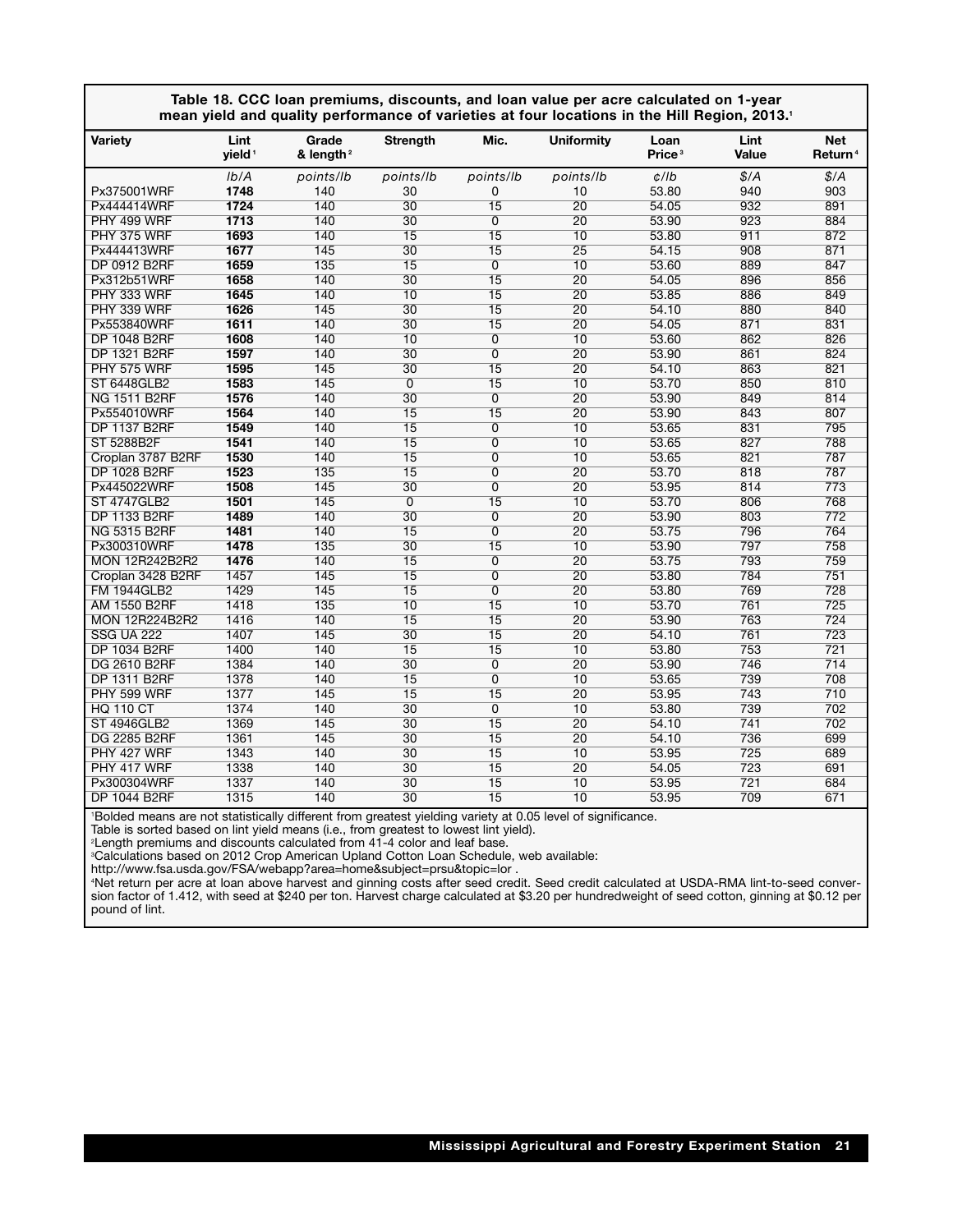| Event                |                                 |                                |                           |                        | Location and soil texture <sup>1</sup> |                                  |                             |                         |                            |
|----------------------|---------------------------------|--------------------------------|---------------------------|------------------------|----------------------------------------|----------------------------------|-----------------------------|-------------------------|----------------------------|
|                      | <b>Clarksdale</b><br><b>FSL</b> | <b>Itta Bena</b><br><b>SCL</b> | Noxubee Co.<br><b>SCL</b> | Senatobia<br><b>SL</b> | <b>Starkville</b><br><b>FSL</b>        | <b>Stoneville</b><br><b>VFSL</b> | <b>Tunica</b><br><b>SCL</b> | Verona<br><b>SL</b>     | <b>CAST</b><br><b>VFSL</b> |
| <b>Planting Date</b> | date<br>5/14                    | date<br>5/16                   | date                      | date<br>5/14           | date<br>6/12                           | date<br>5/9                      | date<br>5/15                | date<br>5/29            | date<br>5/9                |
| Irrigation           | No                              | No                             | No                        | Yes                    | No                                     | Yes                              | Yes                         | No                      | Yes                        |
| N Application        |                                 |                                |                           | 3/8, 6/14              |                                        | 5/31                             | 4/18, 6/6                   | 6/24                    | 5/31                       |
| Pre Herbicide        | 5/14                            | 5/16                           |                           | 5/14                   |                                        | 5/9                              | 5/15                        | 5/30                    | 5/9                        |
| Early Post Herbicide |                                 |                                |                           | 7/17                   |                                        | 6/24                             | 7/9                         | 6/19                    | 6/24                       |
| Layby Herbicide      |                                 |                                |                           | 8/22                   |                                        | 7/10                             | 7/26                        | 7/30                    | 7/10                       |
| Early Insecticide    |                                 |                                |                           | 6/15                   |                                        | 6/27                             | 6/18, 6/27                  | 6/13, 6/21              | 6/27                       |
| Mid Insecticide      |                                 |                                |                           | 7/16, 7/30             |                                        | 7/5, 7/17,<br>7/25               | 7/2, 7/16,<br>7/26          | 7/1, 7/9,<br>7/24, 7/30 | 7/5, 7/17,<br>7/25         |
| Late Insecticide     |                                 |                                |                           | 8/22                   |                                        | 8/1, 8/8,<br>8/19, 8/28          | 8/8, 8/26                   | 8/19, 8/22              | 8/1, 8/8,<br>8/19, 8/28    |
| <b>PGR</b>           |                                 |                                |                           | 7/16, 9/27             |                                        | 6/27                             | 7/16, 7/26,<br>8/8          |                         | 6/27                       |
| <b>Harvest Aid</b>   | 10/9                            | 9/16                           |                           | 9/27                   |                                        | 10/4                             | 9/28                        | 10/1                    | 10/4                       |
| Harvest              | 10/29                           | 10/9                           |                           | 10/21                  | 11/5                                   | 10/22                            | 10/22                       | 10/14                   | 10/22                      |